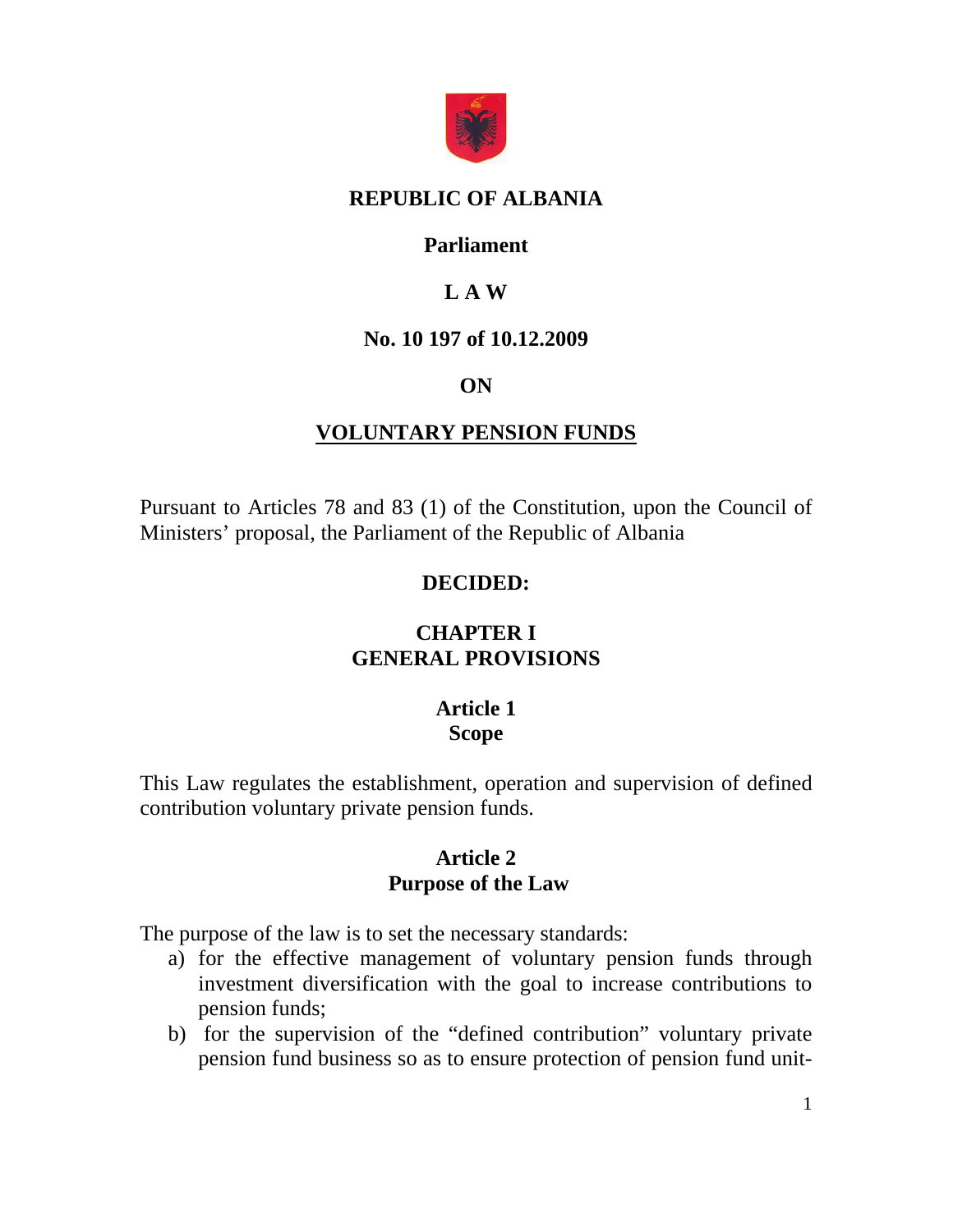holders,

- c) to promote the stability, security and good governance of the pool of pension fund assets,
- ç) the licensing and oversight of the pension fund management company, the occupational pension schemes, the depositary of the pension fund assets and all other related matters.

# **Article 3 Responsible Authority**

The Financial Supervisory Authority shall be the responsible authority for the implementation of this law, pursuant to the provisions of the laws in force.

# **Article 4 Definitions**

For the purpose of this law, the following terms shall have the following meaning:

- a) "asset" means securities, cash and other assets owned by the unit holders in a pension fund, a management company or the depositary in accordance with the provisions of this Law;
- b) "the Authority" means the Financial Supervisory Authority, pursuant to the provisions of the laws in force;
- c) "manager" means a natural person with management responsibility and who is either the chief executive officer or under the immediate supervision of the chief executive officer;
- ç) "pension fund agent" means a person who is licensed by the Authority and is not an employee of the management company, and who, based on the powers bestowed on him by the management company, conducts marketing activities and enters into pension fund contracts on behalf of the licensed management company;
- d) "unit-holder" means a natural person for whose benefit and name a pension account in a pension fund has been opened and who has the future right to prorata benefits from the pension fund according to his or her pension fund contract with a management company;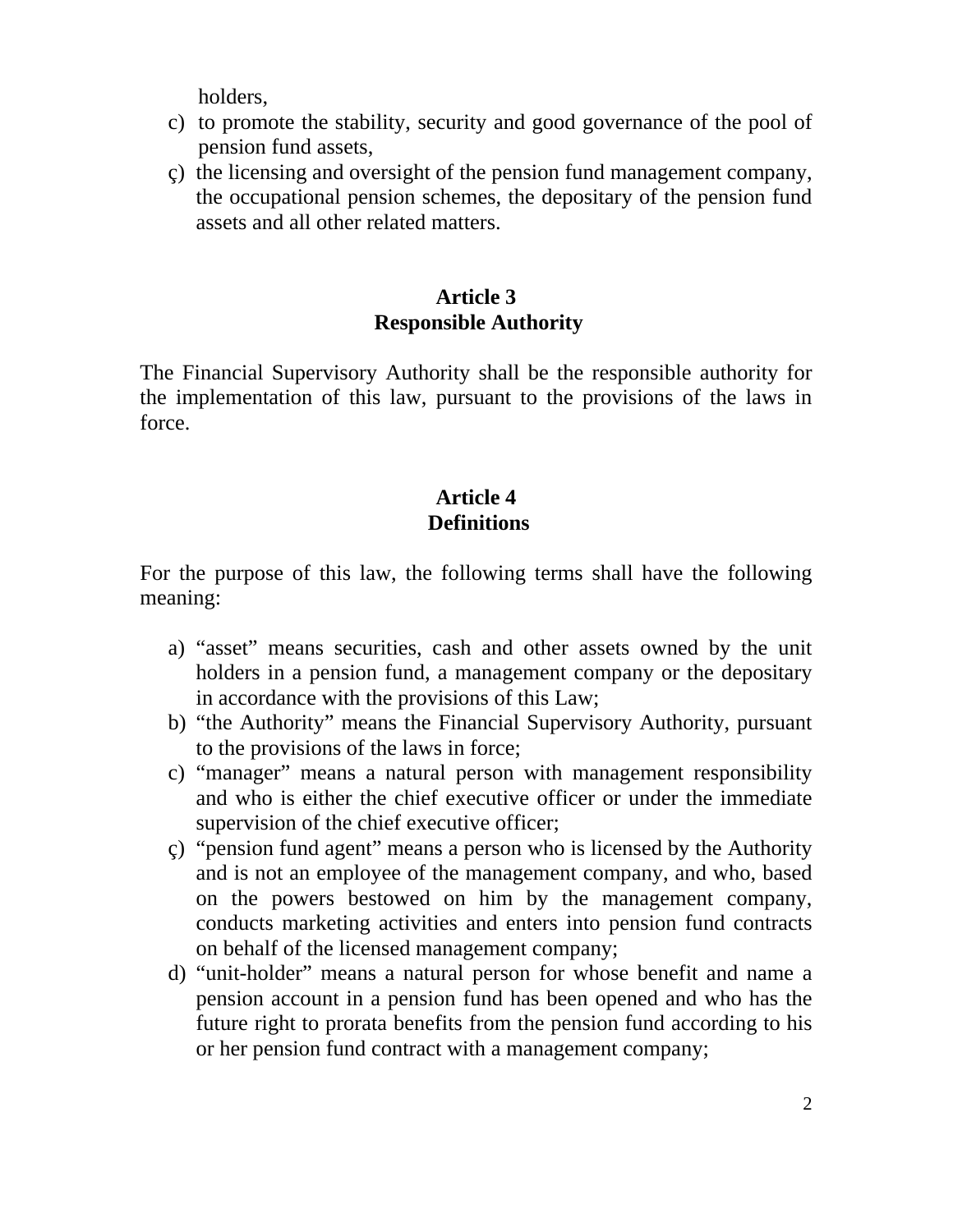- dh)"influencing shareholder" means any person who exercises rights or has effective control over shares which represent five percent or more of the share capital in the company or would give him or her five percent or more of the total voting rights in the company;
- e) "external auditor" means the company of chartered auditors;
- ë) "bank" means an institution that holds a license issued by the Bank of Albania to perform banking and financial activities, in accordance with the banking legislation in power;
- f) "depositary" means a bank that holds a license issued by the Bank of Albania to provide custodial, depositary and fiduciary services, and a license issued by the Financial Supervisory Authority to provide depositary services, in relation to the assets of a pension fund;
- g) "voluntary pension fund", hereinafter called "pension fund" means a pool of assets owned by pension unit-holders.;
- gj) "occupational pension fund" means a pension fund under a contract between an employer and a management company, for the purposes of providing retirement benefits for its employees;
- h) "capital gain" means income resulting from the asset price difference;
- i) "board of directors" means the only body of the management company, with management and supervision responsibilities, in accordance with the Company Law;
- j) "contributor" means a unit-holder in a pension fund, his or her employer or any third person who pays pension contributions to the unit-holder's pension account;
- k) "ultimate controller" means any person regardless of whether the person is an Albanian or foreign national, who exercise any influence on a licensee, either directly or indirectly through a third party. This includes, but is not limited to, any persons in accordance with whose direction and instructions the directors of the regulated company are accustomed to act and whose opinions are influential in the licensee's decision making process;
- l) "pension unit" means a proportionate ownership share in a pension fund's pool of assets. All units represent equal fractional ownership shares of the pension fund's assets and the total value of all the pension fund's units shall always be equal to the net total value of that pension fund's assets;
- ll) "return on investment" means the result obtained from asset investment and capital gain;
- m) "securities" means securities and derivative financial instruments, as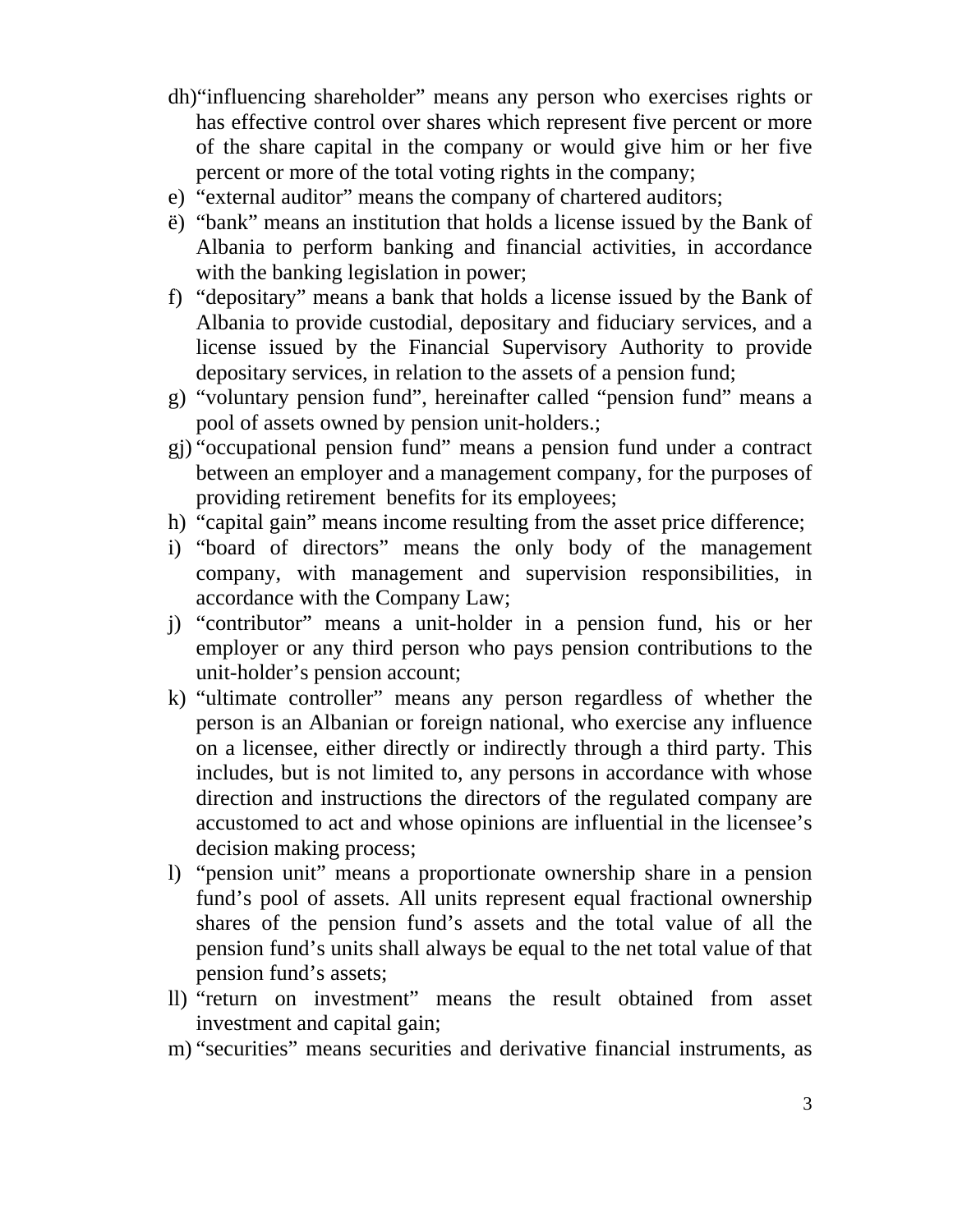per the provisions of the laws in force;

- n) "company law" means Law 9901 of 14 April 2008 "On Entrepreneurs and Companies";
- nj) "licensee" means any person licensed under this Law;
- o) "financial institution" means the portfolio management company and the life insurance company;
- p) "benefit" means the cash payments, in the form of a pension, out of the amount of money in the unit holders account;
- q) "employer" means an entrepreneur, legal person, including a stateowned company, an institution funded by the state budget, and an independent institution;
- r) "pension plan" means the contract between an individual and a management company on the provision of retirement benefits. Pension fund services established by the management company shall be offered to individuals, who, at their own consent, become pension fund members, in accordance with the provisions of this Law;
- rr) "occupational pension plan" means the contract between an employer and a management company on the provision of retirement benefits. Pension fund services established by the management company shall be offered to employees, who, at their own consent, become pension fund members, in accordance with the provisions of this Law;
- s) "person" means a natural or legal person and includes an individual, a company, a government agency and any other structure recognized as a separate legal person;
- sh) "related party" means a natural or legal person that is related to a management company by reason of being:
	- i) a member of the board of directors or employed by the company;
	- ii) a member of the company's internal audit structure;
	- iii) a significant owner of the company;
	- iv) an ultimate controller of the company;
	- v) a spouse or relative, up to the third degree of consanguinity, of a member of the board of directors or internal audit structure, a significant owner of the company, an ultimate controller of the company, an employee of the company, or the company's special administrator in accordance with the provisions of this Law;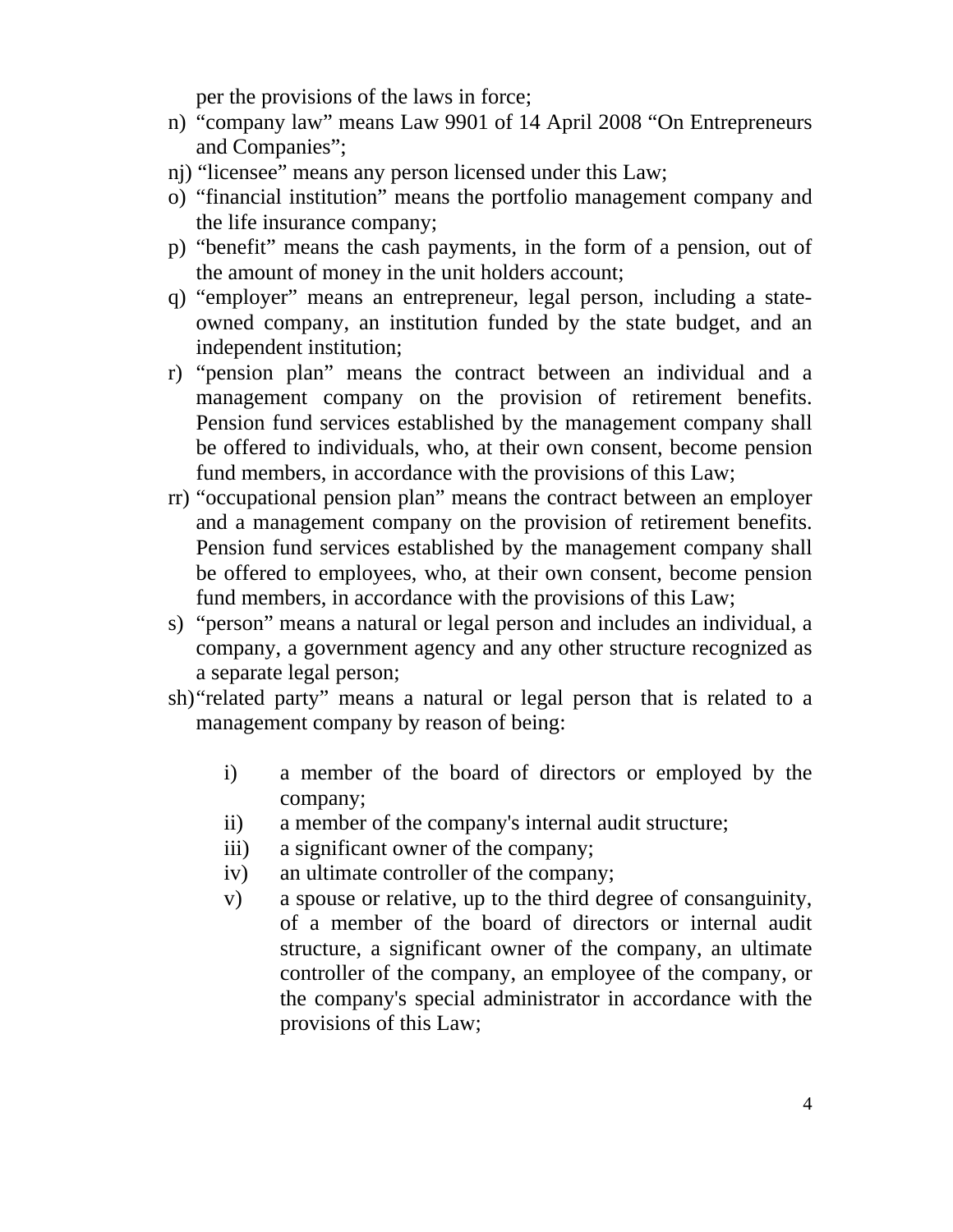- vi) A person that has the right to make decisions or influence decisions for the company, either under a contract between the parties or for any other reason;
- t) "IFRS" means International Financial Reporting Standards;
- th) "management company", hereinafter called "the management company", means a joint-stock company established in accordance with the company law and licensed by the Authority to manage one or several pension funds;
- u) "asset transfer" means the transfer of assets from one pension fund to another pension fund.

#### **CHAPTER II THE PENSION FUND**

# **Article 5 Legal Form of a Pension Fund**

- 1. A pension fund shall be a pool of assets, established under a contract and not having legal personality, owned jointly by several persons in a partial ownership and the ownership shares represented by units in the pension fund. Each unit shall represent the ownership of a proportional part of the assets held in the pension fund structure. The pension fund shall be managed by a management company according to a pension fund contract with the unit-holders, with the objective to increase the assets for the unit-holders. Investments of the assets of the pension fund will be made in accordance with the pension fund contract.
- 2. When the assets in the pension fund pool have rights and obligations attached such as the right to vote, the management company shall represent the rights and obligations attached to those assets in relation to third parties. A management company shall, in exercising any voting or other rights attached to the pension fund's shares, be solely and exclusively guided by the best interests of unit-holders in the pension fund.
- 3. A pension fund's name shall contain the words "voluntary pension fund" and it is prohibited for any person or any form of entity other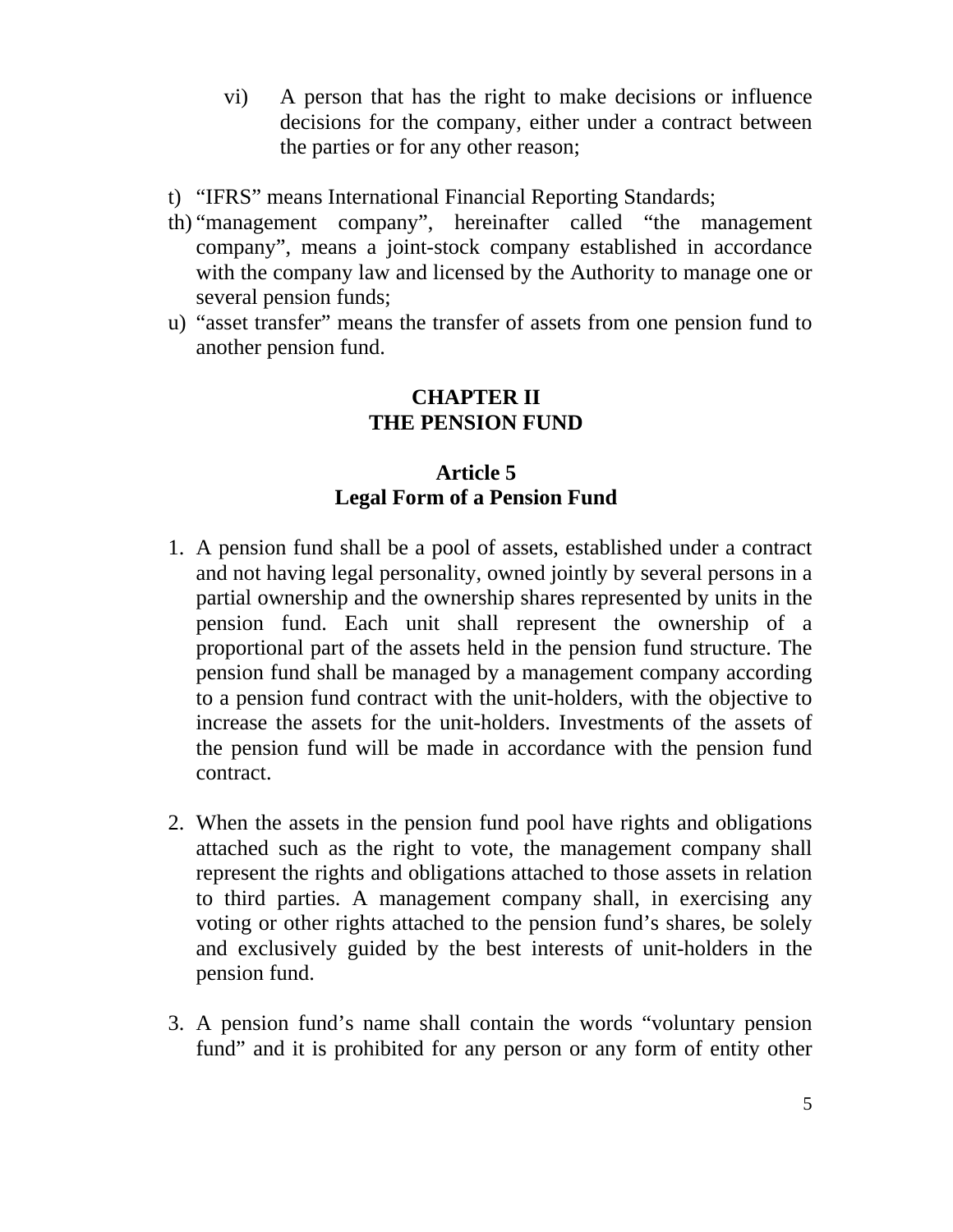than a voluntary pension fund approved by the Authority to use this name or any other terminology that might lead a person to believe that it is a voluntary pension fund.

#### **Article 6 The Pension Fund Contract**

- 1. The management company shall prepare a standard pension fund contract for each of the pension funds it manages. The contract shall be used for all unit-holders in a pension fund. Any changes to the pension fund contract shall be valid after written approval of the unit-holder and only after the following conditions have been complied with:
	- a) The investment strategy described in the pension fund contract for the pension fund cannot be changed, unless authorization to do so has been received by the Authority in justified cases;
	- b) Changes to the elements listed in items (b) to (k) in paragraph 2 of this article shall be made only subject to the Authority's approval.
- 2. The Pension Fund Contract shall include or describe the following in detail:
	- a) the investment strategy that will be applied in relation to the pension fund, including a list of the assets in which the pension fund may be invested in;
	- b) all fees, remuneration and any type of benefits drawn from the pension fund and transferred to the management company, the depositary and anyone else, including a complete list of other costs to be covered from the pension assets, and the methods for calculating the fees, remuneration, and benefits;
	- c) the terms, conditions and procedure for joining, suspending participation, transferring to another pension fund, withdrawing and method of payout at retirement from the pension fund. The contract shall include a description of the applicable procedure for transferring the assets to a pension fund, where appropriate;
	- ç) the rights and obligations of the unit-holders, including the method of payment of contributions to the pension fund, the procedure of payment of pension benefits, and age eligibility to receive the pension benefits;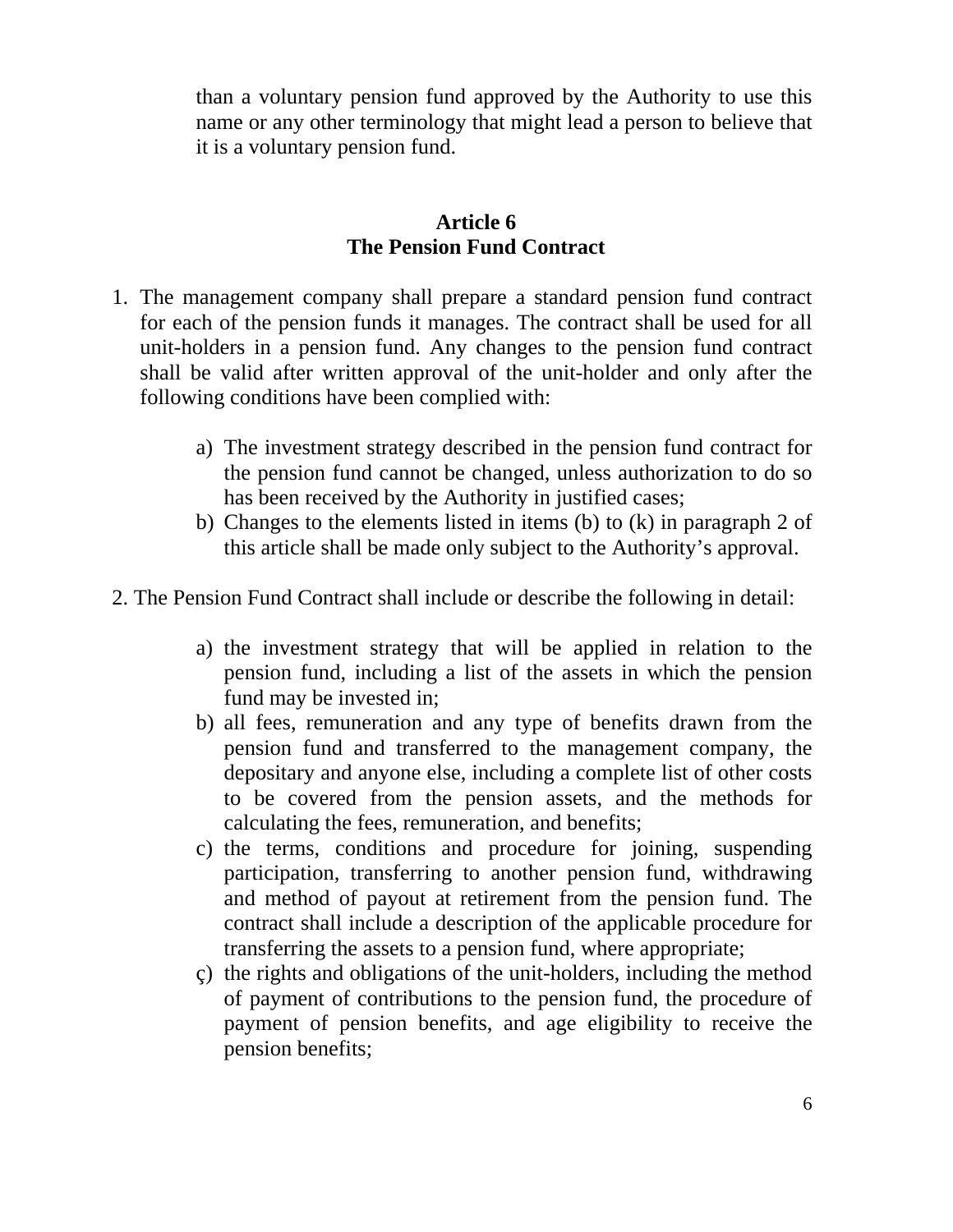- d) the rules for calculating the net value of the pension fund assets, including the management company's obligation to report to the unit-holders on the net asset value of their savings in the pension fund;
- dh) the obligation for the management company to report to unitholders on the performance of the pension fund and the obligation to notify the unit-holders of other matters;
- e) the procedure of converting pension contributions into units, as well as the rules for calculating units in relation to the amount in the the unit-holder's account, and conversion of units into money and the payment of money to unit-holders;
- ë) the conditions and the procedure of concluding, changing and terminating a pension fund contract between the unit-holder and the management company;
- f) the unit-holders' right to demand the transfer of his or her assets from one pension fund to another either managed by the same or another management company and the procedure for this transfer, including related costs;
- g) a description of the contract between the management company and the depositary including the unit-holders' rights under that contract, and a statement to the effect that the depositary is and will remain completely independent from the management company and any related party of the management company;
- gj) the procedure of amending the pension fund contract.
- 3. The pension fund contract shall be written in a language that is easy to read and presented in a simple form.

### **Article 7 The Prospectus**

- 1. A management company shall, before launching a pension fund and entering into a pension fund contract with any person, and no later than March  $31<sup>st</sup>$  of each year, publish a prospectus containing true and correct information on the pension fund(s) it manages. The information shall be updated daily.
- 2. The management company shall make the prospectus available to anyone interested when marketing participation in any of its pension funds. The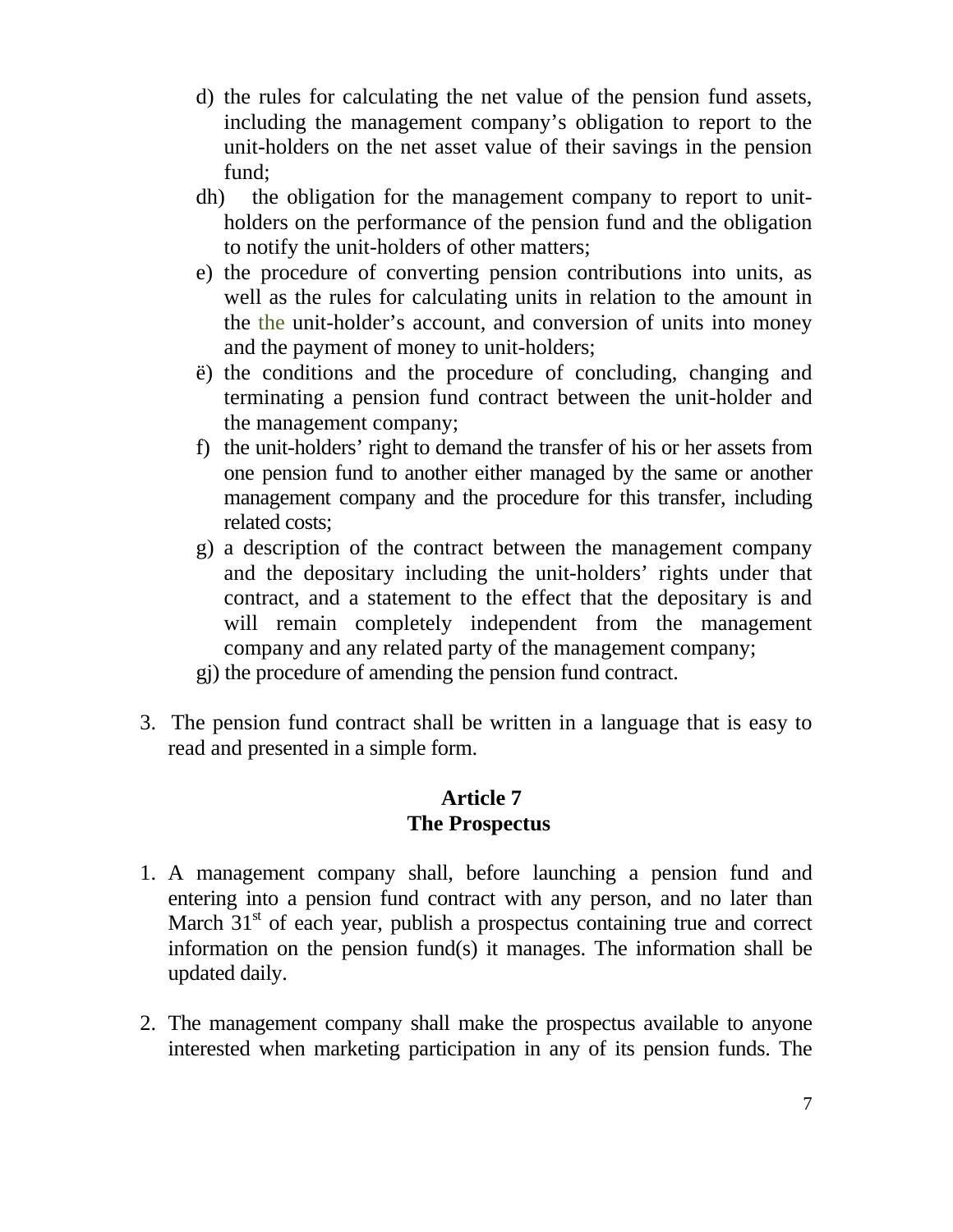management company and pension fund agents shall not enter into a pension fund contract with a person prior to providing the person with a copy of the prospectus.

3. The prospectus shall be attached to the pension fund contract.

### **Article 8 Content of the Prospectus**

- 1. The prospectus shall provide a description and a chart showing the organization and roles of the unit-holders, the management company and the depositary;
- 2. The prospectus shall include the information necessary for potential unitholders to be able to make an informed judgment of the investment proposed to them, and, in particular, of the risks attached thereto.
- 3. The prospectus shall contain information on the operation of the defined contribution plan and the investment risk bearer.
- 4. The prospectus shall give a clear and easily understandable explanation of the pension fund investment strategy, risk profile and, in particular, describe the market risk, credit risk and agency risk connected to investing in the pension fund.
- 5. The prospectus shall contain the following information in relation to the management company:
	- a) the names and qualifications of its significant owners and board of directors;
	- b) a complete description of the costs and fees to be paid to the management company, by substracting them from the assets of the pension fund and any other potential cost, and calculation examples on how these fees and costs will reduce the unit-holders' return on investment;
- 6. The prospectus shall provide information verified by an authorized actuary on the amounts a unit holder needs to invest on an annual basis in a pension fund to receive an adequate pension upon reaching retirement age. The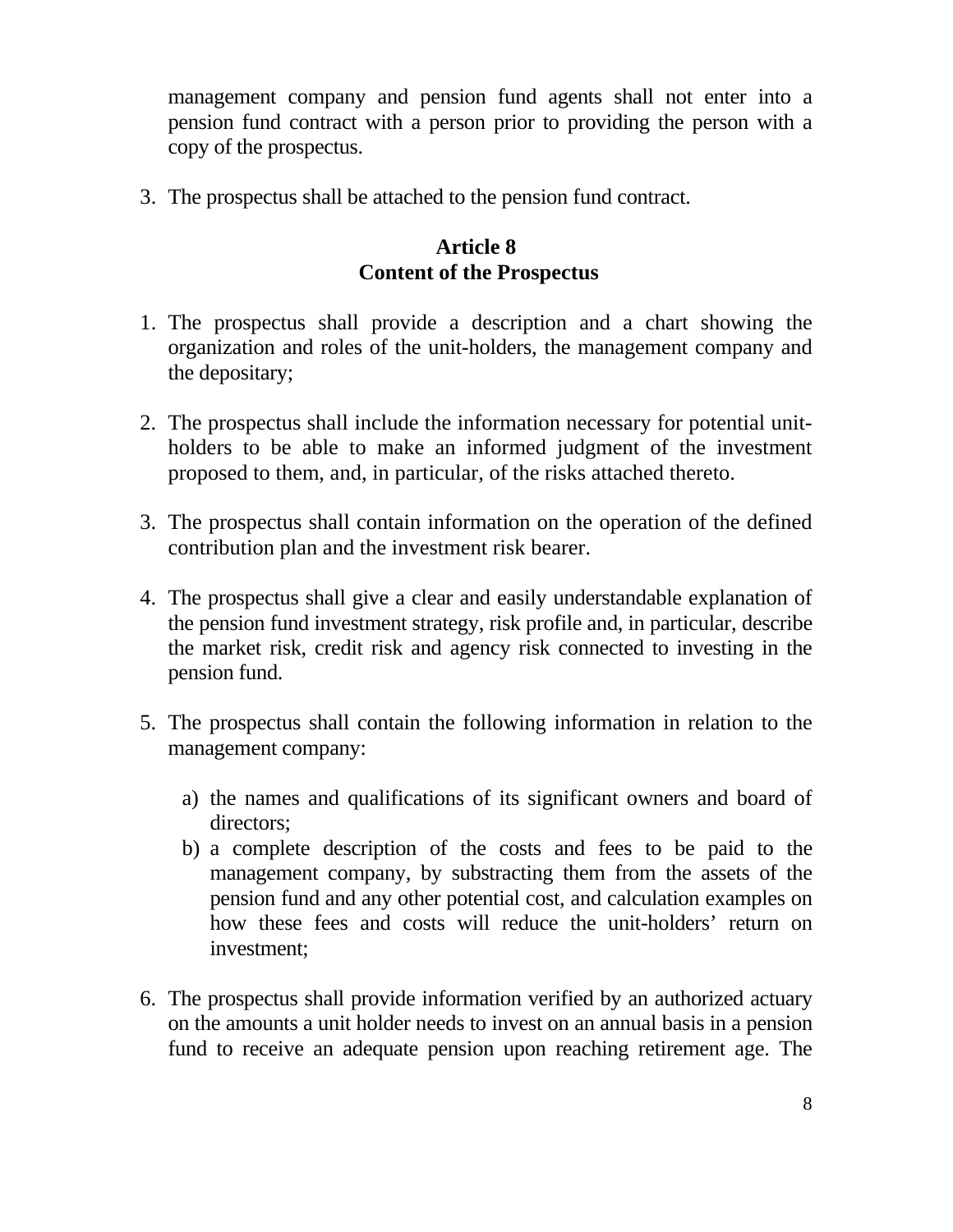explanation shall be illustrated with examples showing different age scenarios and how the age variable affects the amount that needs to be deposited as a contribution.

7. The Board of Directors shall be fully liable for the contents of the prospectus.

### **Article 9 Approval of the Pension Fund Contract and Prospectus**

- 1. The management company shall submit to the Authority an application for approval of the pension fund draft contract and draft prospectus, for each pension fund. The authority shall review the application attached to the pension fund draft contract and draft prospectus and check that they both comply with the requirements of this Law regarding substance and form.
- 2. The management company may only use a pension fund contract and prospectus that has been approved by the Authority. The prospectus shall be resubmitted to the Authority for approval once a year. Any changes to the prospectus must be approved by the Authority.
- 3. The Authority shall approve or deny the application for approval of the pension fund contract or prospectus within 45 working days of receipt of a complete set of the required documents. The date of approval of the prospectus by the Authority is the date of approval of the pension fund. If a proposed pension fund draft contract and/or draft prospectus is denied by the Authority, the management company may reapply for approval once the required amendments have been made.
- 4. The Authority can issue more detailed rules on the content of the pension fund contract and prospectus, and provide additional requirements and rules related to the procedure of approving pension fund draft contract and draft prospectus that are submitted by the management company.

# **Article 10 Pension Fund Register**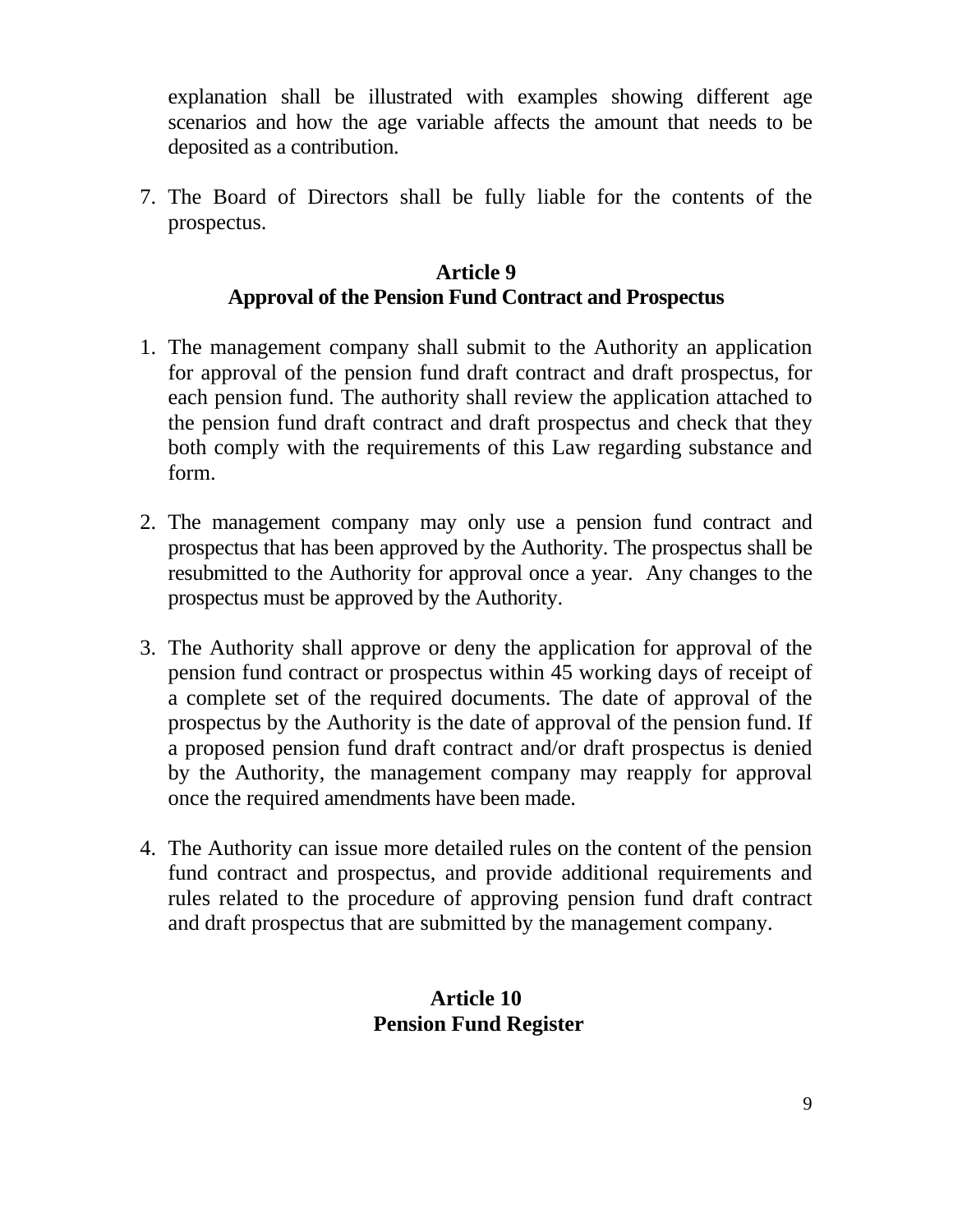- 1. The Authority shall keep the pension fund register. The pension fund register shall be accessible to the public.
- 2. The pension fund register shall contain up-to-date information on the pension fund name, type, address, pension fund approval decision number and date, data on the management company managing it, data on the depositary and other data related to the pension fund activity. The Authority shall issue regulations regarding specific requirements on the content of the pension fund register.

#### **Article 11 Participation in a Pension Fund**

- 1. A person may become a unit-holder in a pension fund only by entering into a pension fund contract with the management company.
- 2. Before signing the pension fund contract, the management company shall ensure that the person considering becoming a unit-holder understands that it is the appropriate investment and that he or she has been informed in detail about the risks related to investing in the pension fund and that the agency risk, credit risk, market risk and any other relevant risk related to investing in the pension fund has been clearly explained.
- 3. Participation in a voluntary pension fund shall not exempt unit-holders from their obligation to be insured pursuant to the provisions of the laws in force.

#### **Article 12 Pension Fund Contributions**

- 1. The assets of a unit holder in a pension fund shall consist of the contributions made for, and on behalf of, the unit-holder and the return on the investment made with those contributions, less an required deductions as per the provisions of this Law.
- 2. If a unit-holder temporarily or permanently ceases to contribute to the pension fund he or she shall remain a unit-holder in the pension fund and retain the same rights as the rest of the pension fund unit-holders.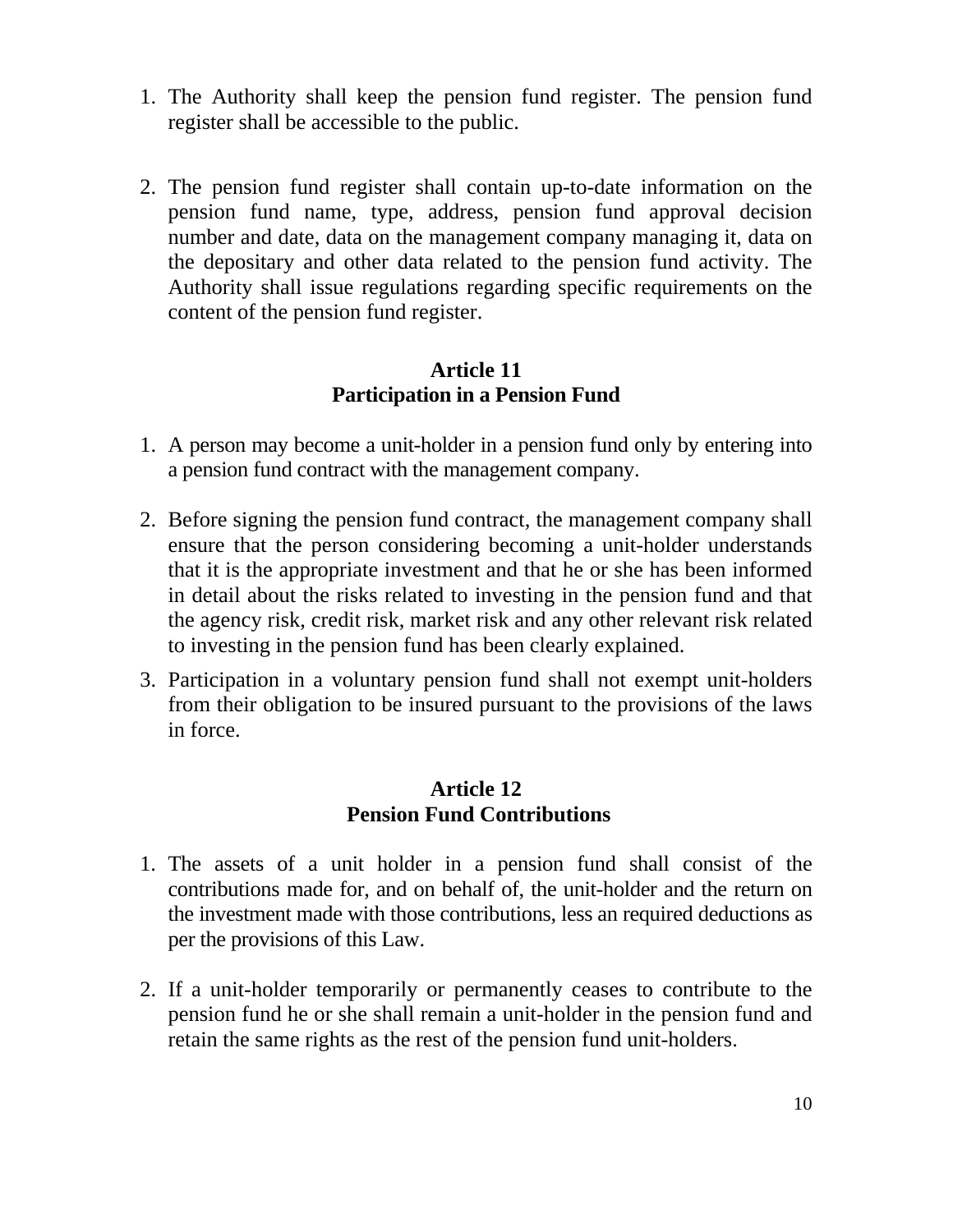- 3. The pension fund pool of assets is owned exclusively by the unit-holders.
- 4. The contributions invested in a pension fund as well as transfer payments received shall be converted into units by the management company. Each unit shall represent a proportionate ownership share in each of the pension fund's assets. The total value of the units in a pension fund shall always be equal to the total net asset value of that pension fund's assets.
- 5. Contributions and transfer payments received by the pension fund may be converted into fractions of units, and the value of assets standing to a unitholder's account may be expressed in such fractions of a unit up to a maximum of 4 digits after the decimal point.

## **Article 13 Protection of Unit-Holders' Assets**

- 1. Any attempt to pledge or use for similar purposes the amount standing to the account of a unit-holder or make it subject to execution, or part of a possible bankruptcy shall be null and void.
- 2. The pension fund assets cannot be subject to claims or execution conducted by, or on behalf of, the creditors of a pension fund management company.
- 3. A pension fund cannot be subjected to bankruptcy proceedings

### **Article 14 Net Asset Valuation of Pension Fund Assets**

1. A management company shall, at regular intervals, and at least every 30 days, provide each unit-holder with information on the assets, including a net-asset valuation of the assets standing to the unit-holder's account, dates of contributions and transfer payments made by, or on behalf of, the unit holder during the relevant period and conversion of those contributions and transfer payments into units. The management company shall be liable for the accuracy of net asset valuation of pension fund assets for each unitholder, in accordance with the provisions of Article 46 of this Law. Allowed information methods shall be written and electronic form.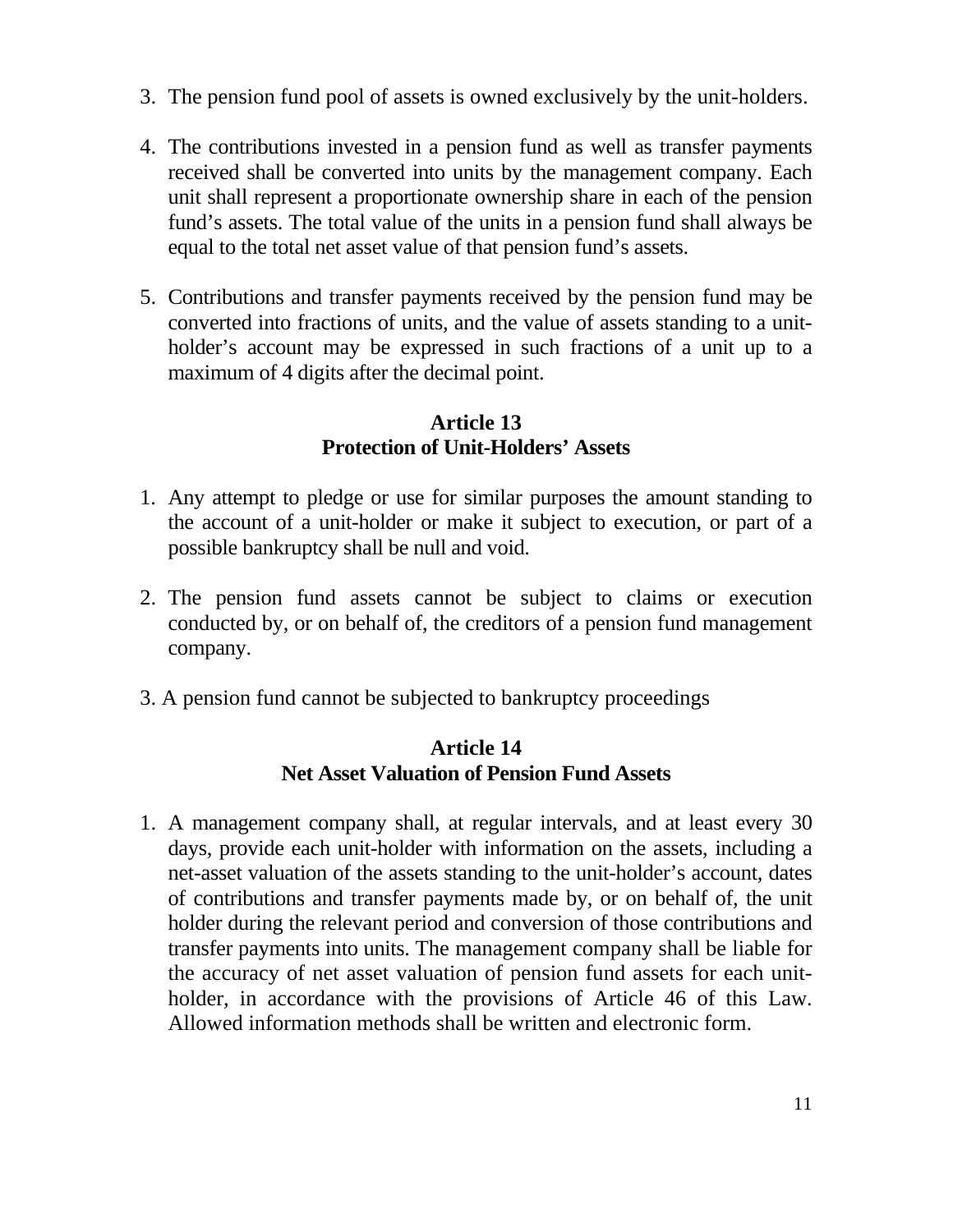- 2. Net-asset valuation of a unit-holder's assets in a pension fund shall, for the purpose of ensuring liquidity, be based on the "market value" principle while less liquid assets shall be valued based on the applicable IFRS principles unless otherwise specified in rules issued by the Authority.
- 3. The Authority shall issue regulations on the method of calculating the net-asset value of pension fund assets and on the timeframes for publishing information, which may different from those prescribed in Paragraph 1 of this Article.

#### **Article 15 Unit-Holders' Asset Transfer to Another Pension Fund**

- 1. A unit-holder has the right at any time to transfer his or her assets from a pension fund to another pension fund that is managed by the same or another management company.
- 2. If a unit-holder in a pension fund (the "former pension fund") decides to join another pension fund (the "new pension fund"), he or she shall notify the management company managing the former pension fund that he or she has decided to transfer his or her assets to another pension fund with the same management company or has entered into a pension fund contract with another management company and that the amount in his or her account less any deduction made in accordance with the pension fund contract, is to be transferred to the new pension fund.
- 3. If a unit holder has decided to transfer his or her assets to a new pension fund, the unit holder shall notify the management company of the former pension fund that the contract with the management company shall be terminated and the unit holder's assets be transferred to the new pension fund at such time as agreed. The transfer of assets to the new pension fund shall be completed no later than the first business day following ten working days after the management company of the former pension company has received the notification from the unit holder

#### **Article 16 Payout from a Pension Fund**

1. A pension fund unit-holder, upon his choice, shall have the right to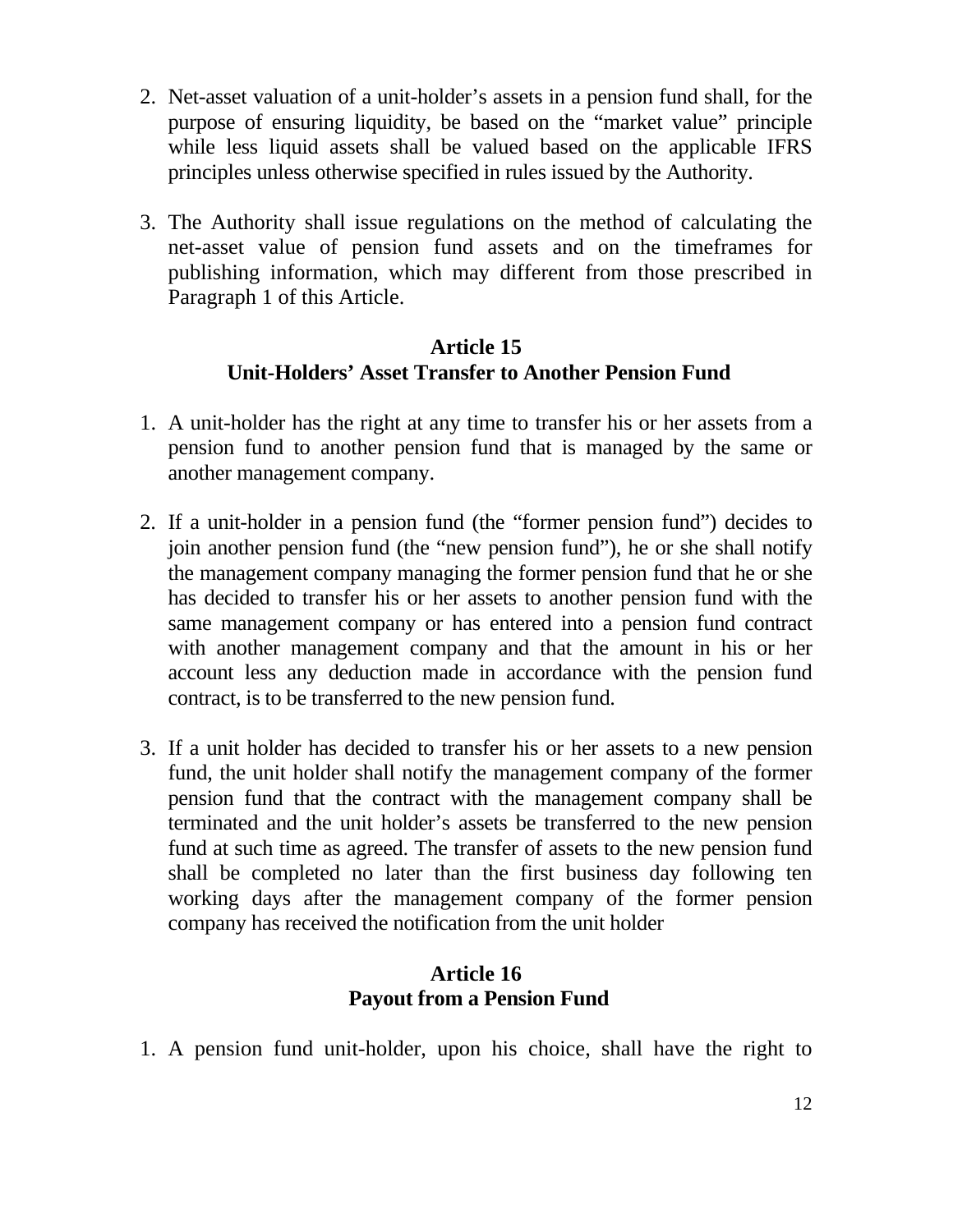receiving immediate payout of the net value of assets in his or her account, or periodical payments in pension form, corresponding to that value:

- a) when he or she reaches the retirement age prescribed by the law for the mandatory pension system, as applicable to each unit-holder;
- b) 5 years before the unit-holder reaches the retirement age prescribed in item (a) of this Paragraph;
- c) upon the unit holder's permanent disability causing him or her to be unable to work, as certified in accordance with the applicable law.
- 2. The management company may propose the unit-holder to invest his or her assets in other financial products before making the payout to the unit-holder as described in paragraph 1 of this Article, but it must explicitly explain to the unit-holder that he or she has an unconditional right to receive payout of all his or her assets in the pension fund. The Authority shall issue regulations on the methods, conditions and procedures of pension payouts.

# **Article 17 Early Withdrawal**

- 1. Early withdrawal shall be the withdrawal of assets from a pension fund individual account before the conditions laid down in Article 16 (1) are met.
- 2. Early withdrawal shall incur penalties that are calculated proportionate to a unit-holder's time from first contribution to withdrawal.
- 3. The Authority shall issue regulations on the penalties related to early withdrawal from pension funds.

### **Article 18 Unit-holder Who Dies Prior to Retirement**

If a unit-holder dies prior to receiving payout of all his or her assets under the provisions of Article 16, the assets on his or her account shall be distributed to his or her inheritors in accordance with the inheritance legislation in power.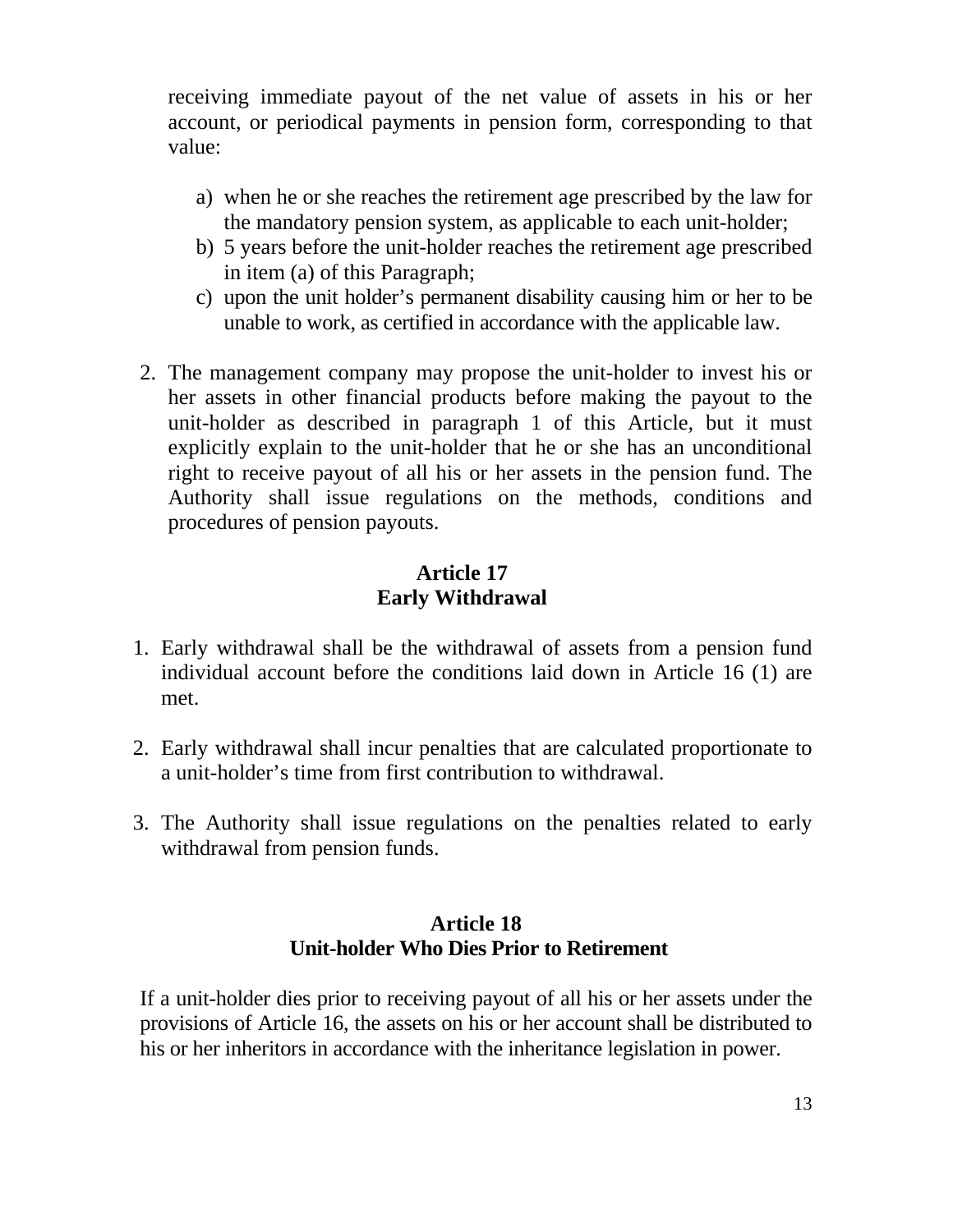# **CHAPTER III MANAGEMENT COMPANY**

### **Article 19 Functions of the Management Company**

- 1. The main functions of a management company are to collect and invest funds in accordance with the provision of this Law as well as in accordance with the principle of risk-distribution (diversification), for the purpose of providing retirement benefits for the persons that participate in the pension fund. The management company may also administer the payments of pension benefits.
- 2. The management company shall, when accepting new unit-holders and in managing a pension fund assets, act in the best interests of the unit holders or potential unit holders. It shall ensure any investment advice given to a unit-holder or potential unit-holder is considered appropriate before being given.
- 3. The management company shall take all reasonable steps to obtain the best possible result in managing pension fund assets, including, but not limited to, the execution price, cost, speed, likelihood of execution and likelihood of settlement and any other factors deemed relevant in the administration of pension fund assets.

#### **Article 20 Legal Structure**

- 1. Management company shall be established as joint-stock company with unlimited duration, where at least 51 percent of the shares or voting rights are owned by banks or financial institutions. They shall be one-tier management organizations in accordance with the Company Law. Management companies shall have their registered offices in Albania and cannot be a branch of a foreign company.
- 2. The only activity a management company shall undertake is the management of pension funds. The Authority may permit and issue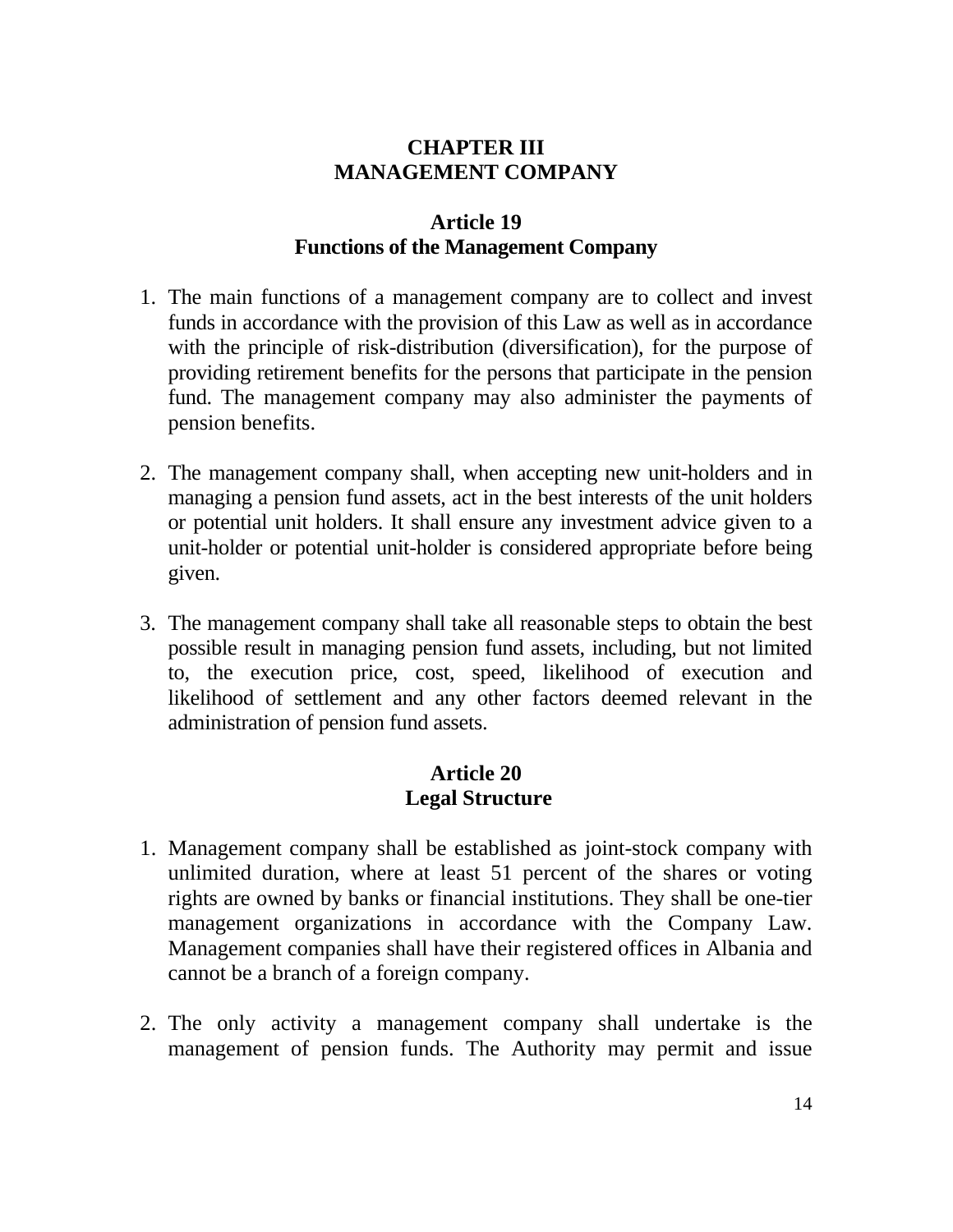regulations on the conditions a management company has to meet to also undertake activities that are closely related to pension fund management, such as the management of investment funds and asset management, provided the management company obtains the appropriate license to conduct such activities.

### **Article 21 Capital Adequacy Requirement for a Management Company**

- 1. A management company shall at all times have capital of at least ALL 15,625,000. The capital of a management company is calculated by deducting the liabilities from the assets on the balance sheet of the management company.
- 2. When the value of the assets in the pension funds managed by the management company exceeds the value of ALL 31,250,000,000 the management company must increase its capital so that it is at least equal to 0.02 % of the value of which the net asset value of the managed funds surpasses the aforementioned threshhold. However, the capital is not required to exceed the value of ALL 1,250,000,000.
- 3. A management company shall immediately notify the Authority if its capital falls below the capital adequacy levels specified in this article.
- 4. The required capital shall be in the types of assets that are identified as allowable for pension funds in article 63 of this Law and in the regulations issued under this Law. The valuation of the assets that are to be included in the calculation of the capital shall be done in compliance with IFRS unless otherwise specified in the regulations issued by the Authority.
- 5. If the investment regulations issued under article 63 of this Law allow for investments in real estate, the value of real estate shall not make up more than 20 per cent of the required capital of the management company and only real estate necessary for operations of the management company may be counted in the calculation.

#### **Article 22 Share Capital Sources**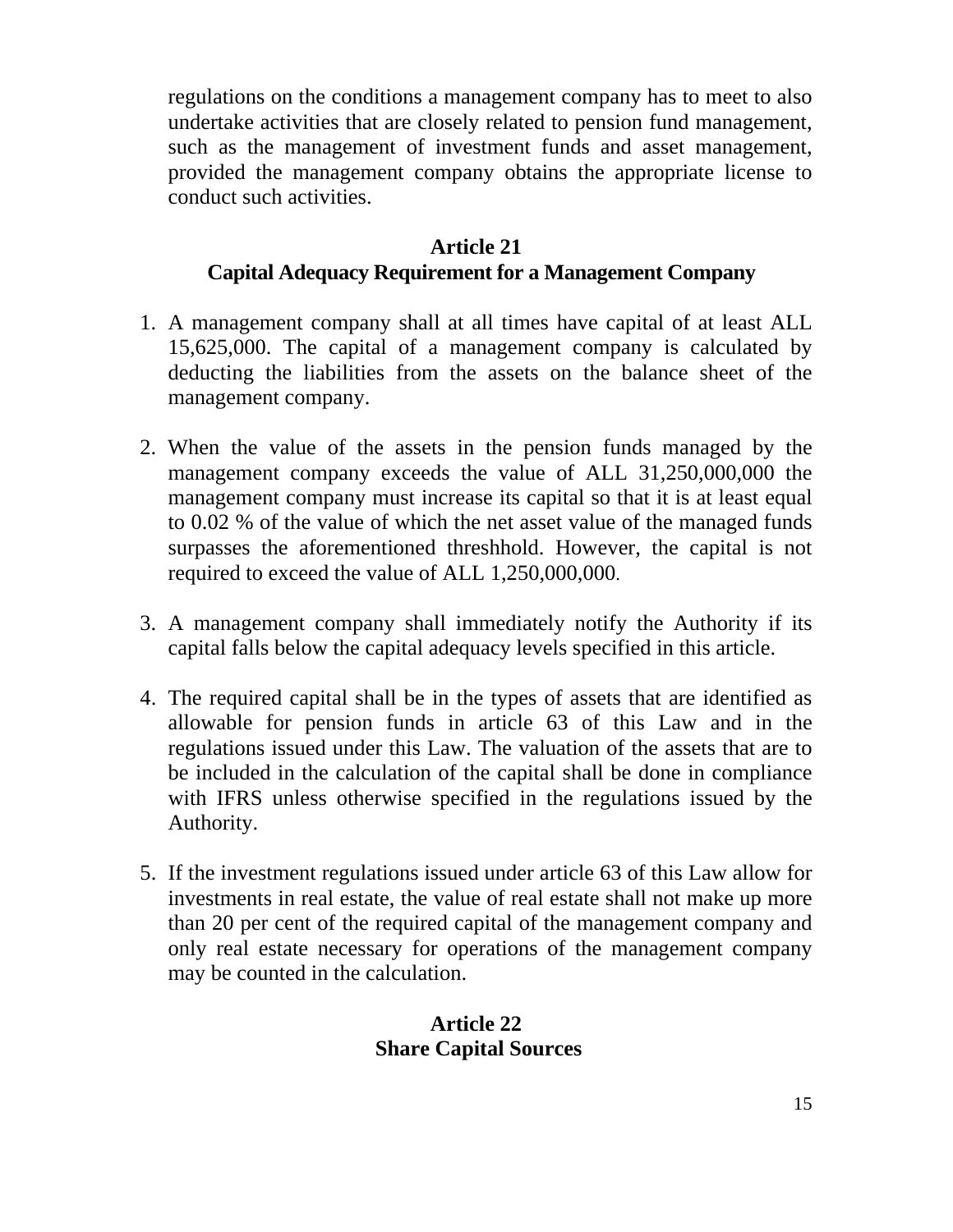- 1. Each shareholder shall provide information on the capital sources, under the criteria specified by the Authority.
- 2. The share capital shall not consist of:
	- a) public borrowing;
	- b) bank loans;
	- c) advances or loans from subjects or third parties.

# **Article 23 Use of the Name "Pension Fund Management Company"**

- 1. A management company's name shall include the words "Pension Fund Management Company". If the company does not obtain a license as a management company, it shall, within 2 months, cancel its name as a "Pension Fund Management Company".
- 2. The name of a management company shall not contain wording which is likely to mislead actual or prospective unit-holders, or anyone else, and the name should not make any direct or indirect references indicating that the investments are guaranteed or that the Government of Albania is involved in the business.
- 3. If a management company intends to simultaneously run pension fund management activities and investment fund management activities, those types of activities shall be run as separate from each other, in accordance with regulations issued by the Authority.
- 4. The Authority shall issue regulations on the separation of pension fund management business from investment fund management business that are carried out by the same management company.

# **Article 24 Licensing Requirements for Management Company**

1. A management company shall not start marketing, or enter into a pension fund contract with anybody before the Authority has granted a license to the management company.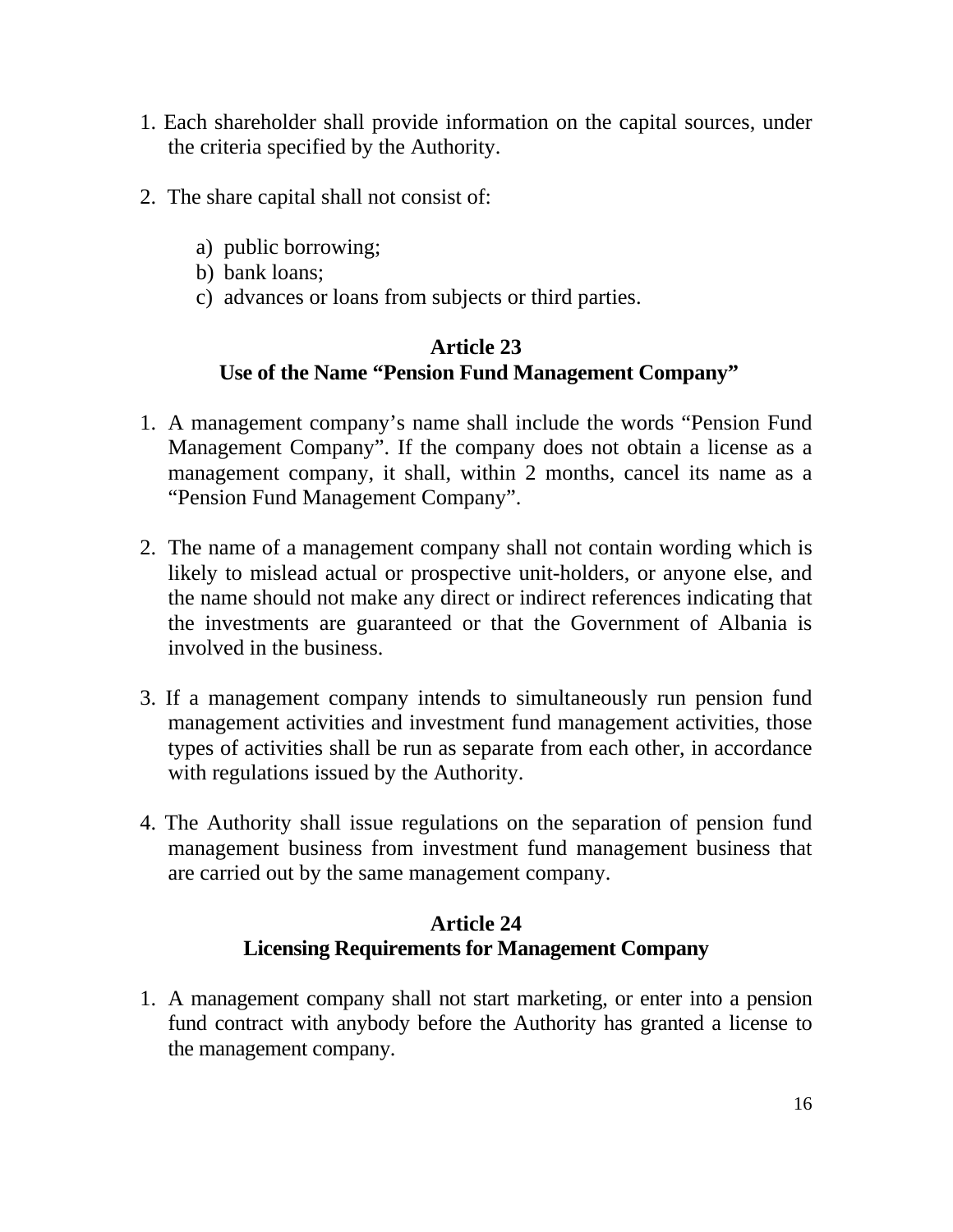- 2. An application for a license to conduct business as a management company shall include the following attachments:
	- a) Documents certifying that the applicant is a registered joint-stock company, the company's statute and documents that prove that the company's share capital is fully paid;
	- b) Documents certifying that the company satisfies the capital adequacy requirements of this Law, including the source of the funding, the relevant financial statements, which certify the source of company's capital, and a statement signed by the company's board of directors that the financial statements fairly reflect the company's status;
	- c) Documents certifying that the company's significant owners, directors, ultimate controller, chief executive officer, manager and internal auditor are individually and collectively fit and proper to lead the business. The documents required to determine whether these persons satisfy the requirements to be fit and proper include, as a minimum:
		- i) an education diploma;
		- ii) a signed complete CV describing earlier experience and including names and contact information of persons that can verify the correctness of the information contained in the CV;
		- iii) a statement individually signed by each person, that there is no pending or ongoing penal case or investigation, against any of them.

At least two managers of the management company shall have qualifications and certificates on programs recognized by the Authority, certifying professional skills in the area of pension fund management. The Authority shall issue regulations on testing those individuals in the relevant area and legislation.

ç) The management company business plan for a minimum of five years that gives a description of the business the applicant intends to conduct, how the capital adequacy requirement is to be satisfied, and projected development of the business. The business plan shall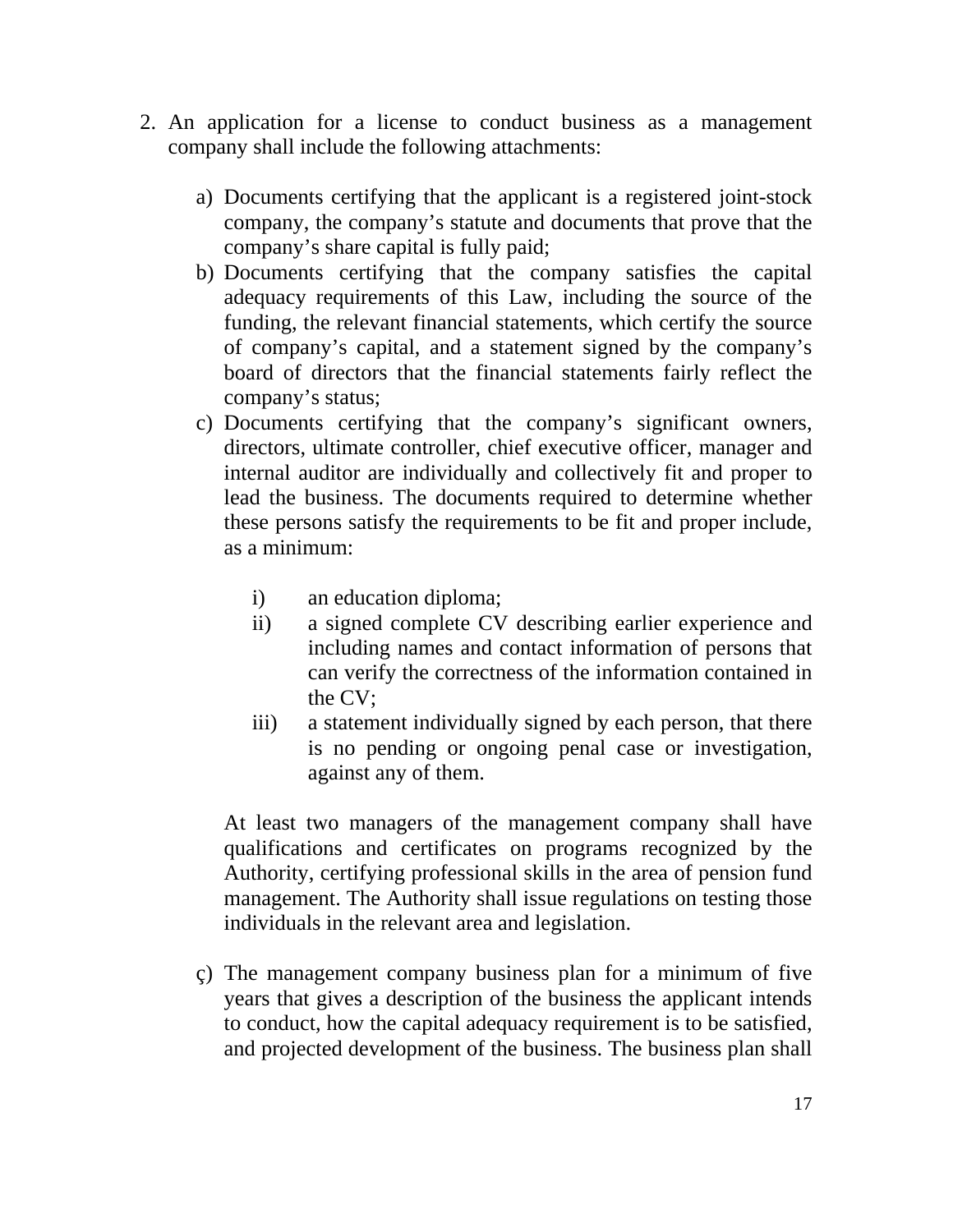contain detailed descriptions of the:

- iv) organization of the company, including information on the products or services to be provided by the applicant;
- v) marketing plan of the company;
- vi) action plan of the company, including the applicant's reporting arrangements, both internally to its own management and externally to the Authority;
- vii) the financial plan, including a description of how the start-up cost will be covered and the capital adequacy requirements satisfied;
- viii) risk analysis, including a description of how the applicant will address the relevant risks, in particular, the operational risk, credit risk, market risk, compliance risk, and reputational risk.
- d) A written presentation of the applicant's organization, and specifically of the required:
	- i) internal audit function;
	- ii) risk management function;
	- iii) internal control systems to ensure compliance with agreed policies and procedures, such as the code of conduct for employees;
	- iv) information technology systems.
- dh) Draft contract and draft prospectus of the pension fund(s) to be managed under this Law;
- e) The contract concluded between the management company and a licensed depositary, stipulating the rights and obligations of both parties, in accordance with the provisions of this law, which becomes effective upon the approval of the management company license;
- ë) A declaration from the applicant's home country supervisory authority if the applicant is a subsidiary of a foreign financial institution or bank that holds a valid license to provide financial services in the foreign country
- 3. The Authority can require an applicant to furnish such additional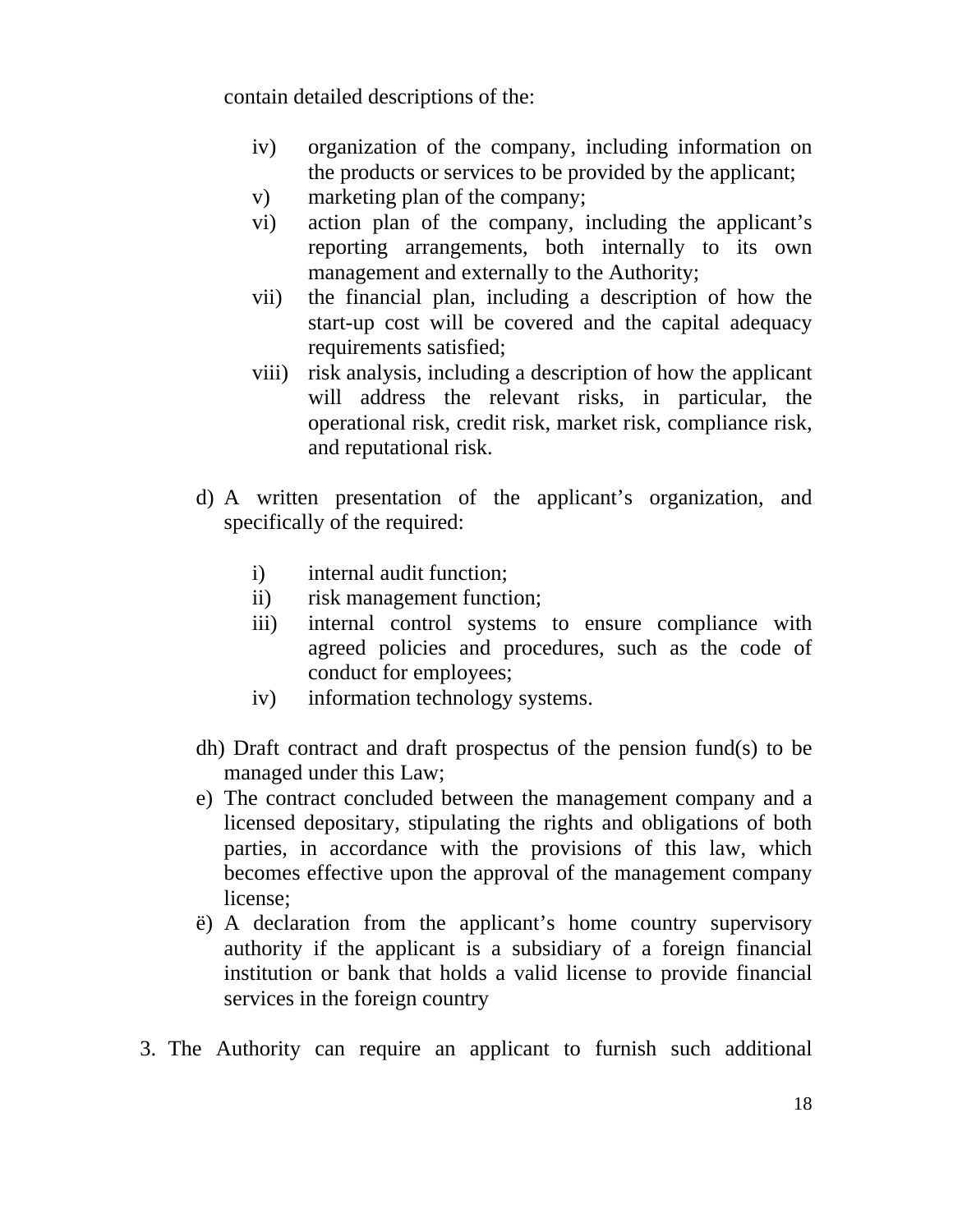information and documents, or require such information to be verified, as the Authority deems necessary.

### **Article 25 The Fit and Proper Requirement**

- 1. Every person who is, or is to be, a significant owner, director, ultimate controller, manager or external auditor in or with respect to a management company shall be fit and proper to hold the particular position.
- 2. In determining whether a person is fit and proper to hold a particular position, the Authority shall assess whether the person has:
	- a) integrity, honesty and commitment to fulfill the responsibilities of the position;
	- b) competence, professional skills and soundness of judgment for fulfilling the responsibilities of the position;
	- c) independence so that the interests of customers of the licensee or proposed licensee are not, or are not likely to be, in any way threatened by a conflict of interest that would arise from the person holding that position.
- 3. In addition to the provisions above, the Authority shall appraise the conduct and activities in business or financial matters of the person in question, investigating, in particular, whether any evidence exists that the person has been:
	- a) convicted of a penal offence;
	- b) engaged in, or associated with, any financial losses due to dishonesty, incompetence or malpractice in the provision of financial services or the management of other companies;
	- c) engaged in any business practices, including tax evasion, appearing to the Authority to be deceitful or oppressive or otherwise improper, whether unlawful or not, or which otherwise reflect discredit on the person's method of conducting a financial services or other business.
- 4. Individuals that have been convicted of a crime cannot hold or be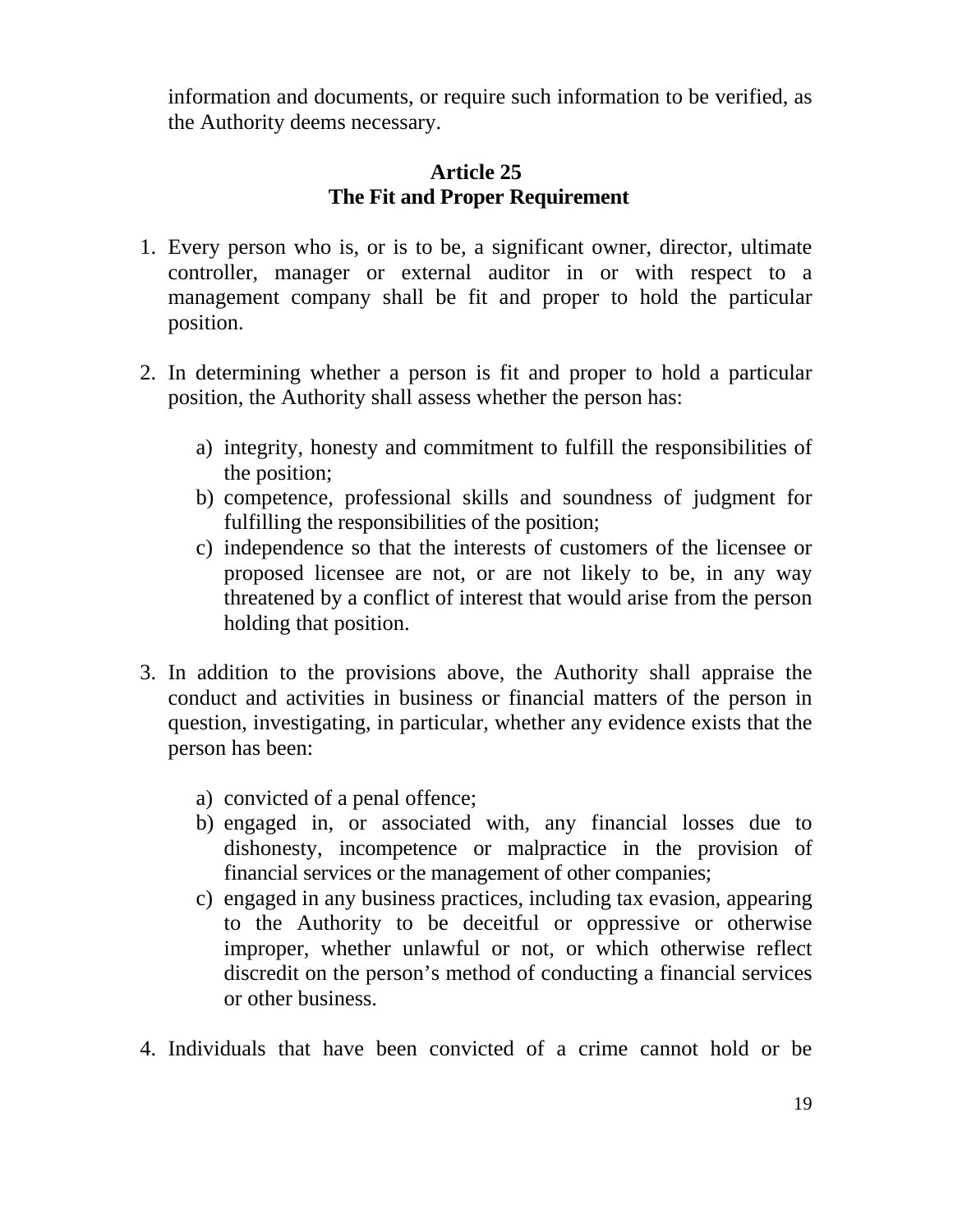beneficial owner of a controlling interest, be director of, or hold a management position in a management company. For the purposes of this paragraph, "controlling interest" shall mean:

- a) Owning more than 30 percent of any class of voting securities;
- b) Having the power to elect a majority of the directors of the board or managers of any other policy-making body;
- c) Exercising a controlling influence over the management or policies of a management company.
- 5. A significant owner, director, ultimate controller, chief executive officer or manager of a management company cannot be a significant owner, director, ultimate controller, chief executive officer or manager of the depositary, holding the assets of the management company's pension fund or a related party of the depositary.

# **Article 26 Licensing a Management Company**

 The Authority shall grant a license only if the Authority is satisfied that the applicant for a management company license:

- a) satisfies the capital adequacy requirements in this Law;
- b) each significant owner, director, ultimate controller, executive director, administrator, and internal auditor of the company is fit and proper as set out in Article 25 of this law.
- c) the applicant has adequate managerial capacity, including IT infrastructure, and operational safeguards to act in a sound and prudent manner in accordance with all the requirements in this Law;
- ç) it has made proper arrangements for financial accounting and auditing and will maintain satisfactory accounting and other records of its business with adequate systems of control;
- d) the proposed name does not mislead unit-holders, potential unitholders or anyone else likely to have dealings with it;
- dh) has sufficient funds to survive and meet capital adequacy requirements during all its activity, including the period of time when the business is not profitable;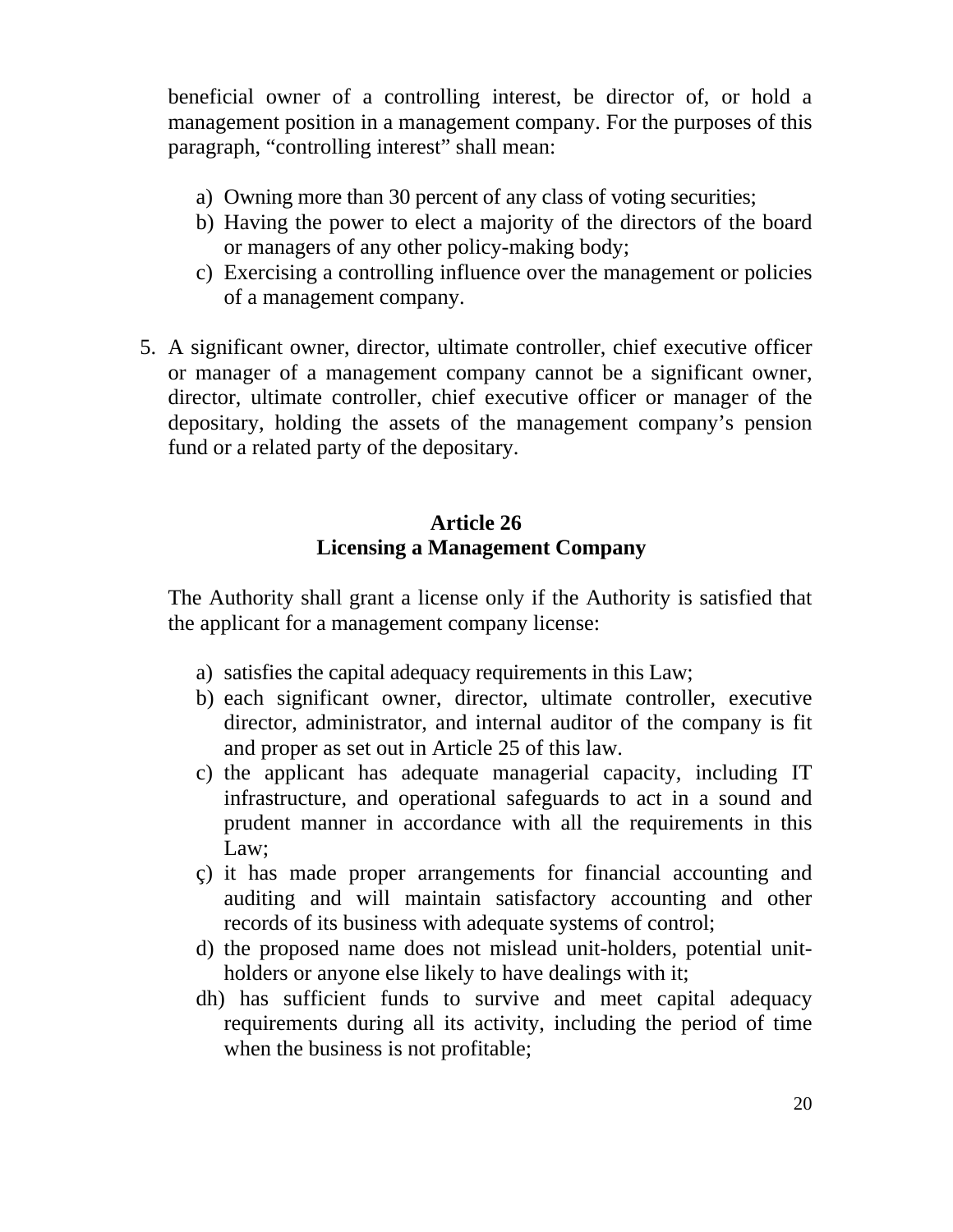e) commits in writing to the Authority that it will always act in the best interest of its unit-holders.

### **Article 27 Conditional License**

- 1. The Authority may, when granting a license or at any time thereafter, impose such conditions for the license as it determines is advisable to prevent violations of this law or its regulations.
- 2. A conditional license may contain limitations related to the duration of the license, and/or the variety of products the licensee can provide. The Authority may without limitation:
	- a) require the licensee to take certain steps, to refrain from adopting or pursuing a particular course of action, or to restrict the scope of its business in a particular way;
	- b) prohibit the licensee from promoting his business either generally or to particular persons or classes of persons, or require that the licensee provide its financial services only to certain types of individuals or individuals specified in the license;
	- c) prohibit the licensee from entering into a specific transaction, or specific types of transactions;
	- ç) require that the licensee submit to the Authority, at any time, such information and documents specified in the conditional license.

#### **Article 28 License Application Handling**

- 1. The license shall be approved or denied by the Authority within three months from the date of receipt of a complete application.
- 2. The Authority shall provide the reason in writing when denying or limiting a license to a conditional license in the case of the applicant requesting a broader license.
- 3. The applicant can reapply for a license or less limited conditional license when it has been denied a license or has been provided with a more limited conditional license than requested in the original application.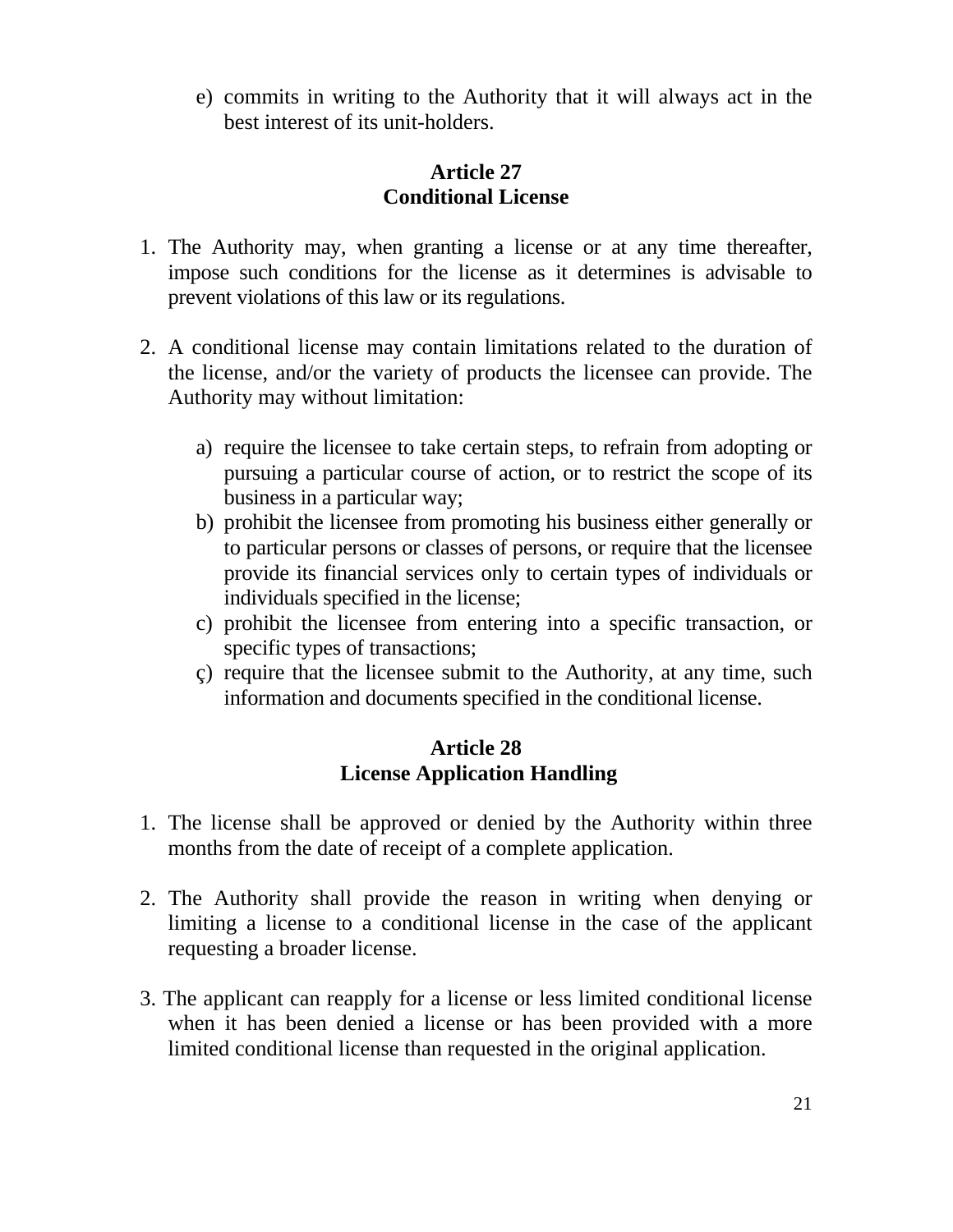#### **Article 29 Duration and Nature of License**

- 1. A license granted by the Authority under the provisions of this Law shall be valid until revoked by the Authority or relinquished by the license holder.
- 2. After having received the license, the licensee is required to give written notice to the Authority within 5 working days of any material change relating to any of the submitted information.
- 3. The authority shall review any change described in paragraph 2 of this Article, and decide whether the management company still qualifies for the license after the changes. The Authority may revoke the license if it finds that the management company does not qualify any longer for the license as a result of the change.

#### **Article 30 Duties of Managing Directors**

- 1. The managing directors of a management company shall, in managing a pension fund:
	- a) apply appropriate administrative procedures, including procedures for delegating authority, separation of duties and responsibility;
	- b) control and implement safeguards for electronic data processing;
	- c) have adequate internal control mechanisms including, in particular, rules for:
		- i) trading in securities by the employees for their own account;
		- ii) investment of own funds;
		- iii) ensuring that each transaction involving a pension fund being reviewed may be reconstructed from its origin, the parties to it, its nature, and the time and place at which it was affected and that the assets of the pension funds are invested according to the pension fund contract and the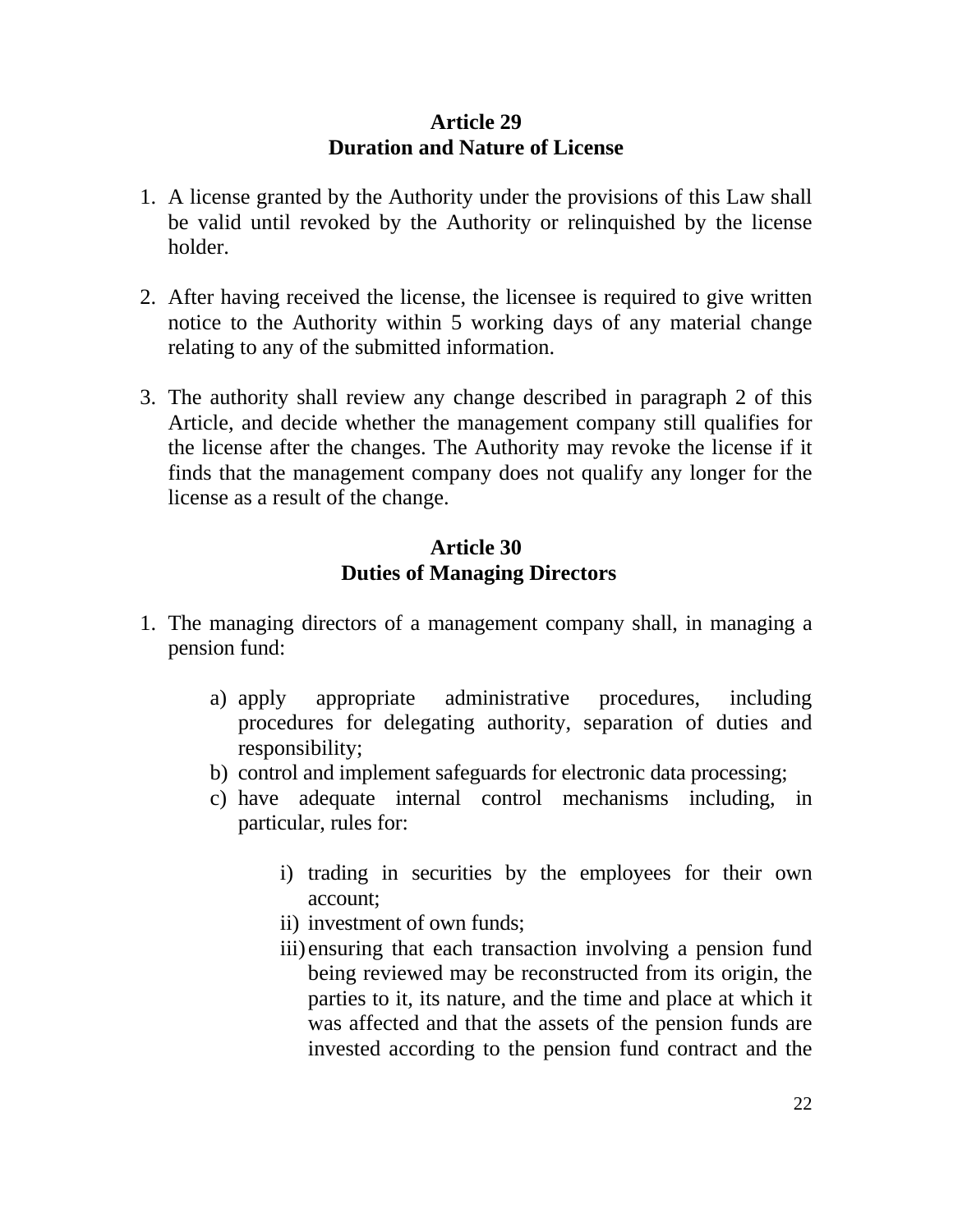law.

- ç) review and approve the corporate governance principles recommended by the internal audit function;
- d) ensure that the pension fund is organized in such a way as to minimize the risk of a conflict of interest between the unitholders' interests and the management company, the directors or employees of the management company or a related party to these persons.
- 2. Every managing director of a management company shall:
	- a) act honestly and sincerely, with a view to the best interests of the pension fund and unit-holders;
	- b) exercise the care, commitment and skills that a prudent person would exercise in comparable circumstances;
	- c) perform any other duty provided for in the Company Law.

## **Article 31 Internal Audit and Risk Management**

- 1. The management company shall have an internal audit and a risk management function, of a size and capability appropriate for the business it conducts.
- 2. The internal audit and the risk management structure shall report directly to the licensee's board of directors.
- 3. The internal audit structure shall be responsible for.
	- a) recommending the corporate governance principles for the business, the policies and strategies for complying with the principles, and measure adherence to the policies and strategies. The corporate governance principles must include standards of business conduct and ethical behavior for directors, managers and other personnel, policies on private transactions, self-dealing, and other transactions of a non-arm's length nature;
	- b) overseeing the operations of the management company and providing direction to it on a day-to-day basis, to ensure that the institution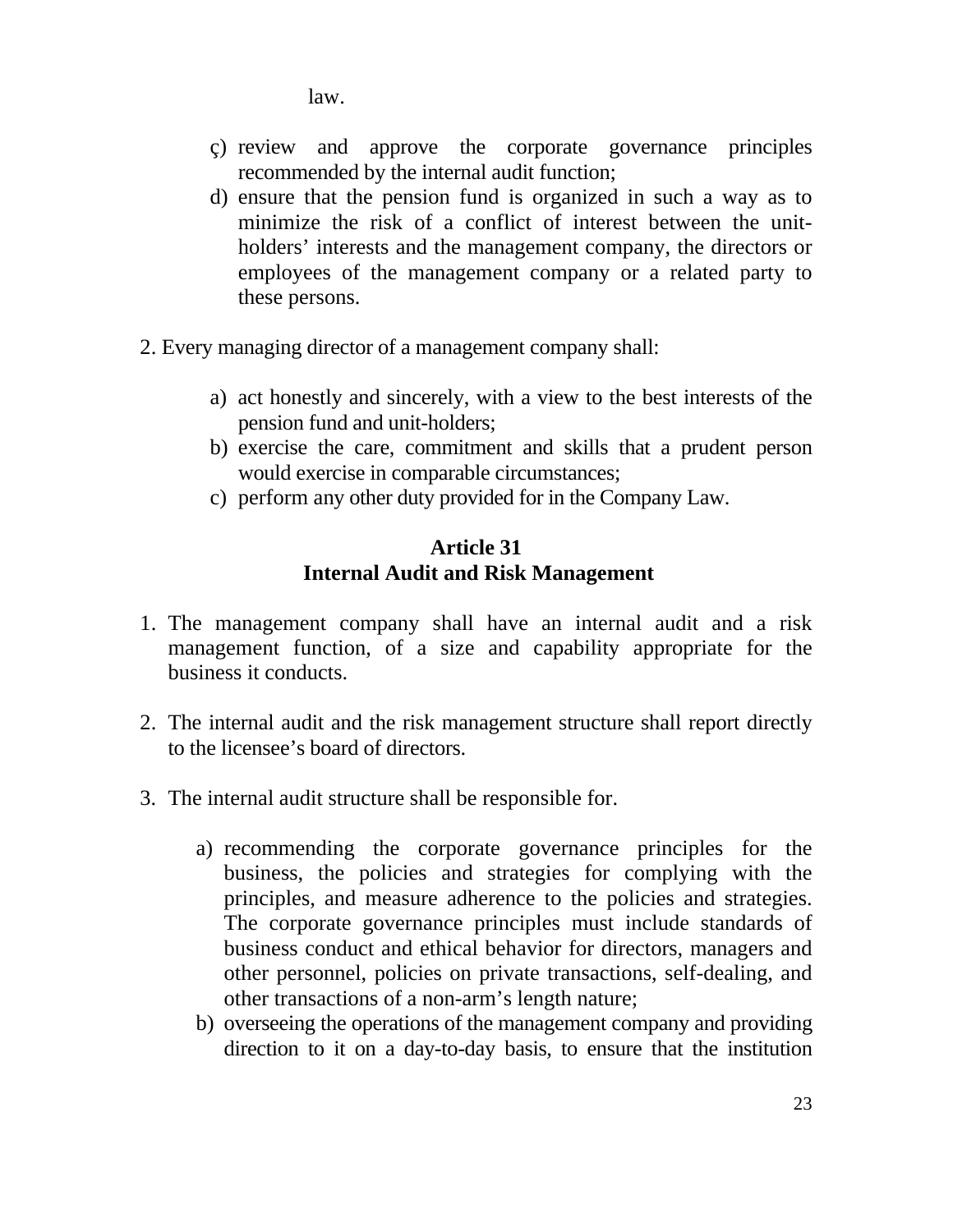complies with the objectives and policies approved by the board of directors, as well as the relevant legislation;

- c) providing the board of directors with recommendations, for its review and approval, on the objectives, strategy, business plans and major policies that govern the operation of the institution;
- ç) providing the board of directors with comprehensive, relevant and timely information that will enable the board to review business objectives, business strategy and policies, and to hold senior management responsible for their position.
- 4. The risk management structure shall be responsible for:
	- a) recommending the board of directors to adopt a risk management structure that detects and monitors on an on-going basis the risks to which the assets of the pension funds and the management company are exposed, including at least market risk, credit risk, operational risk, reputational risk, legal risk, and agency risk;
	- b) overseeing the operations of the management company and its management of the pension funds and providing direction on a day-to-day basis to ensure that the management company, individually and in its management of the pension funds, operates within the risk limitations set by the board of directors, as stated in the pension fund contract and prospectus.

#### **Article 32 Accounting and External Auditing Requirements**

- 1. A management company shall:
	- a) have its accounts and pension funds it manages audited by an external auditor annually or at such other interim times as the authority may require. The external auditor shall conduct the audit in accordance with the internationally accepted auditing standards;
	- b) maintain full and orderly accounting records on a continual basis, brought up to date monthly;
	- c) annually prepare, for the financial year of the licensee, financial statements in conformity with the internationally accepted IFRS accounting standards, unless otherwise specified in regulations issued by the Authority;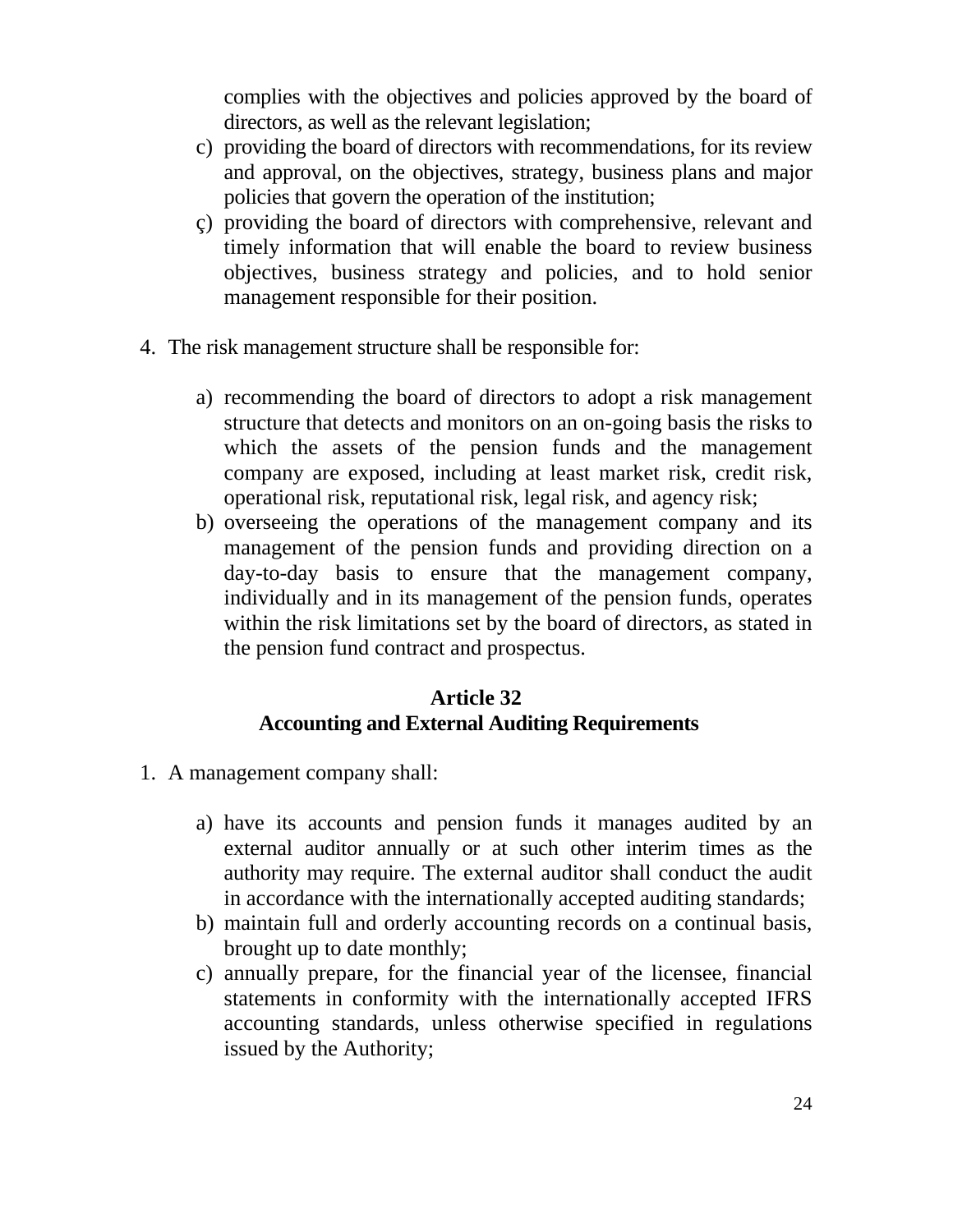- ç) prepare and submit both separate and consolidated annual audited financial statements, if it is a subsidiary.
- 2. The external auditor shall check and certify, by means of a report and in accordance with professional standards and procedures, the true and legal representation of, at least:
	- a) the balance sheet, including its notes;
	- b) the profit and loss account, including its notes;
	- c) the report on the fund net assets;
	- ç) the report on the changes in the fund net assets;
	- d) the report on the pension units and investment structure;
	- dh) the internal control activity;
		- e) the book-keeping;
		- ë) the valuation of on-the-balance-sheet items and off-the-balancesheet items;
		- f) the profit distribution;
		- g) the cash flow statement.
- 3. The Authority shall have the right to reject the external auditor's report if it has not been prepared in accordance with Paragraph 2 of this Article, and to appoint another external auditor, at the expense of the management company, to prepare a report in accordance with the provisions of this Article.

# **Article 33 External Audit**

- 1. The management company shall appoint as external auditors only legal persons that have been approved by the Authority.
- 2. Within three months after becoming licensed under this law, a management company shall appoint an external auditor to audit its accounts.
- 3. A management company cannot appoint as its external auditor an entity that has as one of its directors, managers, shareholders or officers anyone with a financial interest in the management company and any of its businesses. For the purposes of this article being a unit-holder in the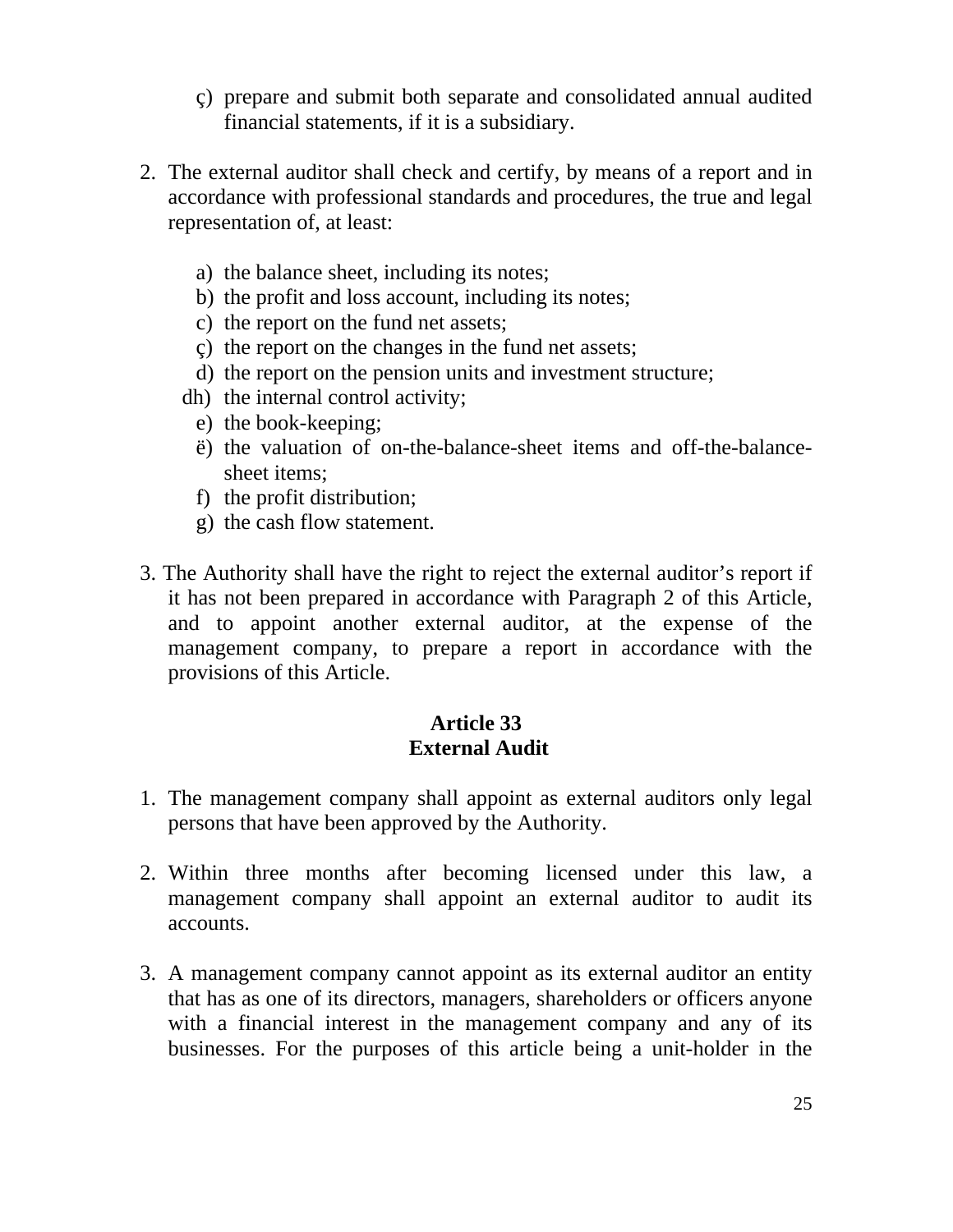pension fund shall not be deemed a financial interest.

- 4. The management company shall apply for the Authority's approval for any changes in the external auditors of the company. If the appointment of the external auditor is terminated for any reason, the external auditor shall submit to the Authority a statement explaining what the external auditor believes to be the reasons for that termination and inform the Authority in writing of any matter relating to the management company which the external auditor became aware of in the performance of his or her functions as auditor and which, in the opinion of the auditor, may harm the licensee's ability to comply with the requirements in this Law.
- 5. The Authority shall issue regulations on the criteria and requirements for management company external auditors.

## **Article 34 Reporting to the Authority**

- 1. If, in the performance of his or her functions, an external auditor finds that a management company has violated risk management rules and, as a result, the unit-holders' interests, liquidity or the ongoing concern are at risk, he or she shall inform the Authority immediately.
- 2. The Authority has the right to ask a management company external auditor for any information on his or her activity. External auditors shall be released from their professional confidentiality obligation when providing information to the Authority.

#### **Article 35 Publication of Auditor's Report**

1. The management company shall publish the auditor's report in one of the periodical financial publications within 15 days from the date of its approval by the shareholders' meeting, but not later than six months from the end of the calendar year.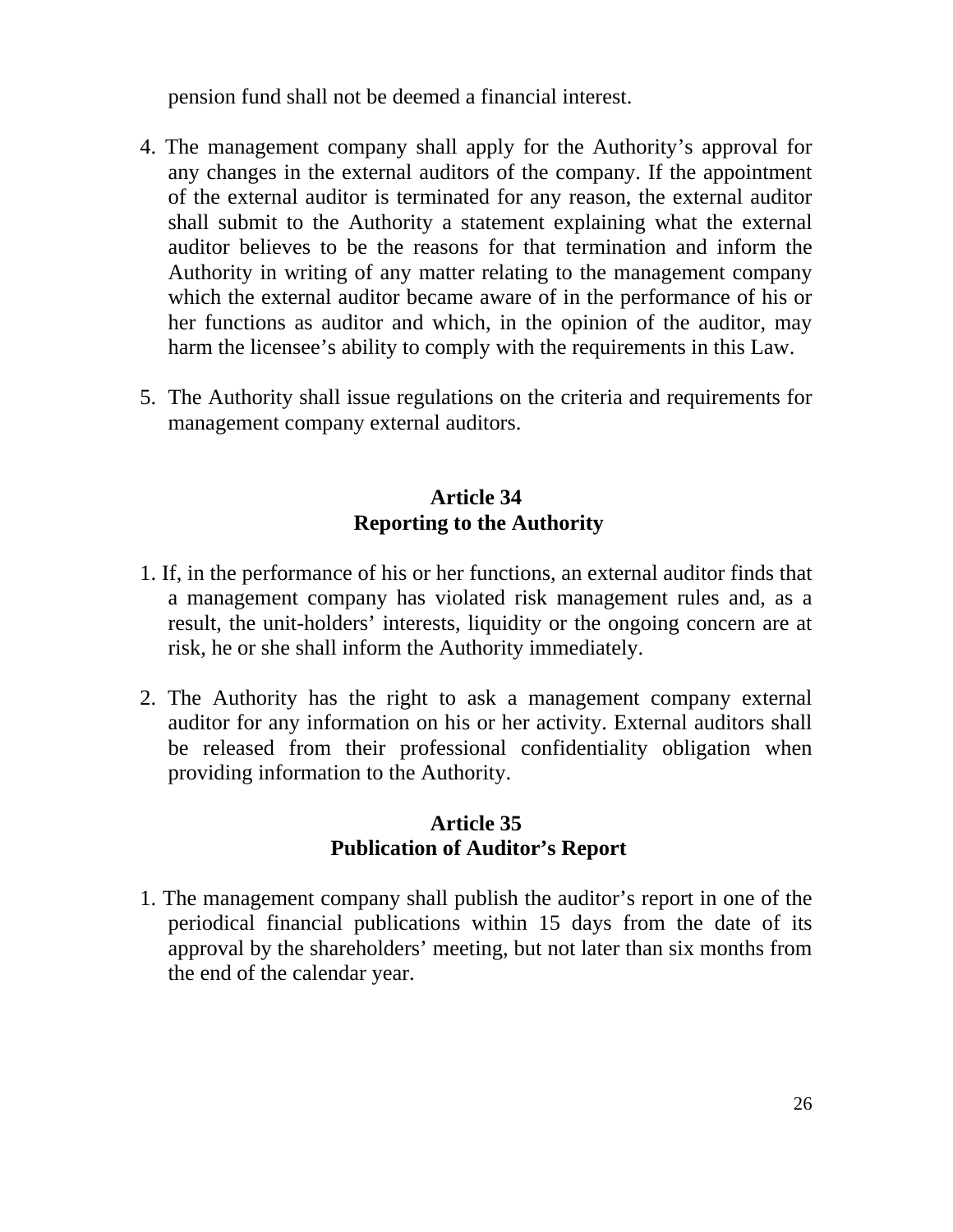2. The auditor's report shall include, as a minimum, the annual balance sheet, the profit and loss account, for the management company and the funds it manages, as well as the external auditor's opinion.

### **Article 36 Records**

- 1. A management company shall keep such records as are necessary to exhibit clearly and correctly the state of its affairs, to explain its transactions and financial position, and to enable the Authority to determine whether it has complied with the provisions of this law.
- 2. The records required by Paragraph 1 of this Article shall be kept for a period of at least ten years.
- 3. The records shall be such that they can be reproduced in legible form when required.

# **Article 37 Change of Control in a Management Company**

- 1. No person shall become a significant owner or an ultimate controller of a management company unless:
	- a) he has first notified the Authority in writing of his or her intention;
	- b) the Authority has notified him or her in writing that there is no objection to his or her becoming a significant owner or ultimate controller.

 The obligation to apply for the Authority's approval shall not be indispensable if no one becomes a significant owner. In that case, only the relevant notification shall be submitted to the Authority.

- 2. The Authority, when notifying a person under paragraph 1 (b), that there is no objection to his or her becoming a significant owner of or increasing his or her stake in the management company, may specify a maximum stake that the person is permitted to acquire.
- 3. The Authority may require such further information and documents from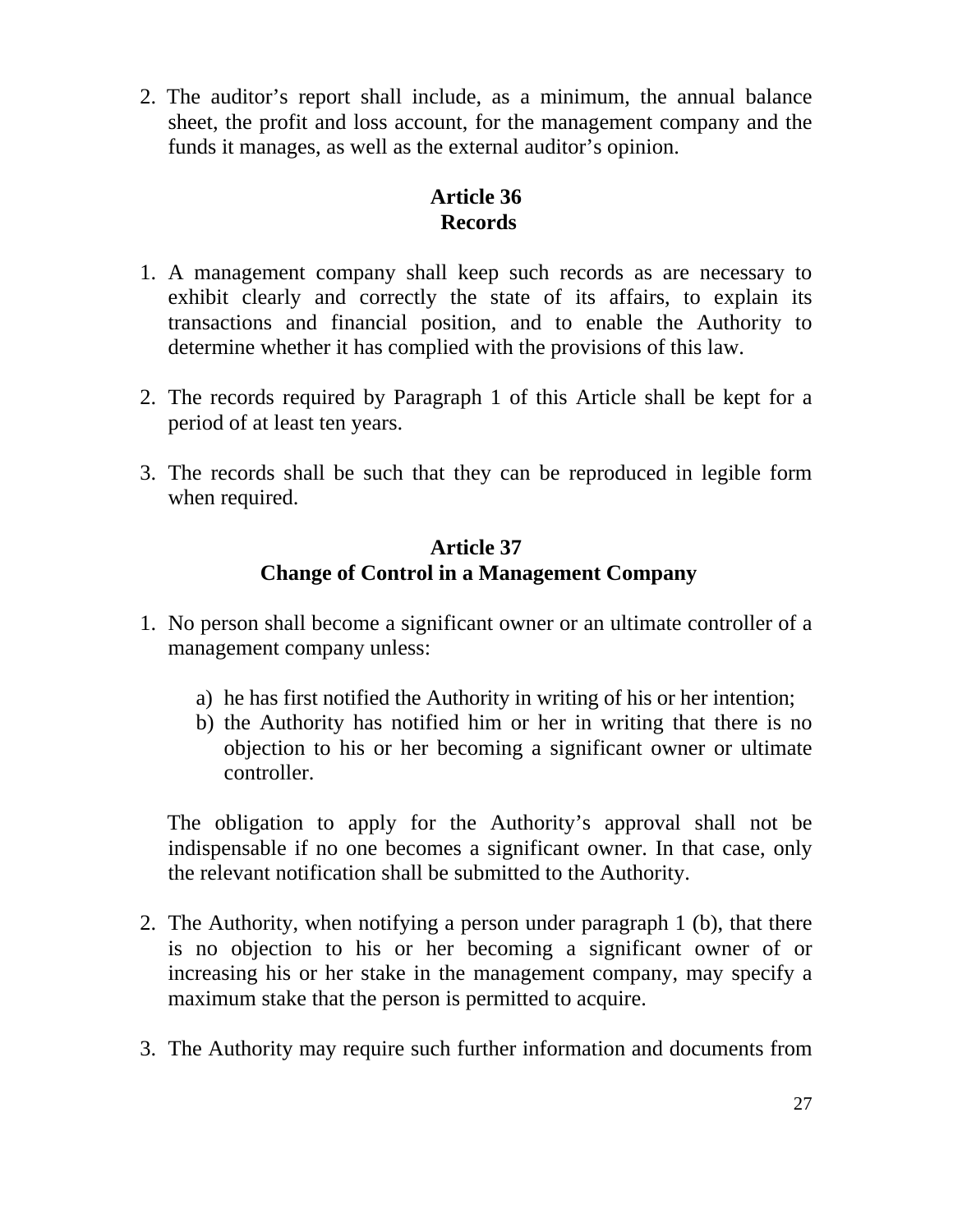the person applying to become a significant owner as it deems necessary.

- 4. In granting permission to a person to become a significant owner or ultimate controller, the Authority shall consider whether that person is fit and proper.
- 5. The Authority shall respond to the person applying to become a significant owner or ultimate controller of a management company within 3 (three) months of receiving a complete notification from the applicant.
- 6. The permission granted by the Authority to become a significant owner under Paragraph 1 (b) shall expire when the person has not become a significant owner within one year from the date the Authority issues the permission.

# **Article 38 Objections to Existing Significant Owners or Ultimate Controller**

- 1. Where the Authority has information that a person who is a significant owner or ultimate controller of a management company does not meet the fit and proper requirements, as described in Article 25, it shall give the person a written notice of objection, giving the reasons why it appears to the Authority that the person is not or is no longer a fit and proper person to be a significant owner or ultimate controller.
- 2. The Authority is not required to specify any reasons in a notice issued under Paragraph 1 of this Article, where this would, in its opinion, involve the disclosure of confidential information, of would be of harm to a third party.
- 3. Before submitting a notice under Paragraph 1 of this Article, the Authority shall give the significant owner or ultimate controller a preliminary notice, setting out its reasons for considering that the person is not fit and proper to be a significant owner or ultimate controller of that licensee.
- 4. A person who has received a notice under paragraph 3 of this Article has a period of 20 working days in which to make a written submission, the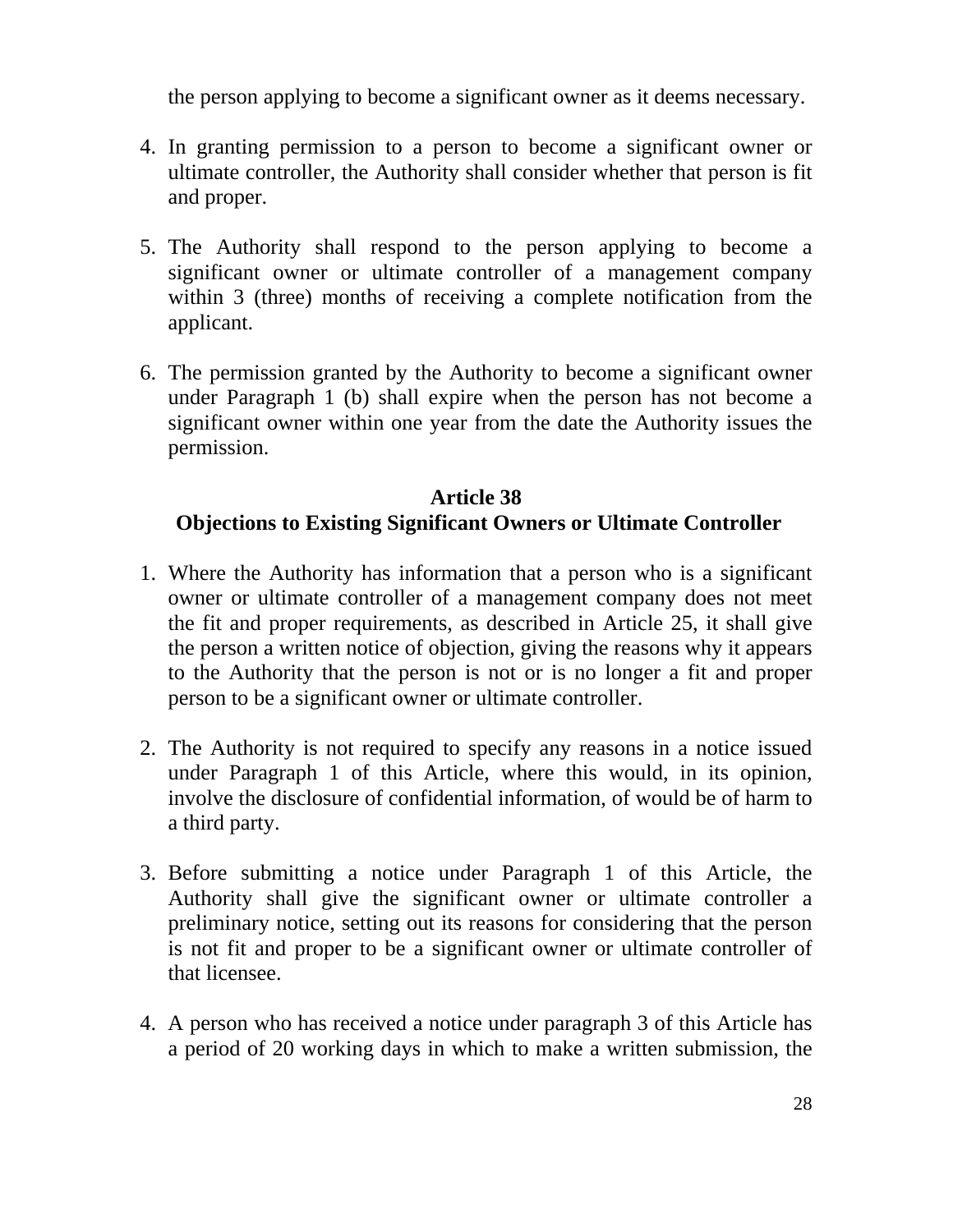Authority shall assess any written representation received from the significant owner or ultimate controller. The Authority must answer within 25 working days of having received the written answer from the significant owner whether it considers the significant owner or ultimate controller is not or is no longer a fit and proper person to be a significant owner or ultimate controller.

#### **Article 39**

# **Limitations for the Significant Owner or Ultimate Controller Who Is Not Fit and Proper**

- 1. Where a person has become or continues to be a significant owner or ultimate controller without having received the required permission from the Authority, the latter may instruct that the shares owned by such significant owner or ultimate controller shall, until further notice, be subject to any or several of the following restrictions:
	- a) Any transfer of, or agreement to transfer, the significant owner's shares shall be suspended;
	- b) No voting rights shall be exercisable for the shares;
	- c) Any and all payments deriving from the shares shall be suspended.
- 2. The Authority shall notify the management company that it no longer complies with the licensing requirements as one of its significant owners or ultimate controllers are not fit and proper and its license can be revoked in accordance with Paragraph 2 (e) of Article 80 of this Law, unless the significant owner sells all or part of his or her shares in the management company by the deadlines set by the Authority.

#### **Article 40 Purchase, Merger and Transfer of Management Companies**

- 1. A management company may acquire and hold shares in another management company provided it acquires and holds all the shares of that acquired management company. A management company's purchase of all the shares in another management company requires prior written consent by the Authority.
- 2. The changes to the two management companies resulting from the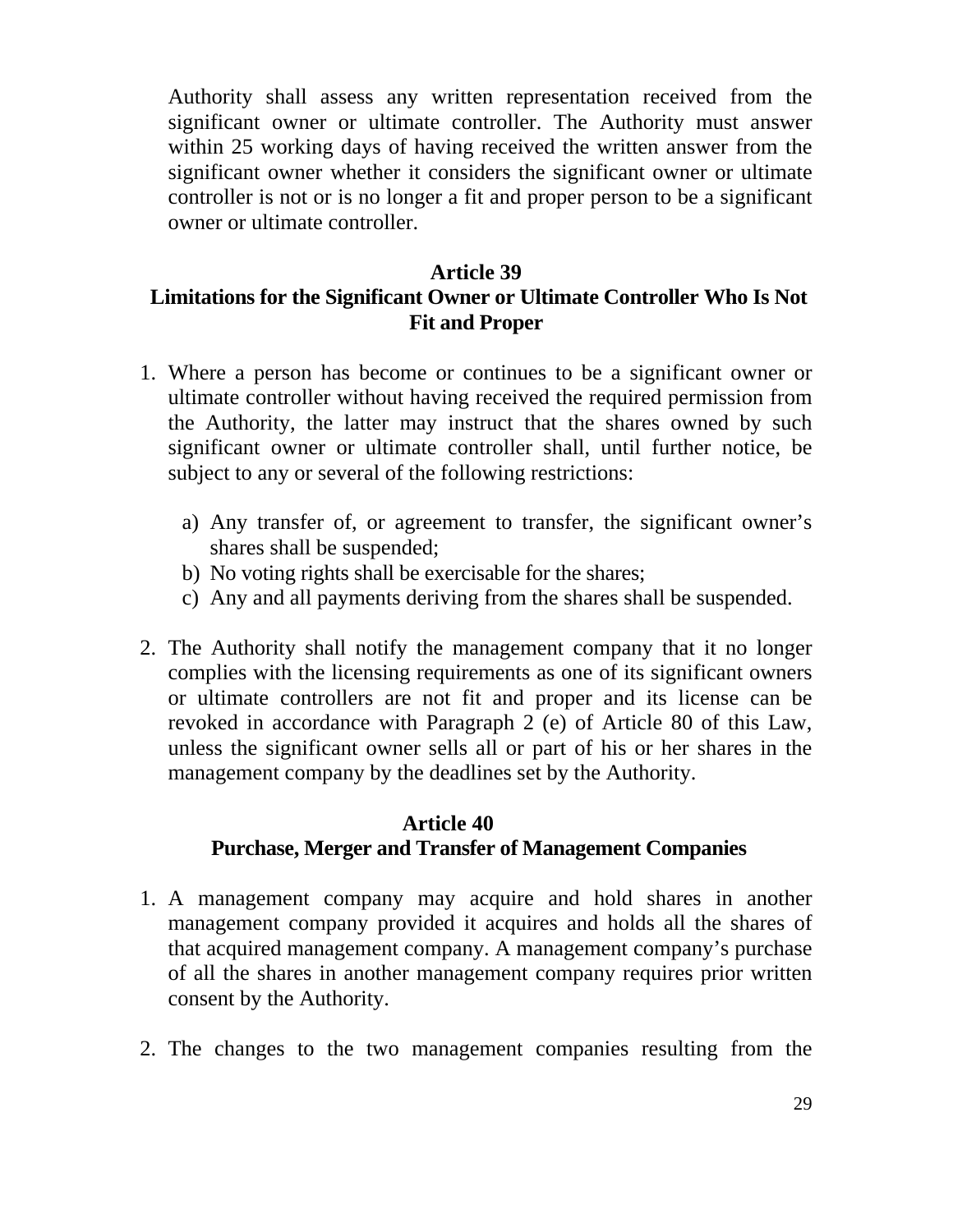acquisition that deviates from the information provided to the Authority for its license application must be properly reported to the Authority in accordance with Article 29 (2).

- 3. A management company that ceases to exist because it has been merged into another management company, shall, prior to terminating its business:
	- a) inform all unit-holders that it will terminate its business, and give the unit-holders three months to exercise their right to transfer their savings to another pension fund under management of a management company of their choice;
	- b) inform the unit-holders that they have the right to choose any other management company or to demand payout from the pension fund if it requests that the unit-holders enter into new pension fund contracts with the management company that result from the merger;
	- c) inform the unit-holders about the potential tax consequences of terminating and receiving payout from the pension fund prior to retirement age, such as the possibility of losing any tax exemption;
	- ç) reimburse any cost to the unit-holders caused by the management company ceasing to exist, such as transaction fees. Such costs shall be reimbursed by the management company into which the original management company merged.
- 4. Any unit-holder that has not chosen to enter into a new contract either with the new management company or another management company shall receive payout of all the assets he or she has in the pension fund. The unit-holder that receives such payout shall be treated under the provisions of Articles 88 (8) and 90 of this Law.

#### **Article 41 Management Company Liability**

1. Each management company shall be liable to the pension fund it governs and to the unit-holders for damages resulting from any negligent failure to perform, or from negligent performance, of its obligations relating to the administration and representation of the relevant pension fund.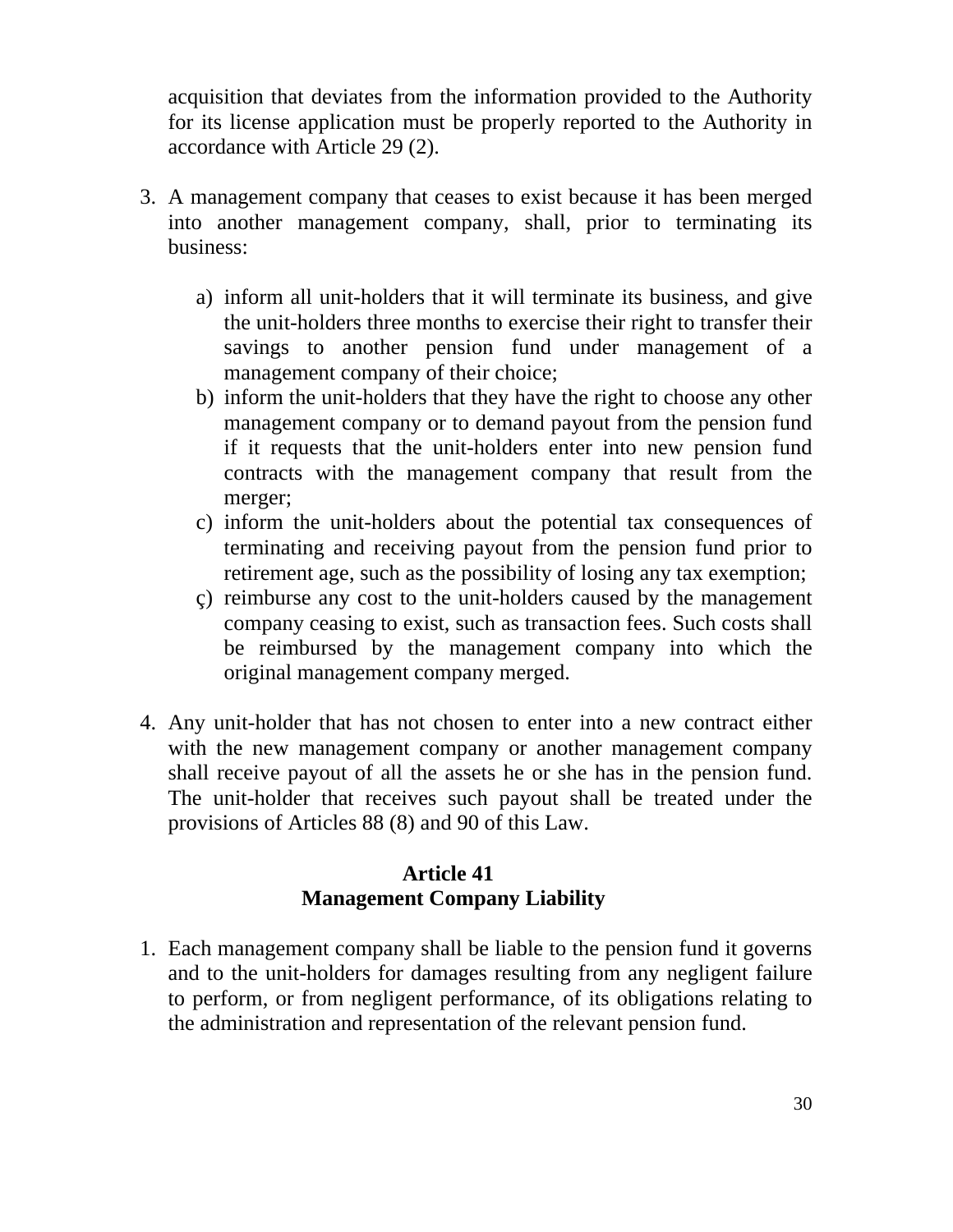- 2. A management company may delegate its information technology and accounting functions, as well as other functions, other than fund management, only with a written permission of the Authority. Other functions of special importance such as fund management cannot be delegated. Delegation of the performance of certain functions of the management company to a third party shall not limit the liability of the management company for the performance of the delegated functions.
- 3. The Authority shall develop rules on the delegation of management company functions.

#### **Article 42 Disclosure of Conflict of Interest**

- 1. A managing director of a management company who:
	- a) is a party to a contract or proposed contract with a management company in relation to the pension fund,
	- b) is a director or a manager of any entity that is a party to a contract or proposed contract with the management company in relation to the pension fund,
	- c) is a co-owner in a person that is a party to a contract or proposed contract with the management company in relation to the pension fund, shall disclose in writing a complete description of his or her relationship with the entity with which the management company is considering or entering into a contract. The person must also ensure that this description is entered in the minutes of the meetings of the Board of Directors and included with the notifications to unit-holders together with the notifications of the pension fund net asset value in accordance with Article 14 (1) of this Law.
- 2. The disclosure required by Paragraph 1 of this Article shall be made by the administrator:
	- a) at the meeting of the Board of Directors at which a proposed contract is first considered;
	- b) where he or she was not then interested in a proposed contract, at the first meeting after the managing director becomes so interested;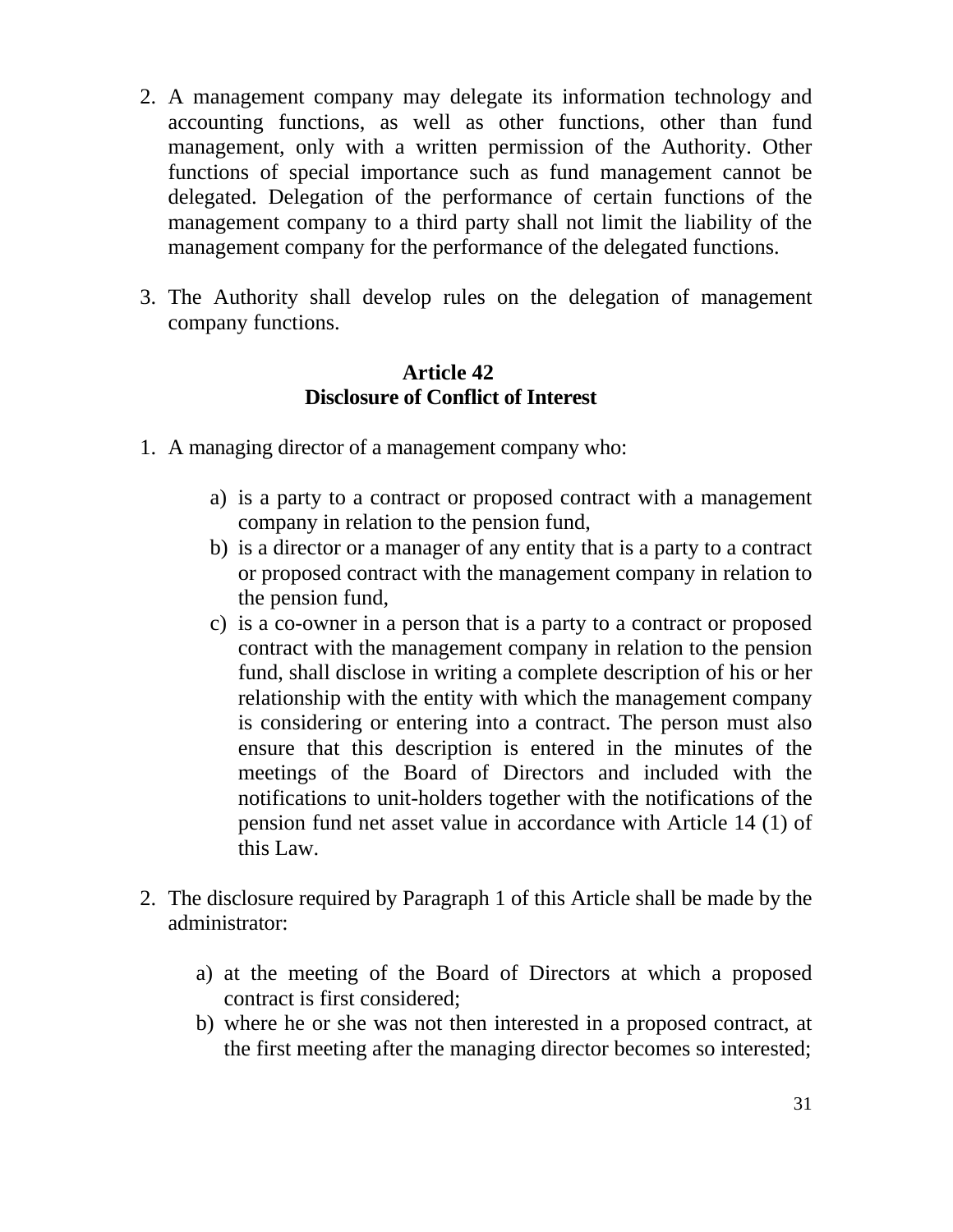- c) where the managing director becomes interested after a contract is made, at the first meeting after the director becomes so interested;
- ç) where a person who is interested in a contract becomes a managing director later, at the first meeting after that person becomes a a managing director.
- 3. The disclosure required by Paragraph 1 of this Article shall be made by a manager who is not a director:
	- a) immediately after the manager becomes aware that a proposed contract is to be considered or a contract has been considered at a meeting of the Board of Directors;
	- b) immediately after the manager becomes interested if the manager becomes so interested after a contract is made;
	- c) if a person who is interested in a contract becomes a manager later, immediately after the person becomes a manager.
- 4. The Company Law provisions on conflict of interest shall be applicable to management companies.

### **Article 43 Obligation to Abstain**

- 1. Where Article (1) of this Law applies to a managing director in respect of a contract, the managing director shall not be present at the meeting of the Board of Directors while the contract is being considered or voted upon.
- 2. Any managing director who violates paragraph 1 of this Article shall cease to hold office as managing director and shall not be eligible, for a period of 5 years after the date when the breach occurred, for election or appointment as a managing director in any institution supervised by the Authority.

# **Article 44 Limitations on Related Party Transactions**

1. A management company shall not, when managing the assets in pension funds, grant any favorable terms to a related party.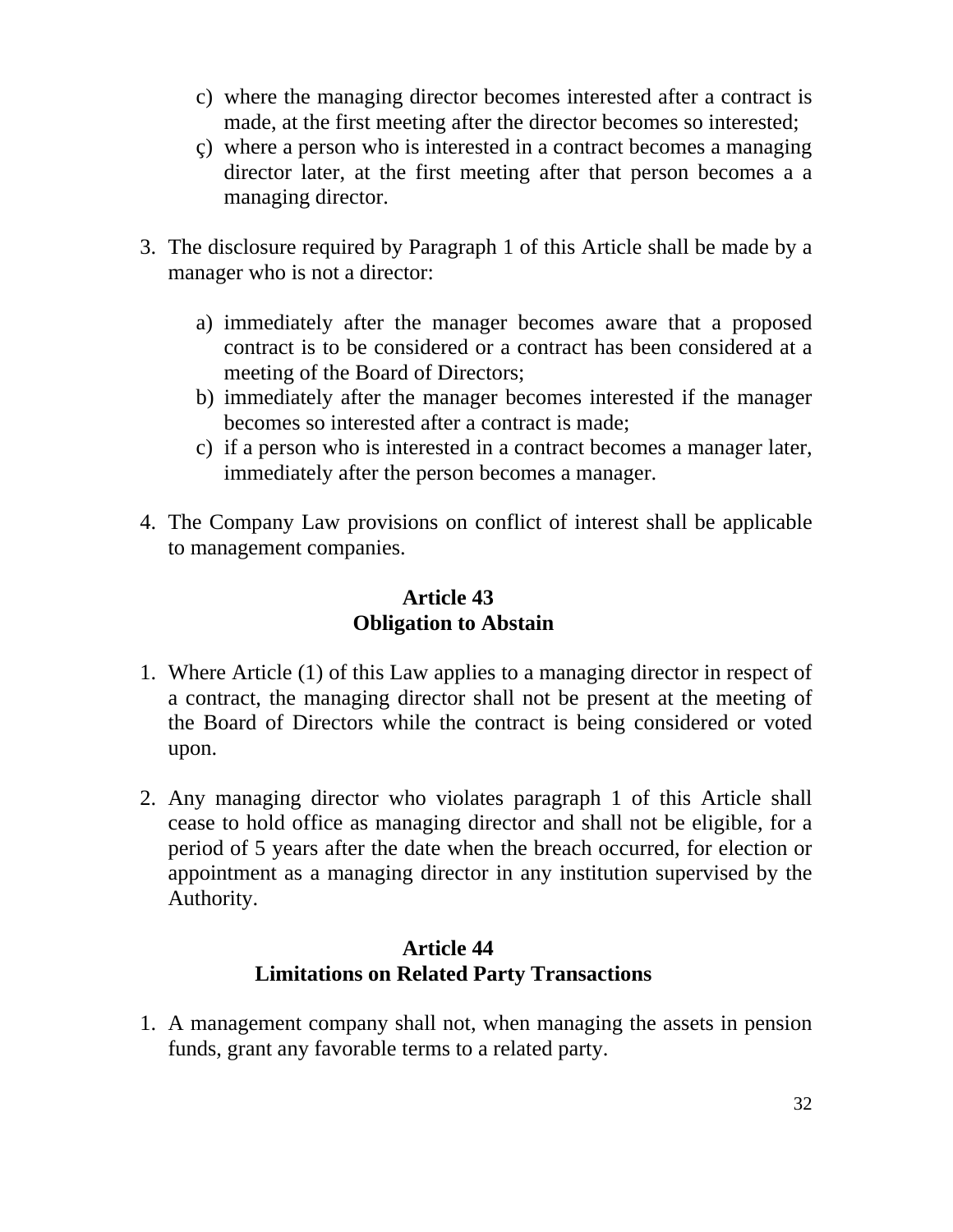- 2. For the purpose of this article, "granting favorable terms" shall mean:
	- a) carrying out a business which by its nature, purpose, characteristics, or risk, would not be carried out by the institution with other unit-holders;
	- b) collecting interest, fees, or other charges or accepting guarantees which are lower, or paying interest which is higher, than that required of other unit-holders.
- 3. The pension fund assets may not be sold, borrowed or used to secure an obligation in favor of:
	- a) the management company managing its assets or the depositary holding custody of its assets;
	- b) any employer for which the pension fund is the designated pension fund under its occupational pension plan;
	- c) any person who is a related party in relation to any of the entities listed in sub-paragraphs (a) and (b) of this Paragraph.
- 4. A management company shall not use the assets of the pension fund it manages to purchase any assets from, give loan to, or take on any obligation in favor of any of the entities listed in Paragraph 3 of this Article.

# **CHAPTER IV**  DEPOSITARY

# **Article 45 Depositary Role**

- 1. A management company must appoint a depositary that shall be responsible for safekeeping of the pension fund's assets.
- 2. The pension fund assets, including any cash balances, can only be entrusted to a single depositary.
- 3. A depositary shall keep the assets, operations and records of each pension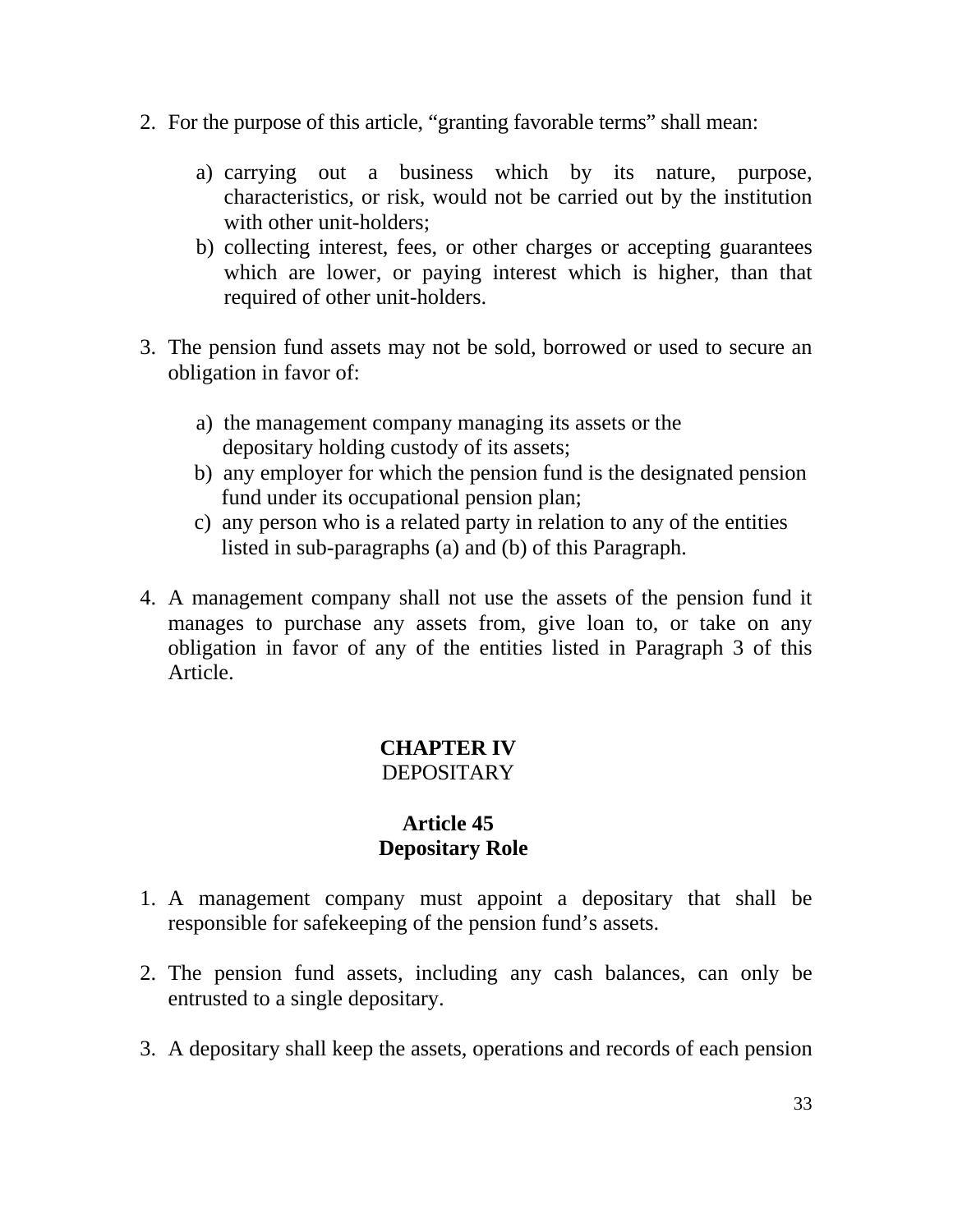fund it perform custody services for strictly separately from each other and from its own assets, operations and records.

### **Article 46 Depositary Functions**

- 1. The depositary shall calculate the net asset value of the pension fund assets, and inform the management company of the net asset value of the unit-holders' assets in the pension fund, at least every 30 days.
- 2. The depositary shall check whether the assets in the pension fund are being managed by the management company in compliance with the provisions in the pension fund contract and the legislation in power. The depositary shall not carry out any instruction by the management company that do not comply with the pension fund contract and the legislation in power.
- 3. The depositary shall ensure that in transactions involving a pension fund assets any benefit is remitted to the pension fund within the usual time limits.
- 4. The depositary shall ensure that a pension fund's income is distributed in accordance with the pension fund contract and the legislation in power.

### **Article 47 Depositary Licensing**

- 1. A depositary must be licensed by the Authority as a depositary for the pension funds before starting to operate as such. Only banks licensed by the Bank of Albania can be licensed by the Authority to conduct depositary business for the pension funds.
- 2. To become licensed as a depositary the bank must comply with the following conditions and submit the following documentation to the Authority:

 a) a statement signed by the bank's board of directors, stating that the bank is in full compliance with all financial requirements in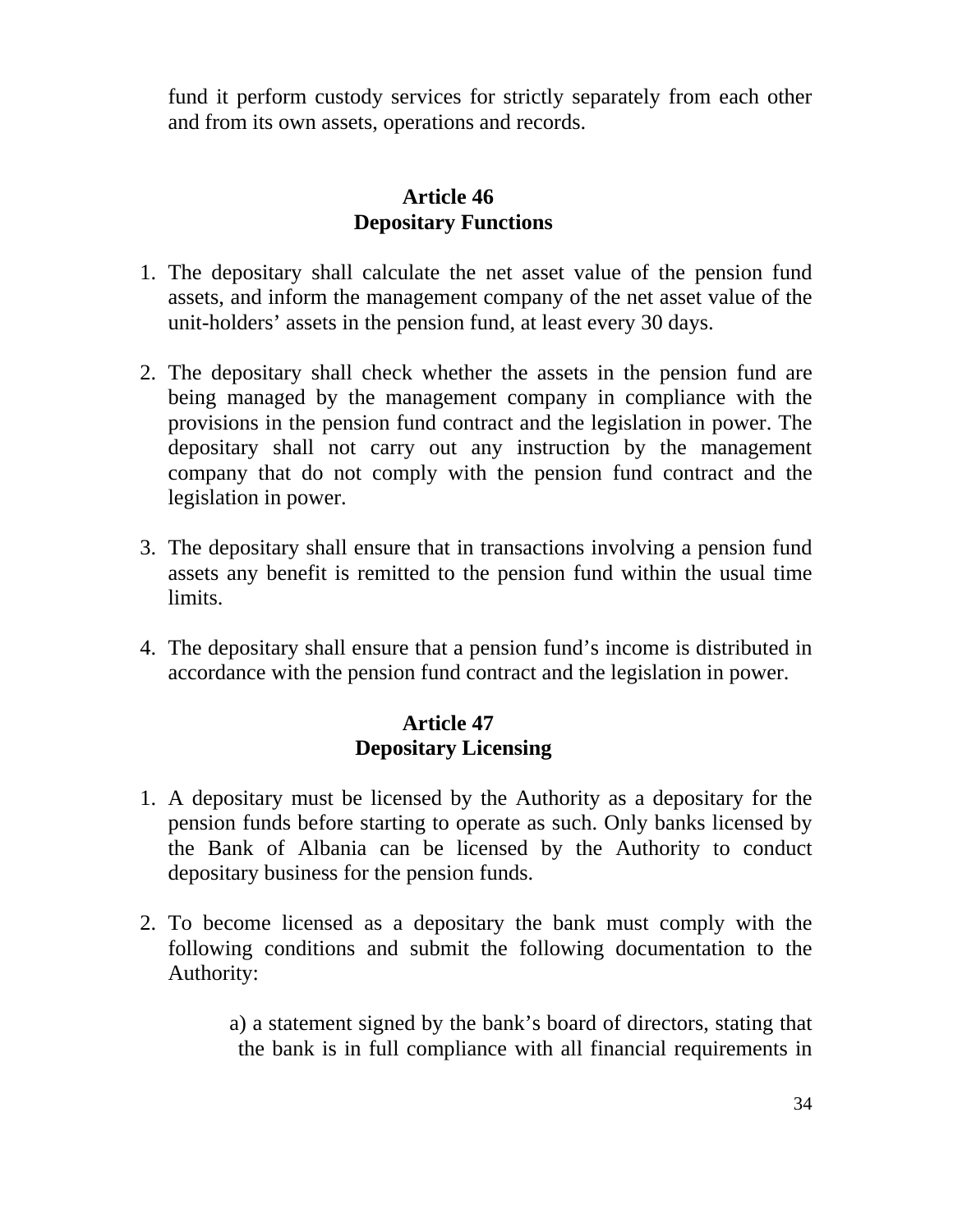the banking legislation and all the legislation in power;

- b) a statement signed by the board of directors, stating the bank does not, and will not, while holding the license, hold any shares in a management company of the relevant pension fund, or any shares in an entity that is a related party of that management company, and maintain any other financial relationship with those persons;
- c) a statement signed by the board of directors that the bank does not, and will not, while holding the license, lend money to, or borrow from, the management company that manages the assets of the pension funds for which it will act as depositary or any of its related parties;
- ç) a statement signed by the board of directors, stating the bank does not, and will not, while holding the license, have any employees or members of the management or members of the board of directors who are:
	- i) members of the board of directors or employees of the management company that manages the pension fund whose assets it will be a custodian of;
	- ii) members of the board of directors or employees of any related party in relation to the management company that manages the pension fund whose assets it will be a custodian of;
- 3. The bank shall also satisfy the Authority that it is able to:
	- a) ensure that the issue, conversion and redemption of units on behalf of a management company are carried out in accordance with the law and the pension fund contract;
	- b) ensure that the net asset value of the pension fund units is calculated in accordance with the law and the pension fund contract;
	- c) carry out the instructions of the management company and deny those instructions that are in conflict with the law or the pension fund contract.

#### **Article 48**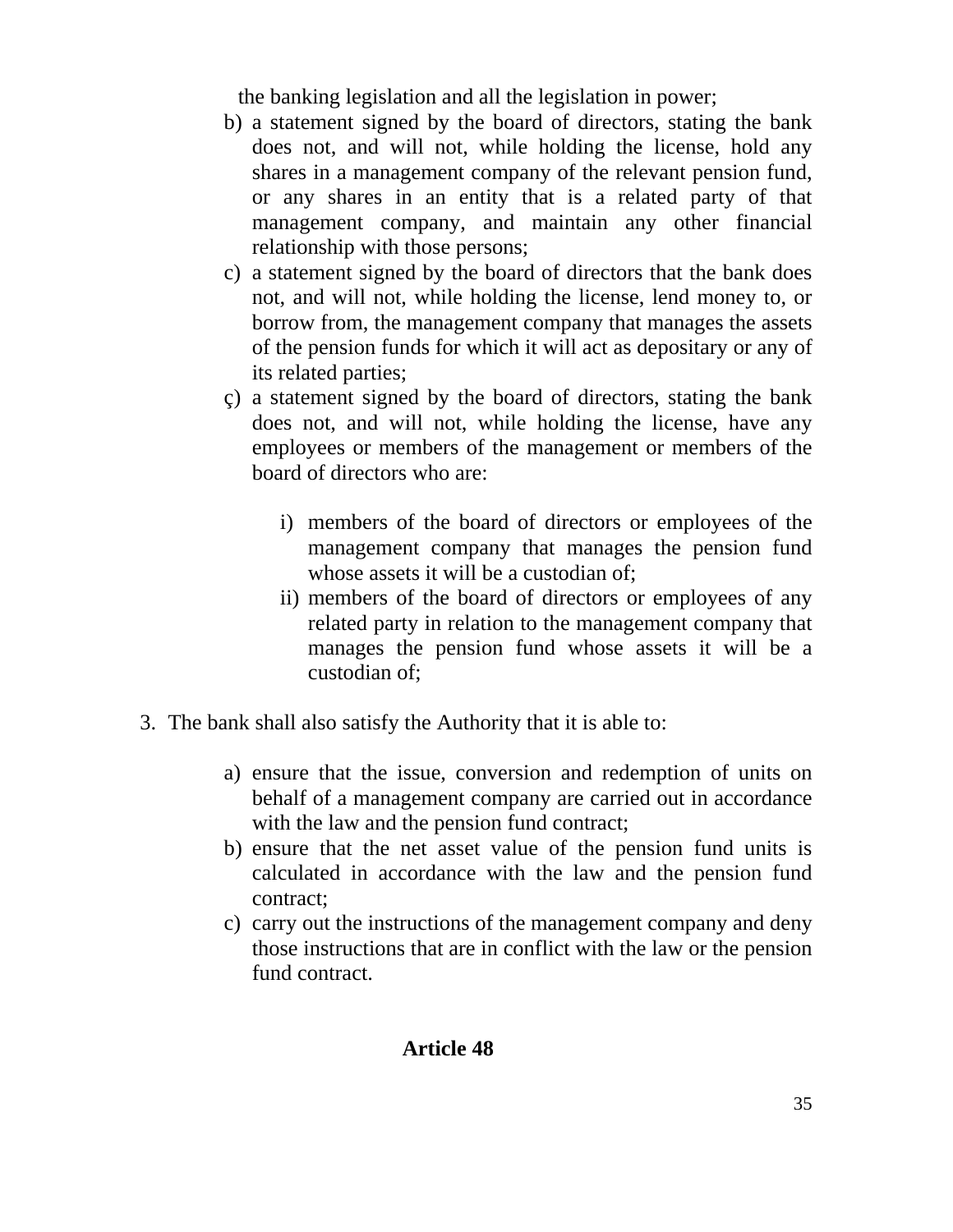# **License Revocation, Depositary Failure to Comply**

- 1. When the Authority revokes the license of a depositary, the Authority shall notify the management company and the Bank of Albania.
- 2. In the event of any material non performance or improper performance by a depositary of the custodial contract, or where a depositary has been subjected to forced or voluntary liquidation proceedings:
	- a) the management company shall promptly give notice to the depositary to terminate the contract and immediately notify the Authority of the termination;
	- b) the management company shall appoint a new depositary within a reasonable time.

 If the management company fails to take the steps described in items (a) and (b) of this Paragraph, the Authority may instruct it to change the depositary.

3. The Bank of Albania and any other relevant regulatory body shall notify the Authority of any information they have become aware of that indicates deterioration of the financial position or organizational structure of a bank operating as a depositary.

# **Article 49 Use of Sub-Depositary**

- 1. A depositary may contract a sub-depositary with the written permission of the Authority and with the agreement of the management company if investments outside the territory of Albania render such services necessary. Such an agreement shall not limit the depositary's statutory responsibilities and any agreement to do so shall be null and void.
- 2. The Authority may issue regulations on the conditions to be met by subdepositaries.

# **Article 50**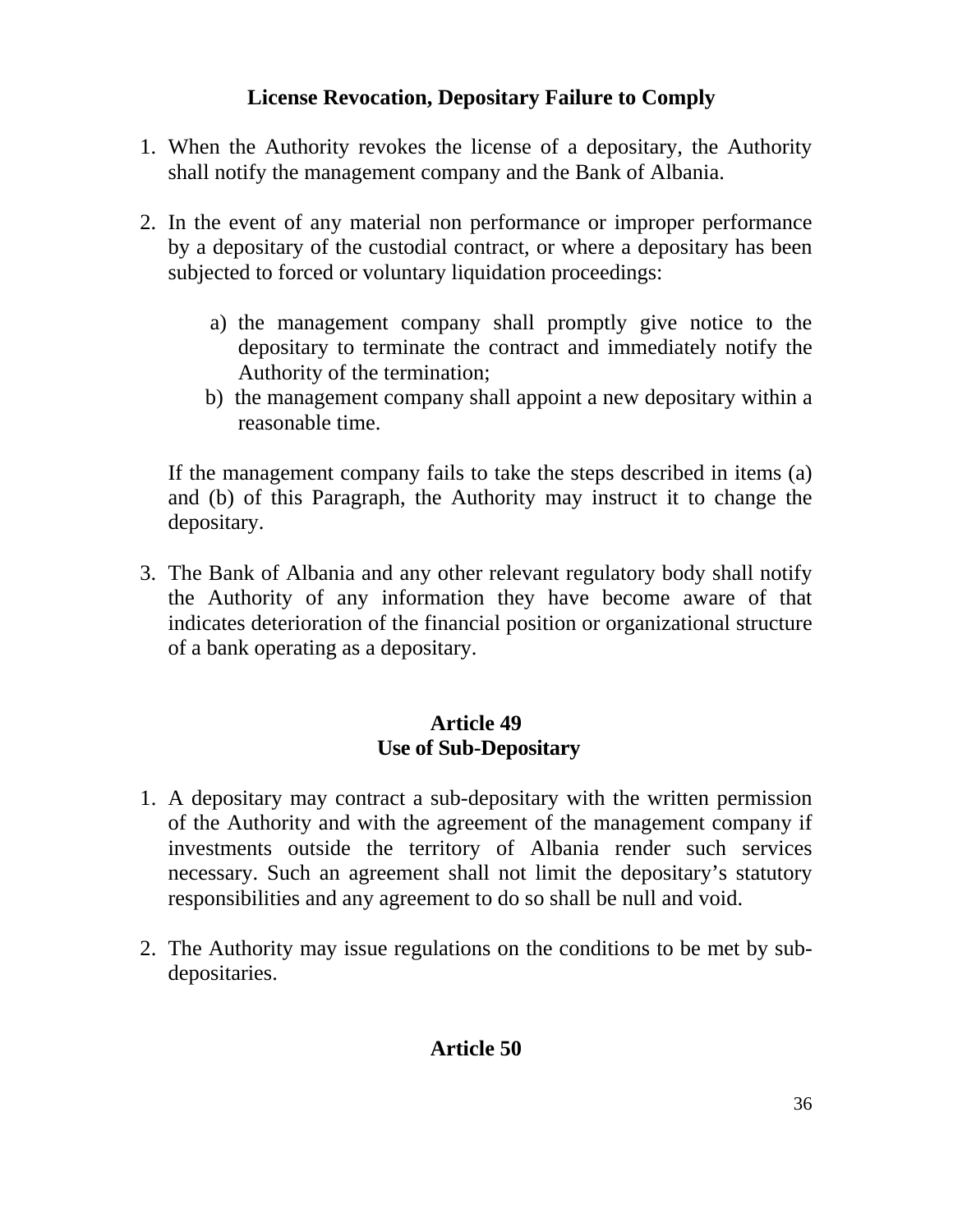### **Change of Depositary**

- 1. A management company, with the authorization of the Authority, may change the custodial service for a pension fund assets from one depositary to another.
- 2. The change of depositary shall be organized in a manner that ensures continuous performance of the depositary duties in respect of the pension fund assets. The management company shall notify all unit holders of the change of depositary.
- 3. Where a contract with a depositary is terminated, the depositary shall release the pension fund assets in its custody and all documents relating to the performance of its duties to a new depositary within a period agreed by the parties, and without undue delay. The original depositary is liable for the performance of its duties until all such documents and assets have been completely transferred.

# **Article 51 Depositary's Obligation to Inform the Authority**

A depositary shall immediately inform the Authority of any matter that it believes constitutes an act or omission that is likely to breach the law, a pension fund contract or cause the interest of any unit holders to be threatened.

#### **Article 52 Protection of Pension Fund Assets**

Pension fund assets deposited in accordance with the provisions of this Chapter may not be subject to any debt execution against the depositary for its liabilities to third parties. The pension fund assets shall be kept separate from the depositary's assets under bankruptcy, and can not be included in the settlement of liabilities to the depositary's creditors.

#### **CHAPTER V**  OCCUPATIONAL PENSION PLANS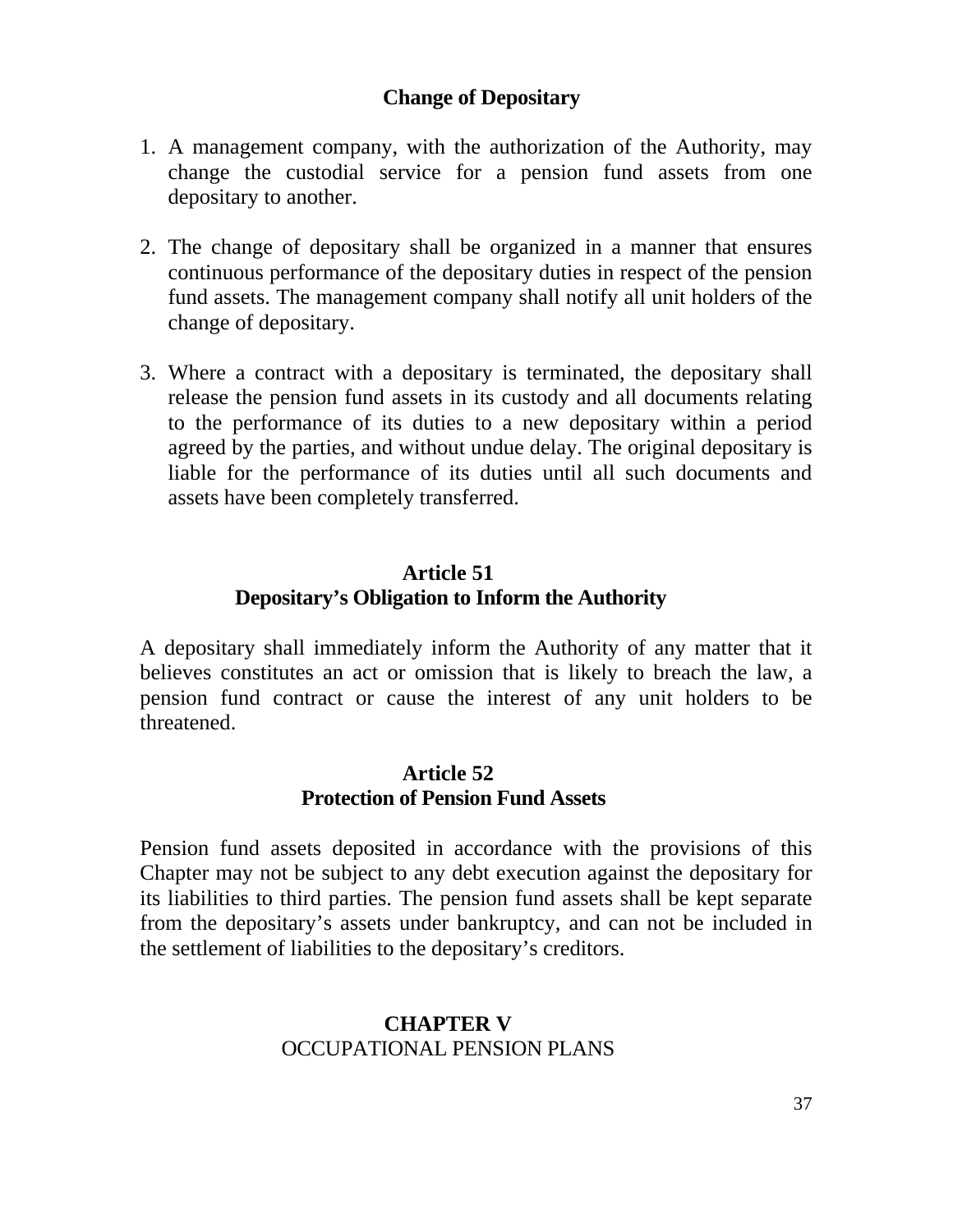### **Article 53 Establishment of Occupational Pension Plans**

- 1. An employer may establish an occupational pension plan for its employees by entering into a contract with a management company that it will provide its pension funds to its employees. The management company cannot be a related party of the employer.
- 2. The employer may undertake an obligation to pay contributions to the occupational pension plan by:
	- a) contributing on behalf and for the benefit of its employees;
	- b) making one or several regular payments to the management company to cover the fees to the management company that would otherwise be paid by the unit-holders.
- 3. Any contribution made by the employer for the benefit of an employee shall be treated as if the contribution had been paid by the employee.
- 4. An employee shall enter an occupational pension fund by signing an occupational fund contract with the management company, covering the relevant occupational pension plan and governing the employer's obligation to pay contributions.
- 5. The employer may restrict the unit-holders' right to the contributions given by the employer and require that the employee must have been employed by the employer for a certain number of years before obtaining a right to the employer's contributions.
- 6. The length of the period before the employee obtains a right to the benefits from the contributions by the employer shall not be longer than two years.
- 7. Where the employer unilaterally fires an employee without any reasonable grounds and for reasons that are not related to the employee, before the end of the period specified in Paragraph 6 of this Article, the contributions made by the employer shall be transferred to the employee.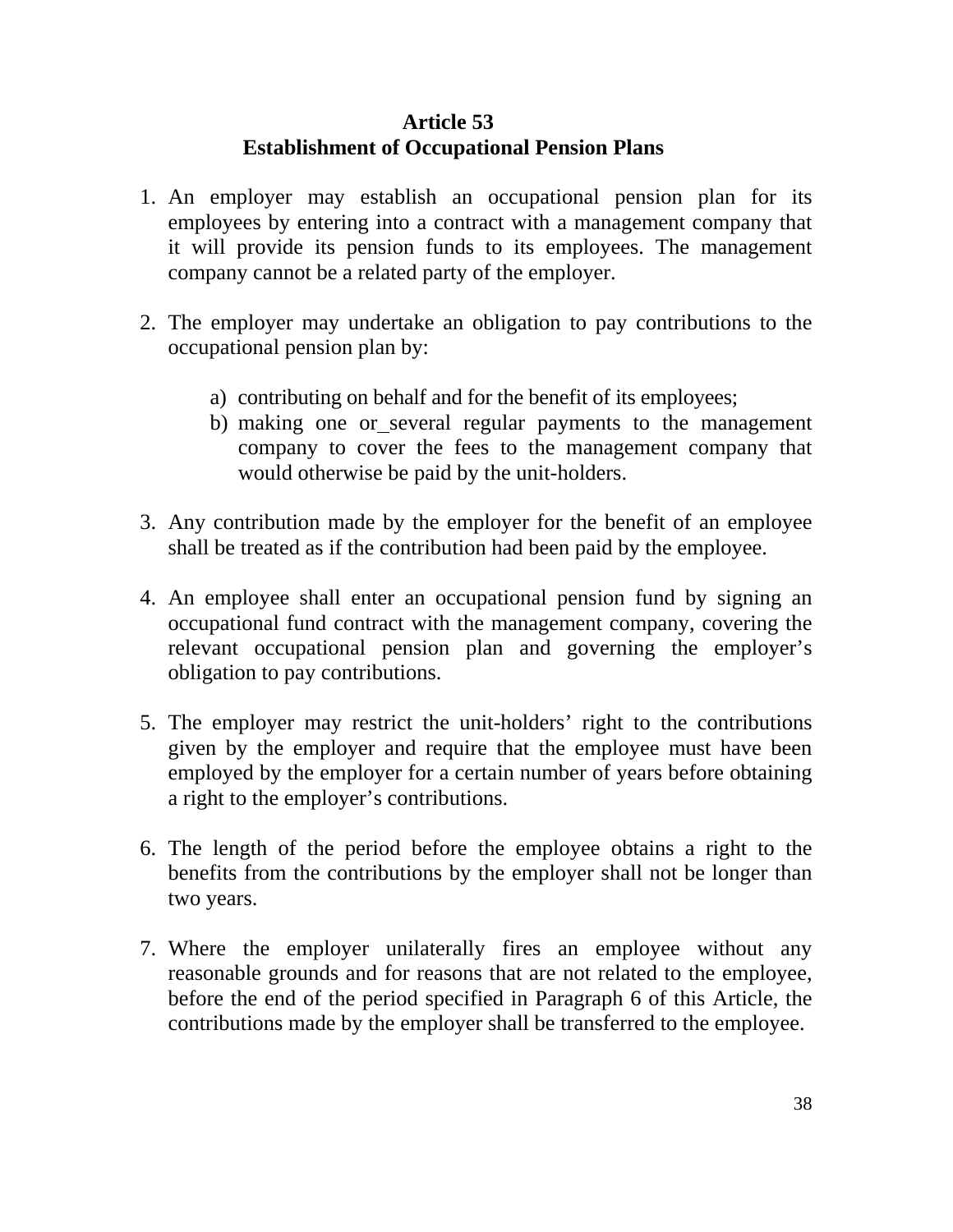### **Article 54**

#### Approval of the Occupational Pension Plan

- 1. Occupational pension plans can only start operations after being approved by the Authority.
- 2. An application for an approval of an occupational pension plan from the Authority shall include:
	- a) the occupational pension plan contract between the employer and the management company;
	- b) a description of the name and characteristics of the designated pension fund and its management company;
	- c) a description of the employer's name and characteristics;
	- ç) the conditions of eligibility for participation in the occupational pension plan;
	- d) the occupational pension plan contract between the employee and the management company;
	- dh)any restrictions on the unit-holders' immediate right to contributions made by the employer, such as a requirement that the employee must have been employed by the employer for a certain number of years;
	- e) the method of determining any fees to be paid by the employer to the managing company;
	- ë) any potential minimum contribution required of any contributor;
	- f) the procedure for informing unit-holders;
	- g) the conditions and procedures for terminating participation and transferring a unit-holder's assets to another pension fund.
	- gj) the conditions that must be met if an employer wants to stop paying any contributions to the management company on behalf of its employees.

# **Article 55**

# **Refusal to Approve the Pension Fund Contract and the Occupational Pension Plan**

The Authority shall refuse to approve the pension fund contract or the occupational pension plan contract or any amendments to these documents if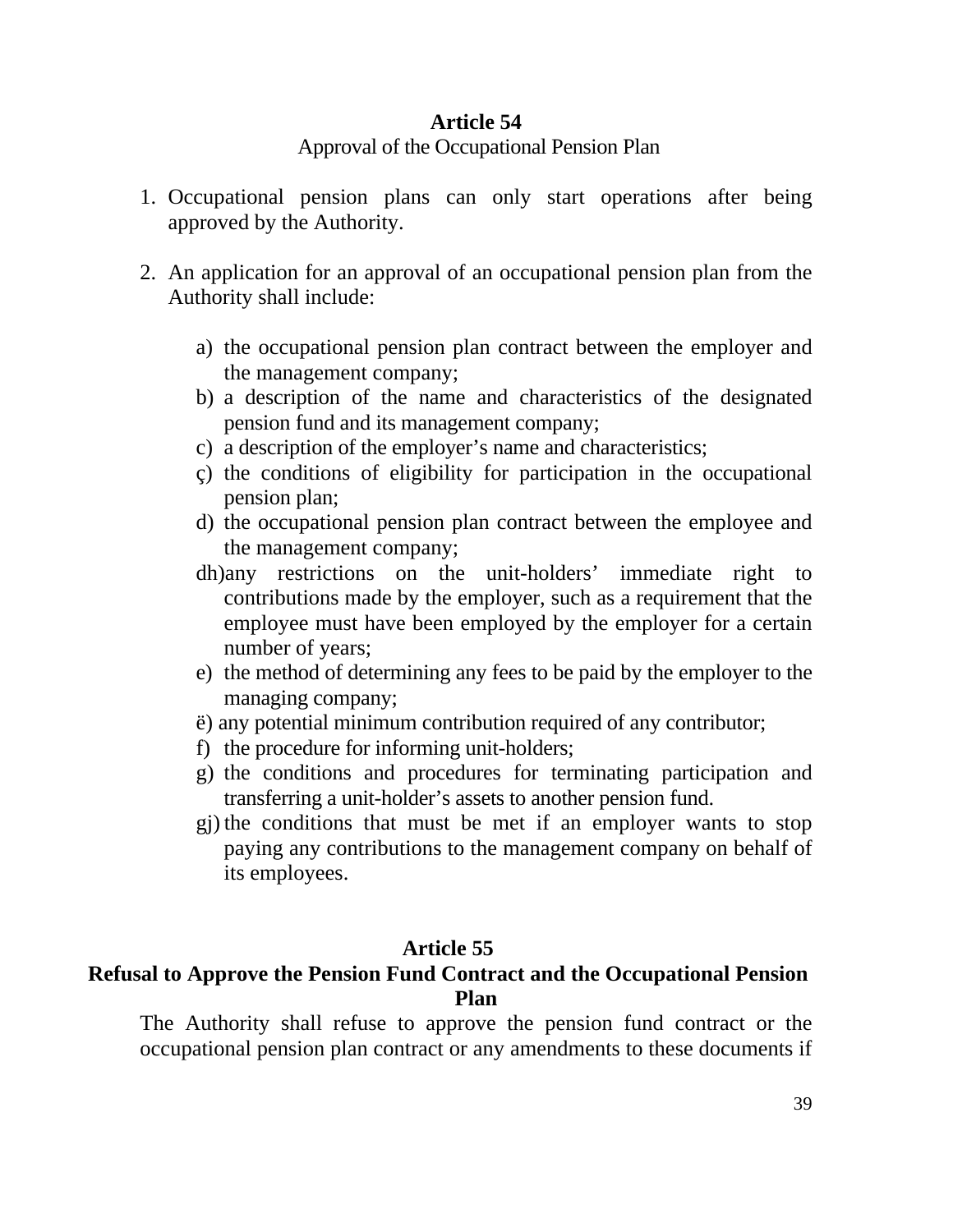it finds that the management company, the depositary, the occupational pension fund contract, the prospectus or the occupational pension plan contract of the proposed occupational pension plan do not comply with the requirements of this Law or other applicable laws.

### **Article 56 Termination of Employment**

- 1. If an employee terminates his or her employment, he or she may remain a unit-holder in the pension fund. If the employee chooses to remain a unitholder, he or she must at the time of terminating his or her employment enter into a pension fund contract with the management company that will replace the occupational pension fund contract the employee had while employed. The management company managing the pension fund shall not refuse to enter into a pension fund contract at substantially the same terms as the previous occupational pension fund contract with the employee.
- 2. An employee terminating his or her employment may also transfer his or her assets under the original occupational pension plan to another pension fund, in accordance with the requirements of Article 15 of this Law.

#### **Article 57**

#### Non-discrimination

- 1. Participation in an occupational pension fund must not be restricted to certain employees, and it shall be offered to all employees.
- 2. An employee cannot be required to participate or to continue participation in an occupational pension plan contract as a condition for employment, or for any other reason, and no deductions from his or her salary can be made in respect to contributions to such a fund without that employee's written consent.
- 3. A unit-holder may terminate, reduce or increase his or her contributions at any time, and such change shall not, in any way, affect the amount standing to the credit of his or her account, whether resulting from contributions made by the employer or the employee.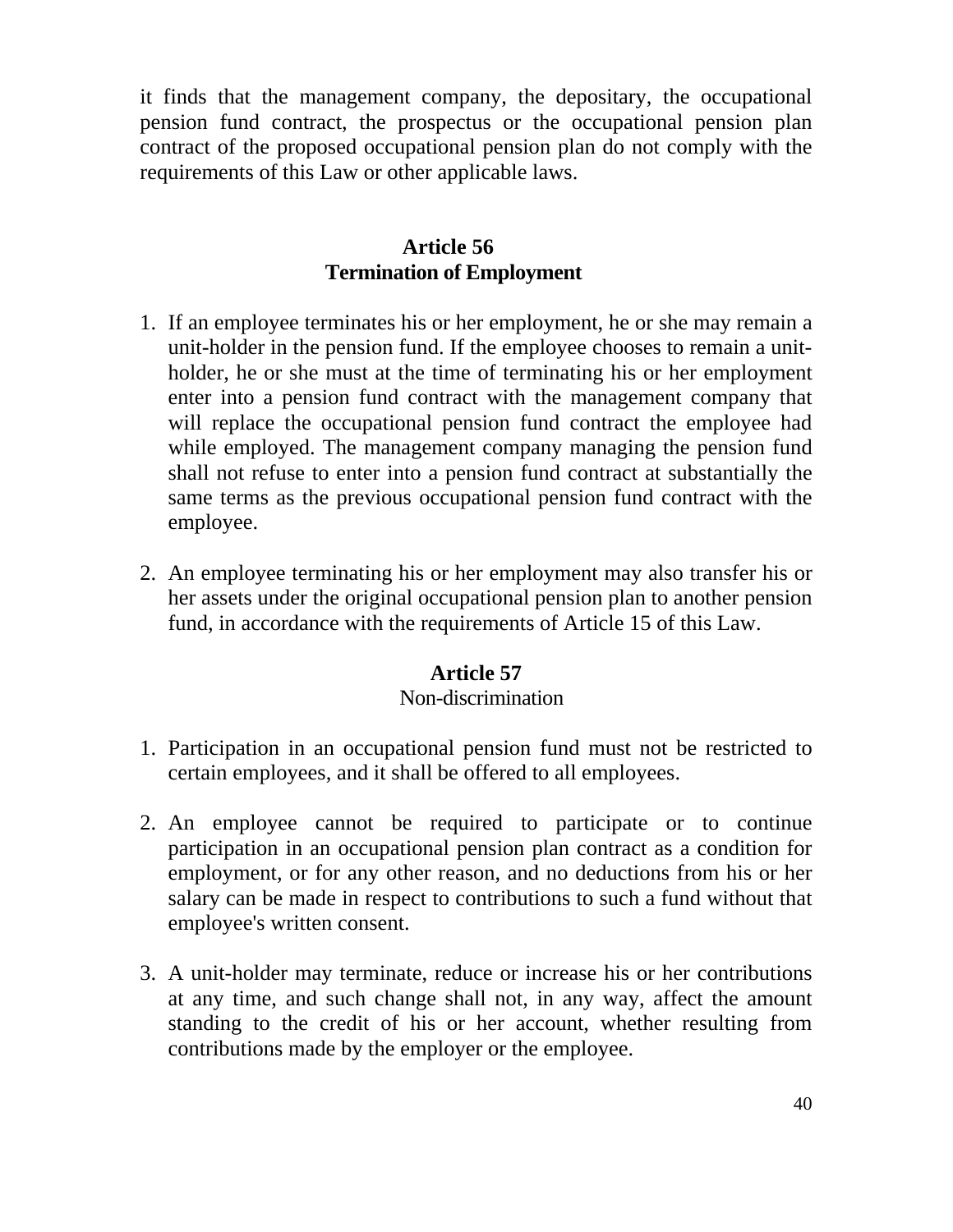4. The employer shall be liable to its employees for not paying any agreed contributions. The amount of such liability will be based upon the sum of pension contributions that are unpaid or not paid in full, of the investment income projected for the time period in question, and of any costs the employee may have incurred in enforcing the employer to honor its obligation to pay the contribution.

#### **Article 58 Application of Pension Fund Provisions**

All the provisions of this Law governing pension funds shall be applicable to occupational pension funds to the extent they are applicable.

# **CHAPTER VI PENSION FUND AGENTS**

### **Article 59 Pension Fund Agent Licensing**

- 1. No person shall act as a pension fund agent unless the person is licensed as such by the Authority.
- 2. A person acting as a pension fund agent shall be a duly registered entrepreneur or limited liability company under the Law on Entrepreneurs and Companies.
- 3. The Authority shall issue regulations on licensing criteria for pension fund agents.
- 4. The Authority shall only grant a license to a pension fund agent if it finds that the person is fit and proper in accordance with article 25 of this Law.
- 5. The Authority shall revoke the license of a pension fund agent if it finds that the pension fund agent is not fit proper to act as a pension fund agent any longer or it violates the provisions of this Law.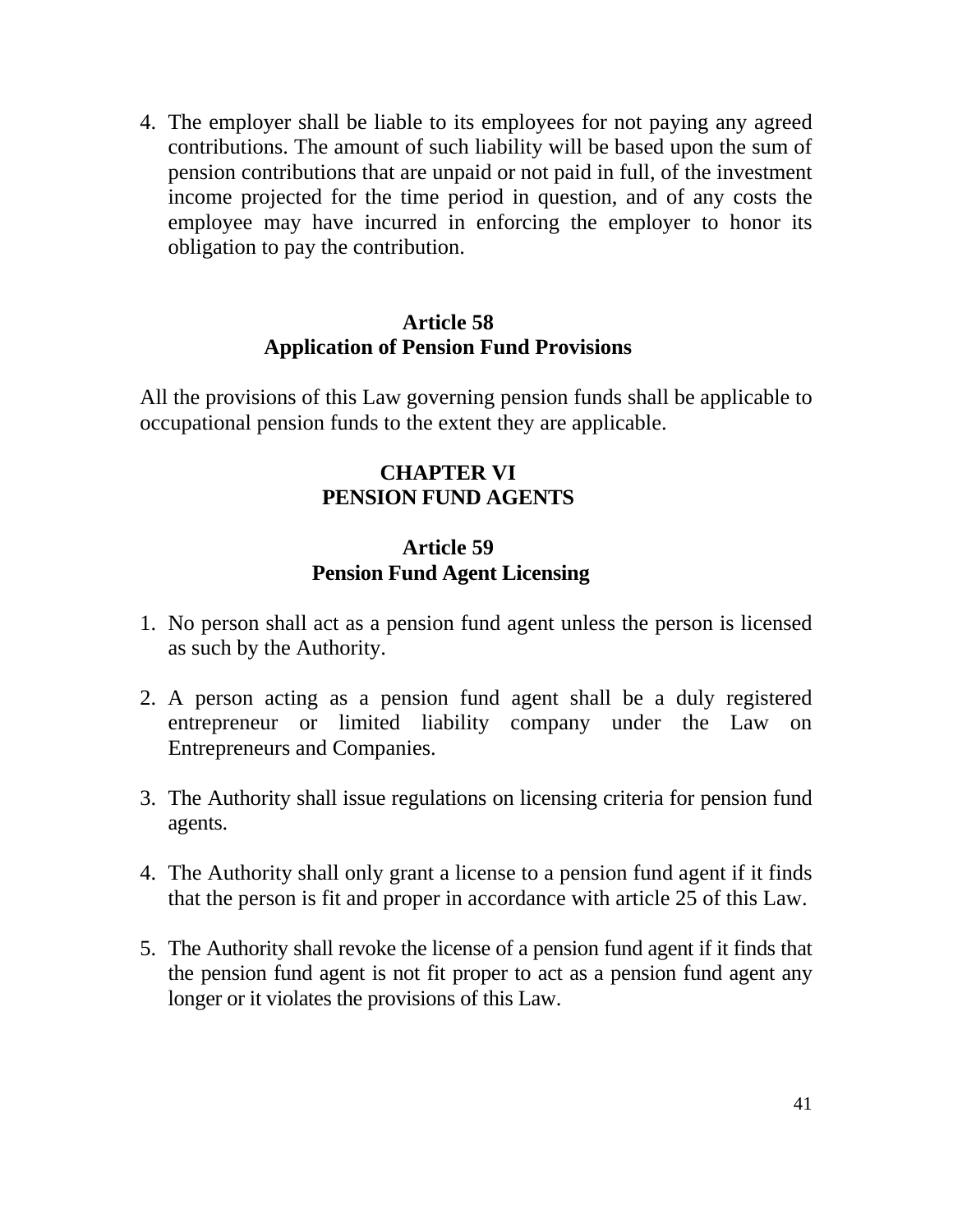# **Article 60 Authorization of Pension Fund Agents**

- 1. A pension fund agent can conclude pension fund contracts only on behalf and on account of a management company licensed by the Authority.
- 2. A pension fund agent shall provide a certificate issued by the management company to potential unit-holders stating that a contract to act for, and on behalf of, the management company exists, and that the management company accepts responsibility for the acts performed by the pension fund agent within the scope of the contract.

### **Article 61 Register of Pension Fund Agents**

- 1. The management company shall maintain a register of its pension fund agents. The register shall be daily updated and available to the Authority for reference or inspection purposes.
- 2. The register shall contain the name, business address and explain the specific powers the pension fund agent has to act for, and on behalf of, the management company.
- 3. The Authority shall keep the central agent register, and shall ask management companies to provide it with current information for the purposes of updating the central register.
- 4. The management company shall inform the Authority in writing immediately of the removal of the name of a pension fund agent from the register upon termination of the agreement with that agent.

# **CHAPTER VII INVESTMENT POLICIES**

#### **Article 62 Investment Policies and Risk Management**

1. The board of directors shall approve investment policies in accordance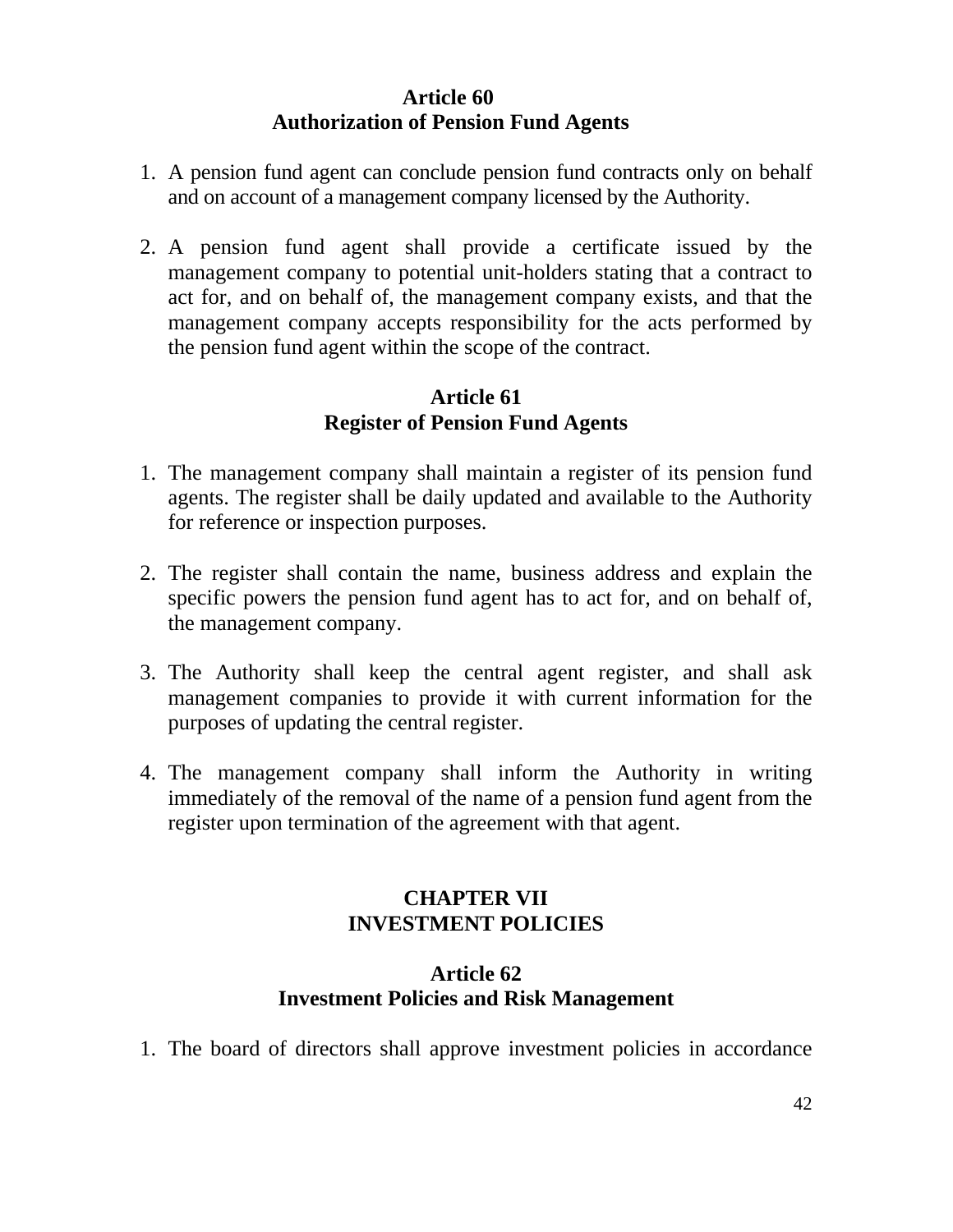the Law and regulations adopted under this Law, oversee the management of the pension fund investments, and ensure that the content and diversification is properly defined in its investment policy. For the purposes of this Paragraph, the investment policy shall include:

- a) limits on the amounts that may be held in particular types of investments;
- b) a clear definition of the types of financial instruments and any other assets the pension fund can invest in;
- c) rules for safekeeping unit-holders' assets;
- ç) assessment of the appropriate matching of assets and liabilities;
- d) proper procedure for monitoring the level of liquidity.
- 2. The board of directors shall approve a risk management system for the pension fund, including the setting and monitoring of policies so that all major risks are identified, measured, monitored and controlled on an ongoing basis.

#### **Article 63 Allowed Investments**

 The assets of a pension fund may only be invested in assets specified in the regulations the Authority has issued for that purpose. The Authority shall issue regulations on allowed assets a pension fund may be invested in, and on the restrictions and maximum limits for allowed investments, within two months of this law coming into force.

### **Article 64 Borrowing**

A management company shall not receive any loans that are secured with the assets of a pension fund in order to conduct investments for the pension fund or for any other purpose.

### **Article 65 Forbidden Investments**

1. The assets of a pension fund cannot be invested in: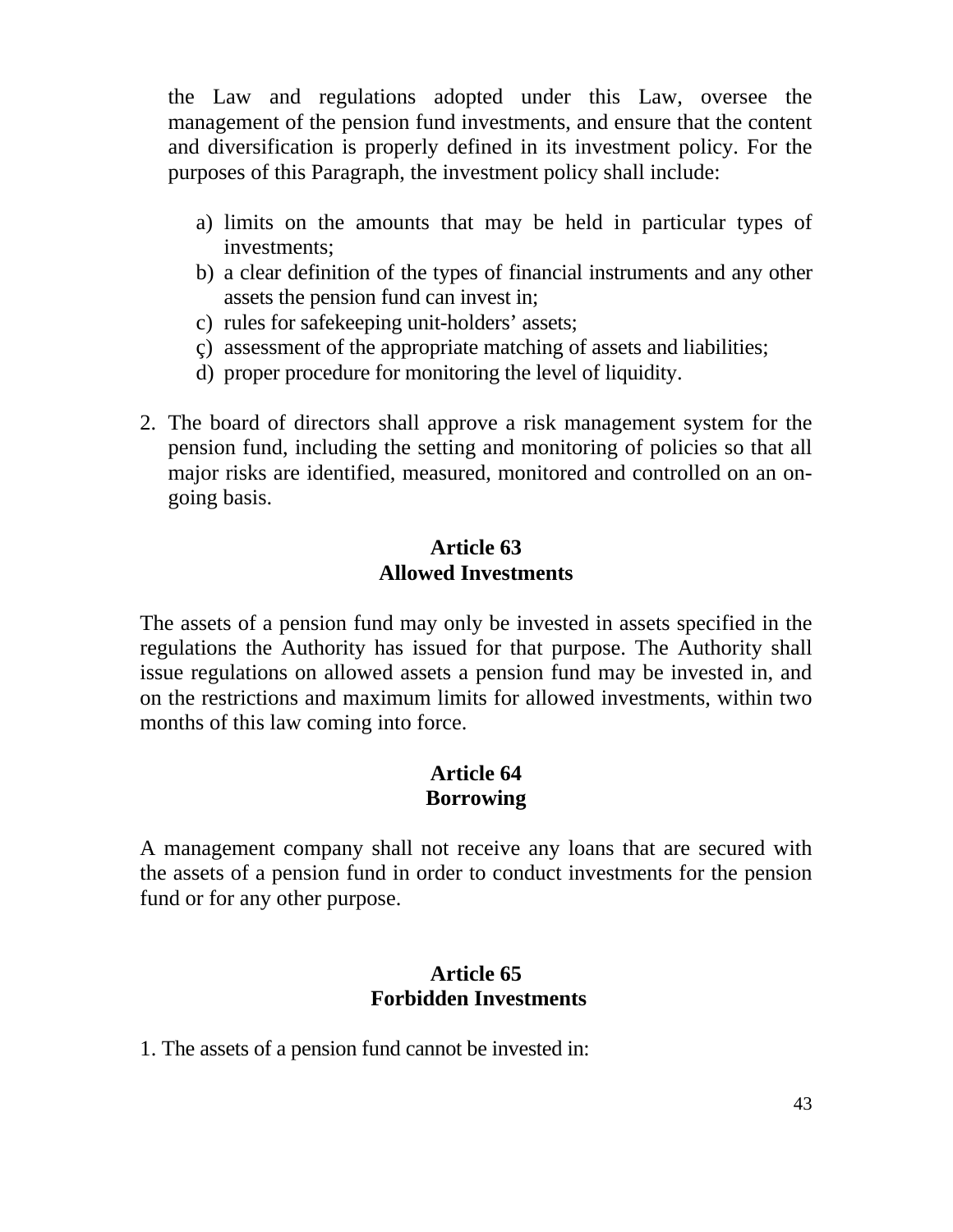- a) shares, bonds and other securities that are either unlisted or not traded on a stock exchange, in the inter-bank market or other trading systems regulated by the relevant authority;
- b) assets that cannot be sold or transferred;
- c) derivatives, unless they are used for the purpose of hedging against foreign exchange risk or other similar risks;
- ç) physical assets which are not frequently quoted on organized markets and for which valuation is uncertain including, such as antiques, works of art, motor vehicles, etc.;
- d) shares, bonds and other securities issued by:

i) any shareholder of the management company;

- ii) the depositary of the pension fund;
- iii) any person who is a related party in relation to the entities listed at (i) to (ii) of this sub-paragraph;
- dh) investment fund units that are managed by the same management company;
- e) debt securities issued by the same employer;
- 2. The Authority shall issue regulations on other assets in which investment is not permitted.

# **CHAPTER VIII PENSION FUND MARKETING**

#### **Article 66 Prohibition of Misleading or False Information**

- 1. None of the following persons:
	- a) the management company or a related party to the management company;
	- b) an employer that has established an occupational pension fund;
	- c) any agents or employees of the persons listed in items (a) and (b) of this Paragraph,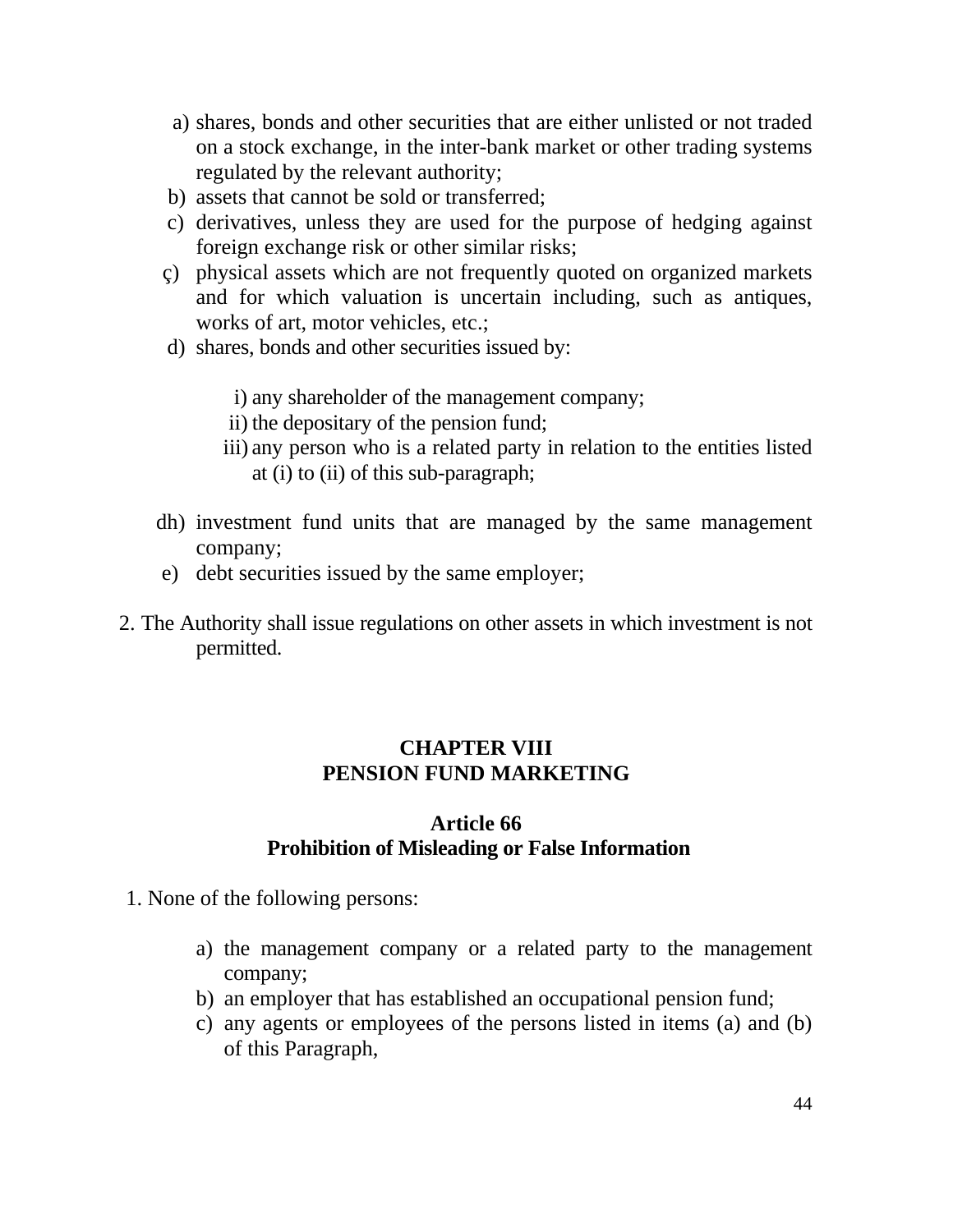may make any claims or statements, either orally or in writing, about a pension fund or a management company that convey false information or may give a misleading or false impression.

2. If the Authority considers that information that has been conveyed, as per the provisions of Paragraph 1 of this Article, either orally or in writing, about a pension fund or a management company, is or may be misleading, it may ban its publication or distribution, and order that an appropriate correction is published or distributed by a specified deadline.

#### **Article 67 Undesirable Activities**

- 1. The Authority may prohibit certain activities by declaring them to be undesirable for:
	- a) all or a particular category of pension funds or pension plans, including occupational ones;
	- b) all or a particular category of persons who render services in respect of pension funds or pension plans, including occupational ones.
- 2. Where the Authority finds that a person rendering services in respect of a pension fund is carrying out an activity which it considers undesirable, the Authority may immediately instruct that person to suspend that particular activity for such period, not exceeding 3 months, as the Authority deems necessary to review the case in accordance with Paragraph 1 of this Article.

### **CHAPTER IX MANAGEMENT COMPANY FEES**

#### **Article 68 Notification of Management Company Fees**

1. All fees applied by a management company shall be included in the pension fund contract, the pension fund prospectus and properly disclosed to anybody that is considering becoming a unit-holder in a pension fund. The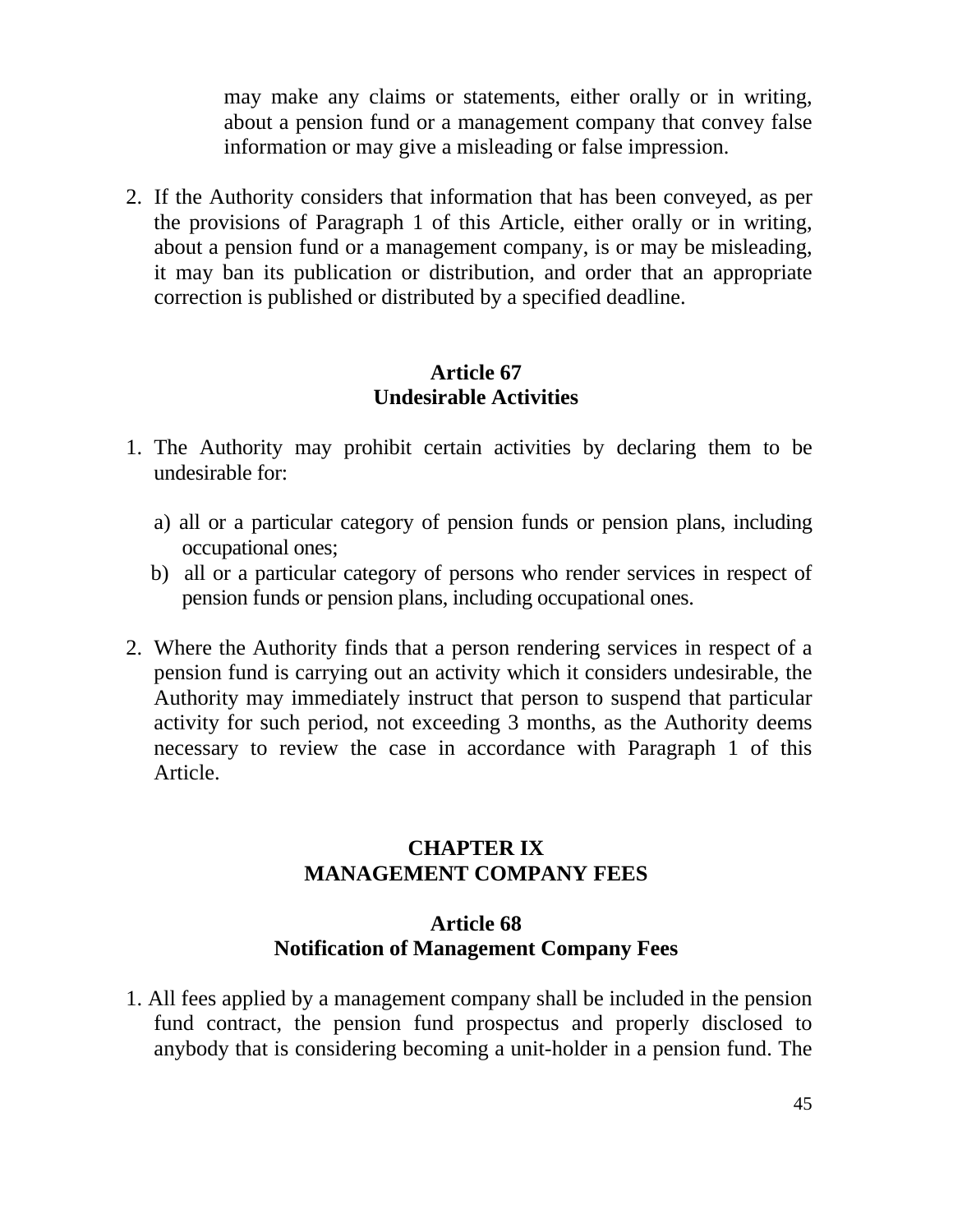management company shall describe its fees clearly, and state them in a manner that is designed to be easily understood by ordinary people.

2. Any increase in the fees charged by a management company must be notified to unit-holders at least twelve months before they take effect

# **Article 69 Application of Fees**

- 1. A management company may only apply fees in the following cases and and in the following manner:
	- a) by deducting a specific percentage of the value of the managed net assets per year for the cost of managing the pension fund. The specific percentage shall not in any event exceed 3% per annum of the net asset value of the pension fund.
	- b) if the assets are transferred from the unit-holders' previous pension fund to a new pension fund, or withdrawn from the pension fund, the management company can charge a maximum fee of 0.5% of the amount transferred.

2. The Authority shall issue regulations that ascertain administration costs with more specificity.

# **CHAPTER X SUPERVISION**

### **Article 70 Supervision Objectives**

- 1. The Authority shall be the only institution that supervises the activities provided for in this Law.
- 2. The supervision objectives shall be to:
	- a) protect the unit-holders' and beneficiaries' interests;
	- b) ensure the provisions of this Law on safekeeping, stability and financial predictability of the assets of pension funds;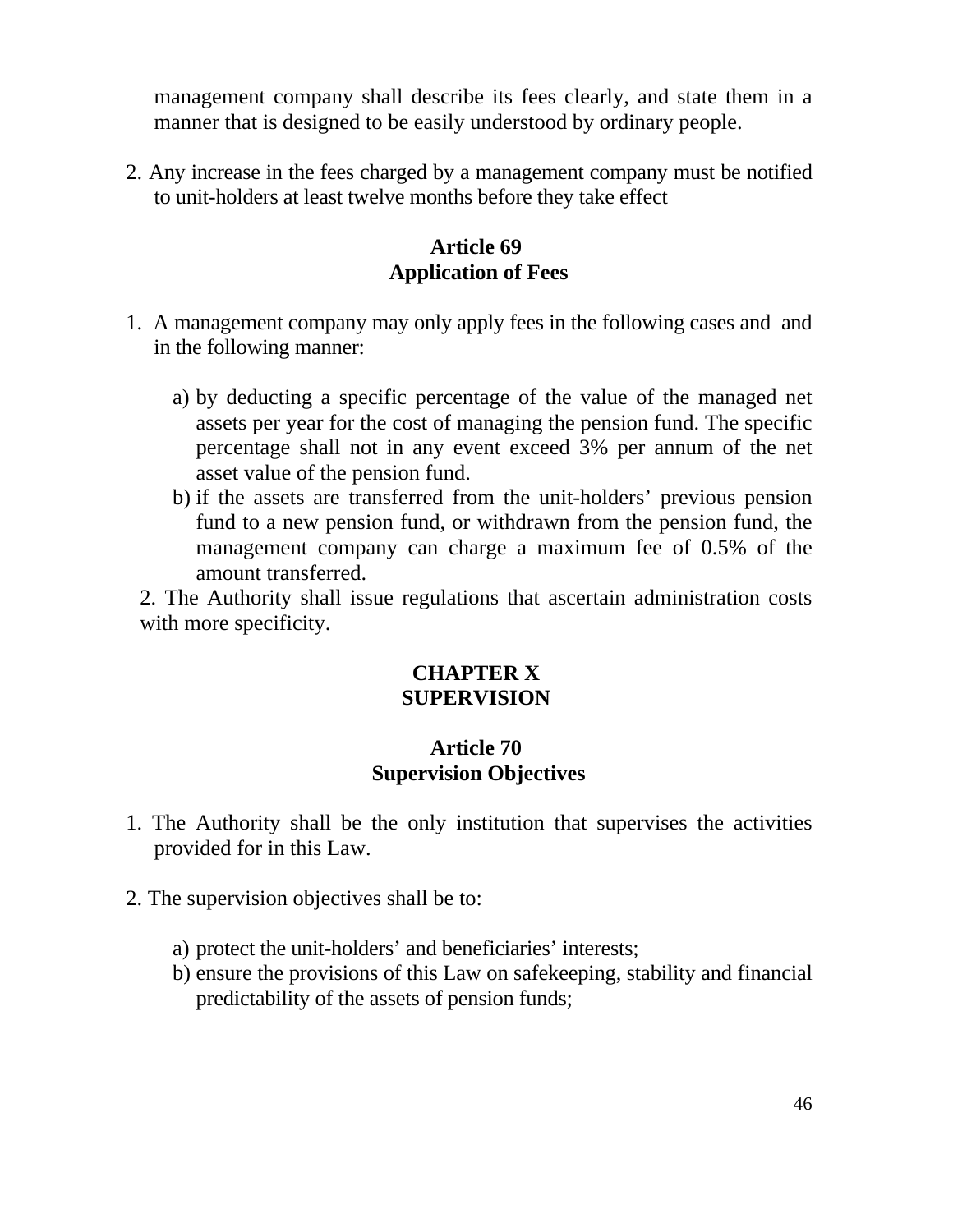c) strengthen good governance, transparency and prevent inappropriate behavior and fraud by service providers in relations to the assets of the pension funds.

#### **Article 71 Performance of Supervision**

- 1. Activities shall be supervised through:
	- a) review of records;
	- b) onsite inspection, which can be partial or complete;
	- c) interventions and implementation of actions prescribed in this Law.
- 2. For the purposes of supervision, the Authority shall ask from licensees any information or document that is related to their activities.
- 3. Licensees shall provide the Authority with any document requested under Paragraph 2 of this Article.
- 4. The Authority shall be exercise its supervising functions under a risk-based approach, and play a proactive role, in order to avoid significant potential problems before they occur.
- 5. The authority may develop methodologies and manuals implementing Paragraph 4 of this Article.

#### **Article 72 Information Exchange**

- 1. The Authority may enter into agreements or sign memoranda of understanding with any supervisory authority, domestic or foreign, with financial sector supervisory authorities, anti-money laundering agencies or any other institution, to share information or to cooperate.
- 2. The Authority may exchange with another domestic or foreign supervisor:
	- a) information requested on supervised entities;
	- b) data of a financial nature;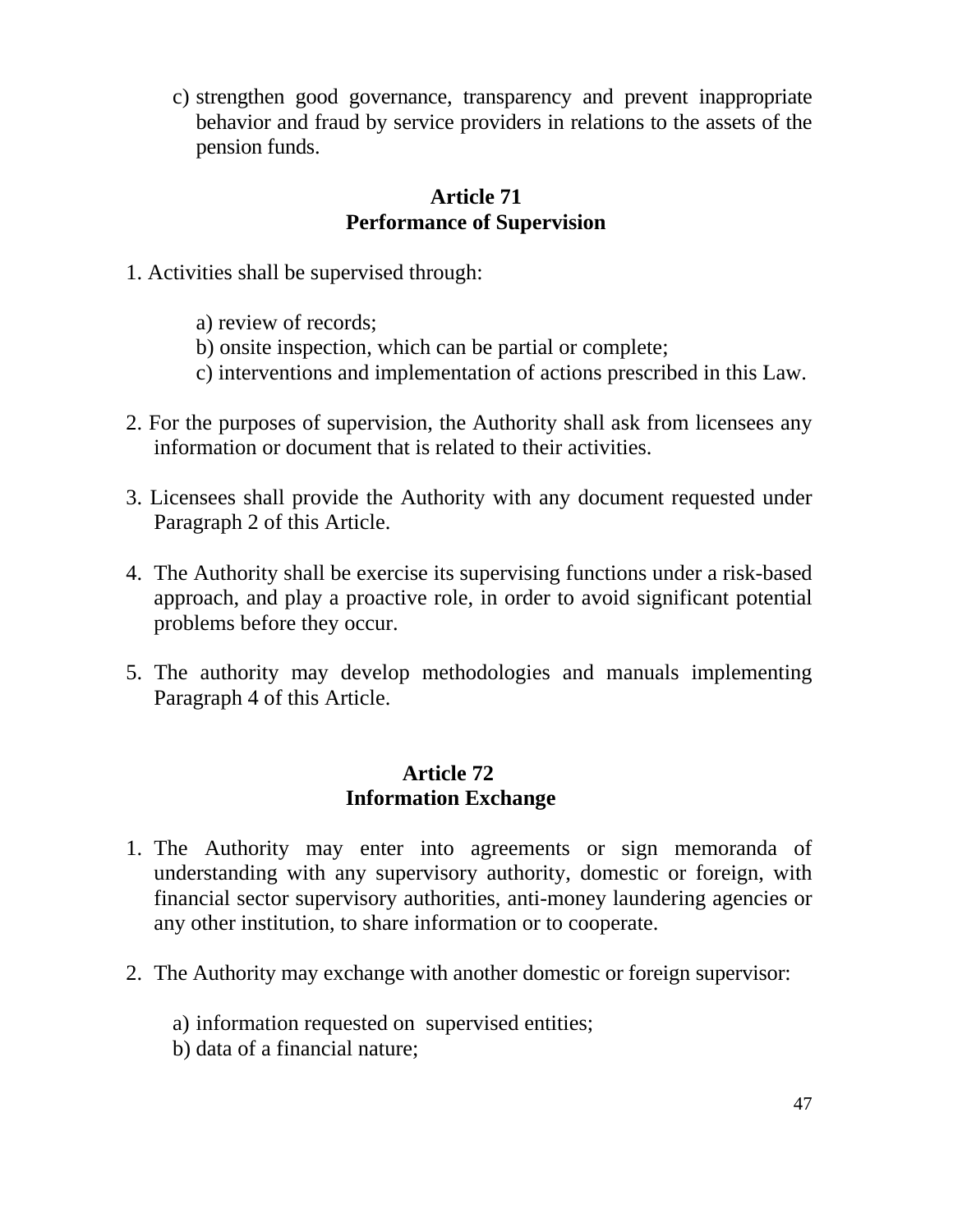- c) information on individuals holding positions of responsibility in such entities.
- 3. Any information released to another supervisory authority shall be treated as confidential by the receiving supervisory authority and be used only for supervisory purposes.
- 4. The Authority receiving the information shall consult with the Authority before taking any further action.

#### **Article 73 Immunity and Indemnification of the Authority's Staff**

- 1. Members of the authority's board and the authority's staff can not be sued in any court of law for any act or omission in the exercise or performance of the duties imposed by this law unless the act or omission is proved to have been in bad faith.
- 2. The Authority shall indemnify its executive board and employees against any legal costs incurred in the defense against legal action brought against such person in connection with the alleged acts or omissions of official functions within the scope of their employment or engagement under this law, provided that such person acted diligently.

### **Article 74 Confidentiality**

 The Authority shall observe the confidentiality of information received in the course of exercising its duties, except the following cases:

- a) When consent has been received from any person and entity that could be identified by the information;
- b) When the Authority deems it necessary:
	- i) to enable it to carry out its functions;
	- ii) for the purposes of prevention or detection of crime;
	- iii) in connection with the discharge of international obligations;
	- iv) to assist any domestic or foreign supervisory authorities that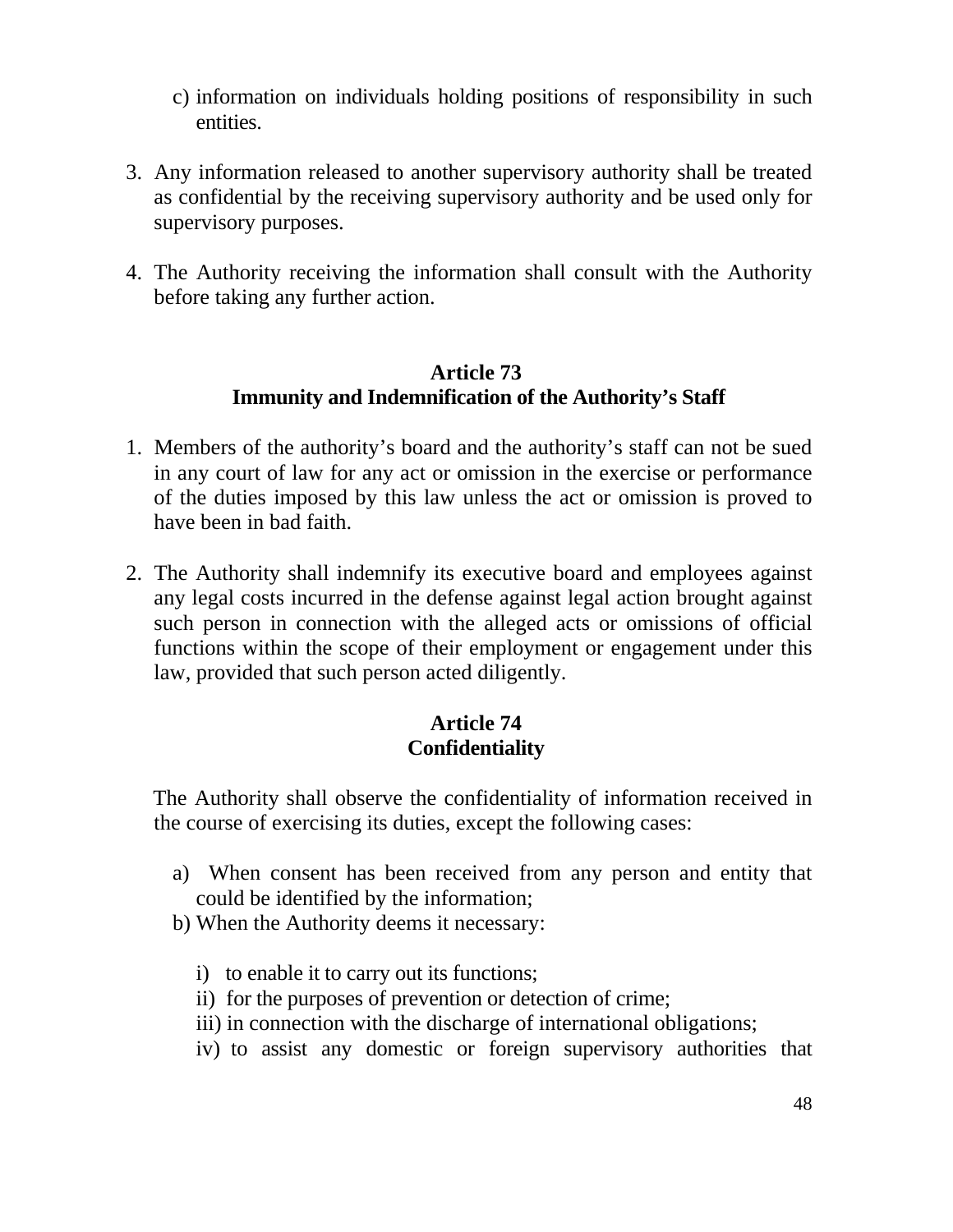exercise functions corresponding to any of the functions of the Authority.

# **Article 75 Reporting**

- 1. Management companies shall prepare financial reports and other business reports for every calendar year, which they shall submit to the Authority by March 31 of the following year, in accordance with the provisions of Article 76 of this Law.
- 2. Management companies shall prepare financial reports and other business reports for periods shorter than a calendar year, in compliance with the laws in power and regulations issued by the Authority.
- 3. The Authority may publish management company summary financial reports, together with external auditor summary reports.
- 4. Management companies shall report to, and file with, the Authority:
	- a) the financial statements, audited by an independent external audit firm, and signed by a licensed auditor for both the management companies and pension funds they manage;
	- b) agent fees, depositary fees, and any other information requested by the Authority;
	- c) details of the shareholders of the management company including their names and addresses, and their participation in the share capital;
	- ç) the names of and remuneration paid to the members of the board of directors and the salary scale in use by the management company;
	- d) any proposal to change the company registry data;
	- dh) announcements for convening shareholders' general meetings, and decisions taken therein;
	- e) management company investments;
	- ë) changes in the capital structure;
	- f) materials of a publicity nature;
	- g) improvements in the business plan;
	- gj) any other information the Authority may require.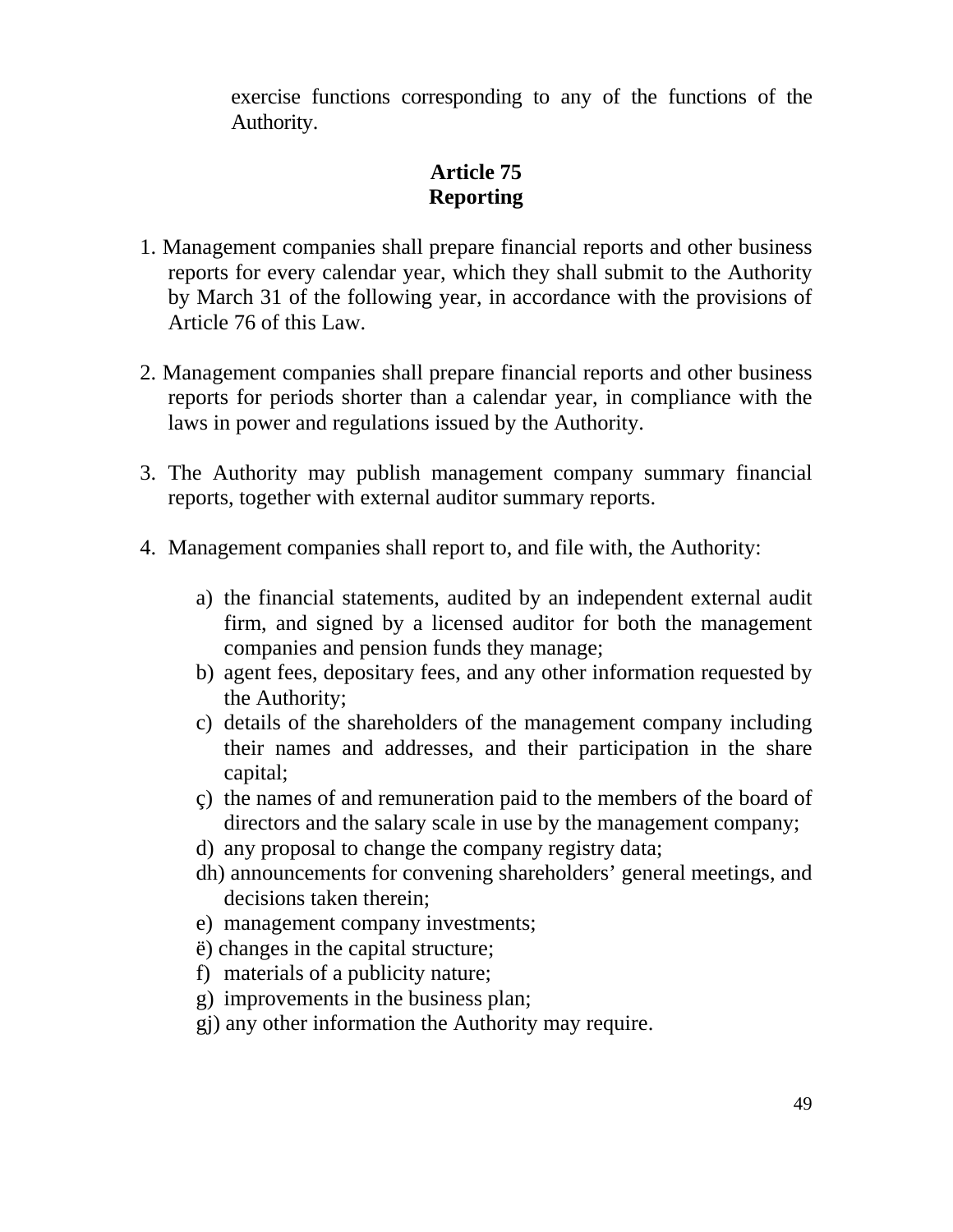5. A management company that is a subsidiary must file both the audited individual financial statements and the consolidated financial statements with the Authority within four months of the end of the financial year, unless prior approval for an extension has been granted by the Authority.

### **Article 76 Frequency of Reporting**

The Authority shall issue regulations on the form, substance, frequency and deadlines for detailed reporting on management company activities. The Authority may require licensees to submit additional reports, in line with the required form and deadlines as determined by the Authority.

### **Article 77 The Right to Obtaining Information and Inspecting**

- 1. Fur the purposes of carrying out its functions, the Authority may request periodical information from:
	- a) A management company, a depositary and a pension fund agent;
	- b) Any person who is or was a significant owner of the management company or the depositary;
	- c) Any person who is or was in a management position, managing director, employee of the management company or the depositary, and pension fund agent;
	- ç) Any person who is or was a ultimate controller of the management company or the depositary;
	- d) Holding company or a subsidiary company or another company, which is a subsidiary of the holding company of the management company or the depositary.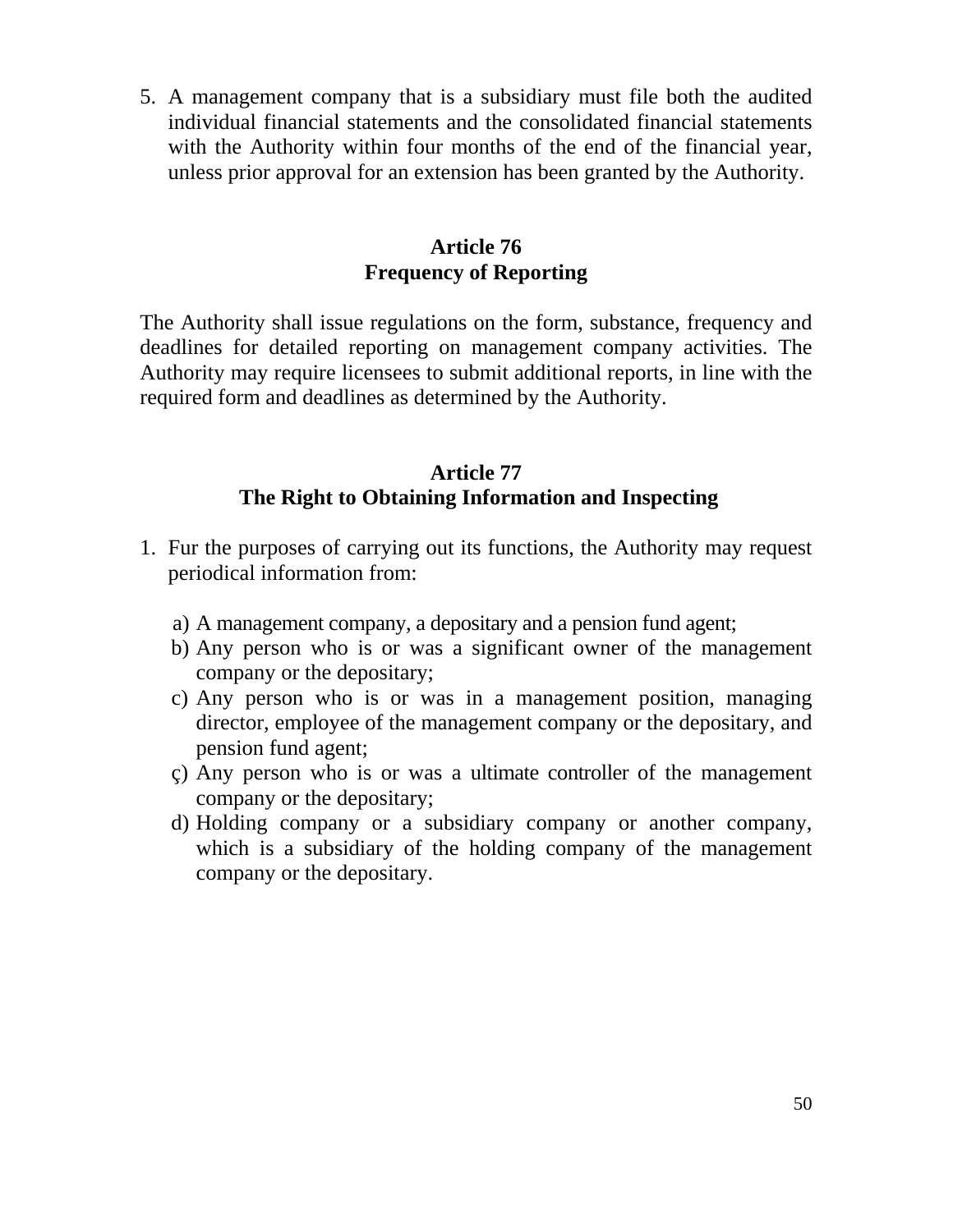- 2. The Authority also has the authority to require information or other evidence from individuals that are not employed or working for the management company or the depositary, but who are potential witnesses to a violation or possible violation of the law or involved in a transaction that the Authority is investigating.
- 3. In the course of an onsite inspection the Authority shall be provided with any requested information in accordance with the provisions of this Law.
- 4. Onsite inspections can take place at any or all of the premises where business is conducted or records are maintained by the management company and the depositary. A management company, a depositary and a pension fund agent shall ensure that its agents, subcontractors and appointed representatives, permit the Authority similar access to their business premises.

# **Article 78 Power to Appoint an Expert Person**

- 1. The Authority may appoint an expert or other professionally qualified persons to examine, review and report on, either generally or in relation to a specific matter, the assets and liabilities of a management company, books of a depositary, accounts and other records, money, securities or other property held on account of any other person, or any other matter appearing to the Authority to be relevant to the functions of the licensee.
- 2. A person appointed by the Authority in accordance with Paragraph 1 of this Article shall be subject to the same confidentiality requirements as the staff of the Authority itself.
- 3. The Authority shall issue regulations on the criteria and procedures for appointing experts or other professionally qualified persons.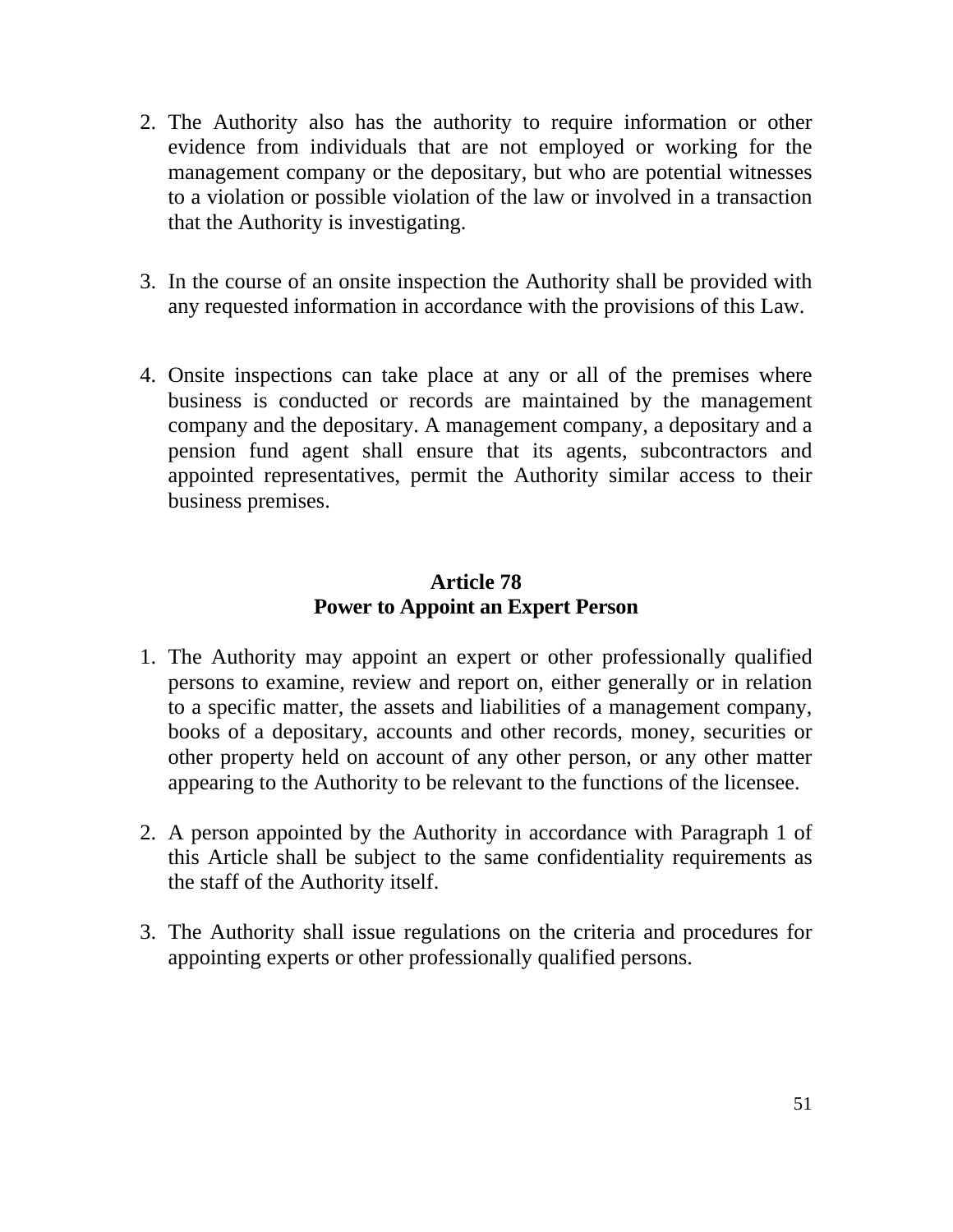# **Article 79 Duty to Give Information**

- 1. A management company, a depositary and a pension fund agent shall be under a duty to promptly provide the Authority with any information in their possession where the management company or the depositary knows or has reasonable cause to believe that the:
	- a) information is relevant to the exercise by the Authority of its functions under this law in relation to the management company or the depositary;
	- b) withholding of the information is likely to result in the Authority being misinformed about any matter which is of material significance for the exercise of those functions in relation to the management company or the depositary.
- 2. A management company and its external auditor shall be under a duty to inform the Authority of any matter promptly where it has reasonable grounds to believe that:
	- a) The management company is not able, or there is a significant risk that the management company will not be able, to meet its obligations as they fall due or that its liabilities exceed its assets;
	- b) The management company is not able to satisfy the capital adequacy requirement in this Law and regulations issued under this Law;
	- c) An existing or proposed state of affairs may endanger the rights of unit-holders, clients or other consumers of the management company;
	- ç) In the situation of an external auditor, that he or she intends to make an essential qualification in his report about the pension fund or the management company to the shareholders.

# **CHAPTER XI PREVENTIVE AND CORRECTIVE MEASURES**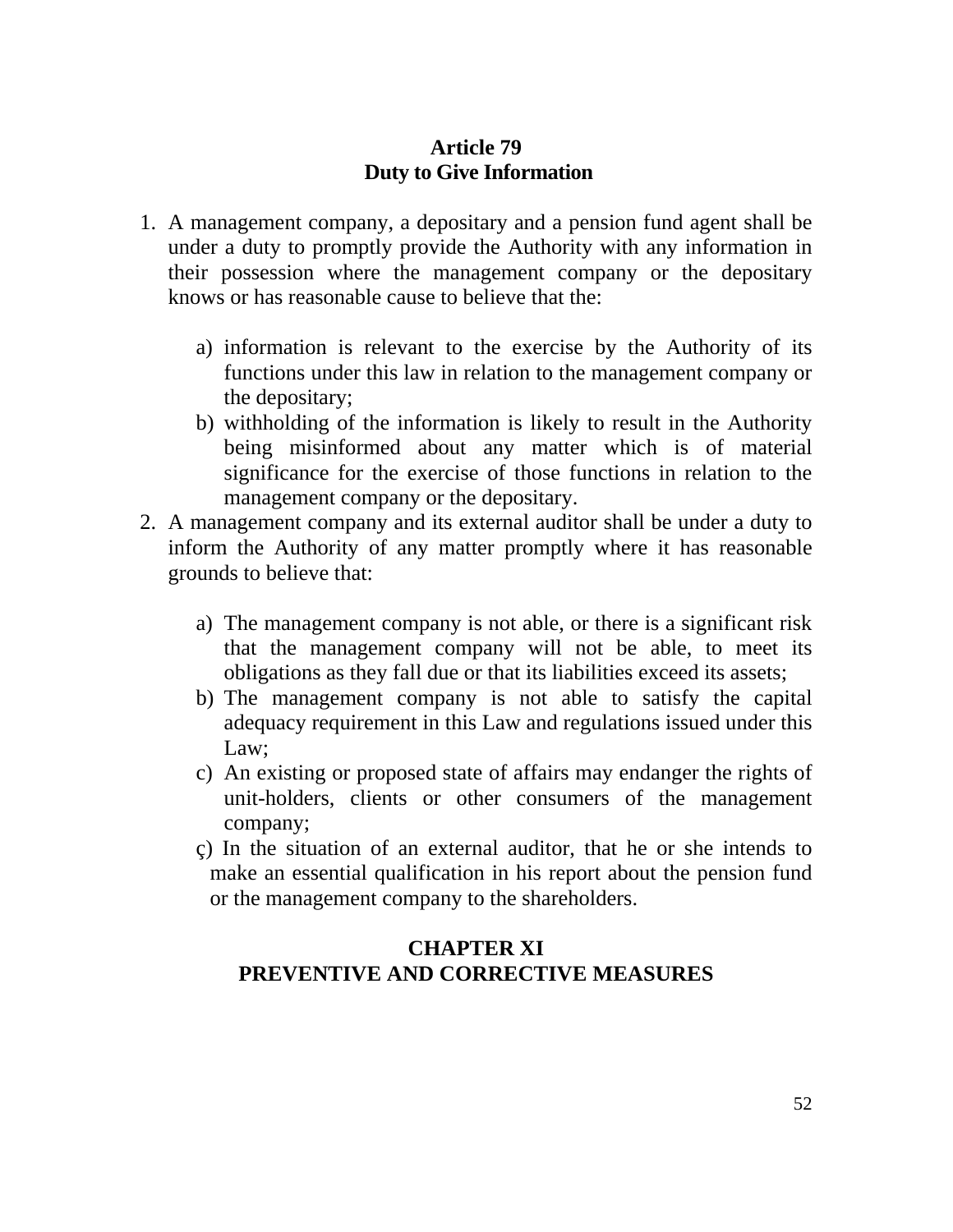#### **Article 80 Conditions and Measures**

- 1. The Authority shall take the preventive and corrective measures listed in Paragraph 2 of this Article, if it determines that a management company, acting for itself and on behalf of a pension fund it manages, or a depositary:
	- a) is, or is expected to become, unable to pay its obligations as they fall due because it lacks sufficient liquidity;
	- b) is, or is expected to become, unable to comply with the capital adequacy requirements for its licensed activity;
	- c) does not continue to comply with one or several initial requirements on receiving a license or approval;
	- ç) if every person who is, or is to be, a significant owner, ultimate controller, director, chief executive officer, manager, or external auditor with respect to a licensee shall be fit and proper to hold the particular position;
	- d) has or could have contravened provisions of this Law or the regulations under it.
- 2. The Authority shall take the following preventive and corrective measures against the management company or the depositary of a pension fund:
	- a) Instruct the licensee to take such action as the Authority considers necessary to prevent or correct violations of this Law or the regulations adopted under it;
	- b) Require the licensee to prepare a plan in order to bring the licensee into compliance with the capital adequacy requirements;
	- c) Require the licensee that an audit of the affairs of the licensee is carried out, at the expense of the licensee, by an auditor chosen by the Authority, or to remove any auditor of the licensee and appoint another for such term as the Authority directs;
	- ç) Require the licensee to appoint a person at the expense of the licensee, to advise the licensee on the proper conduct of its affairs and to report to the Authority thereon within three months of the date of that person's appointment;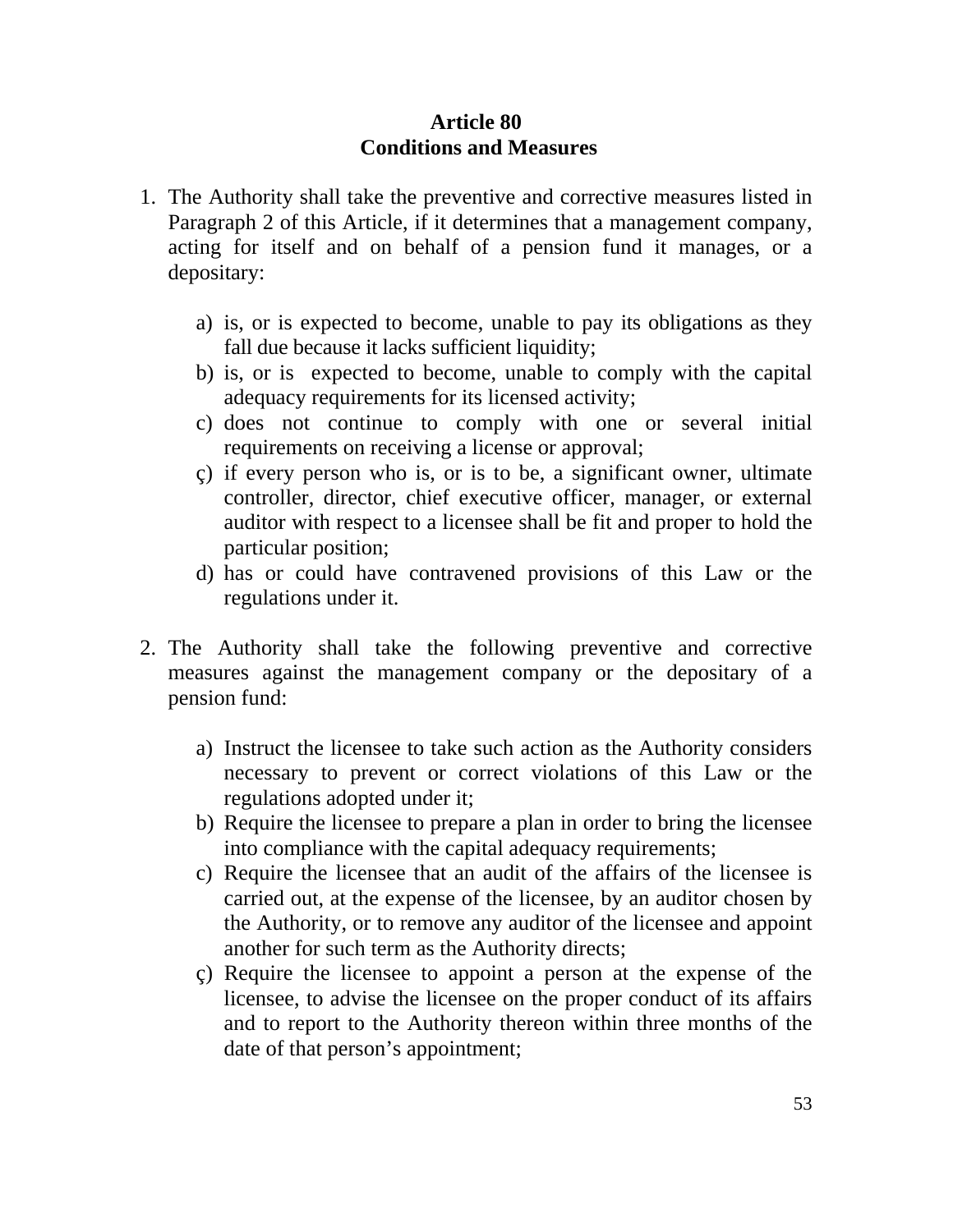- d) Put the licensee under special management at the expense of the licensee by appointing a person to assume control of the licensee's affairs. The appointed special administrator shall be under direct control of the Authority and, with the necessary restrictions, have all the powers of the general shareholder meeting and the board of directors of the company;
- dh) Suspend in whole or in part the license of the management company, the depositary, or the approval given of the pension fund contract and its prospectus;
- e) Revoke in whole or in part the license of the management company, the depositary or the approval given of the pension fund contract and its prospectus.
- 3. The Authority may advise a licensee to take certain actions or to adjust certain lines of action, as long as this is in compliance with the provisions of this Law.

## **Article 81 Orders**

- 1. Orders given by the Authority in accordance with Article 80 (2) (a) may contain all or any of the following prohibitions or requirements:
	- a) Prohibiting the licensee from soliciting business from a person of a particular class or description or from persons other than persons of such class or description;
	- b) Requiring the licensee to take, or to refrain from taking, certain steps or to adopt a particular course of action, or to restrict the scope of its business in a particular way;
	- c) Prohibiting the licensee from entering into a particular transaction or class of transactions or entering into them in conditions other than those specified;
	- ç) Prohibiting the licensee from disposing of or transferring an asset belonging to it or the pension fund during a specified period, or transferring an asset from Albania during that period if the asset is in Albania;
	- d) Requiring the licensee to maintain in Albania assets of such value as appear to the Authority to be desirable with a view to ensuring that it will be able to meet its liabilities for its licensed business;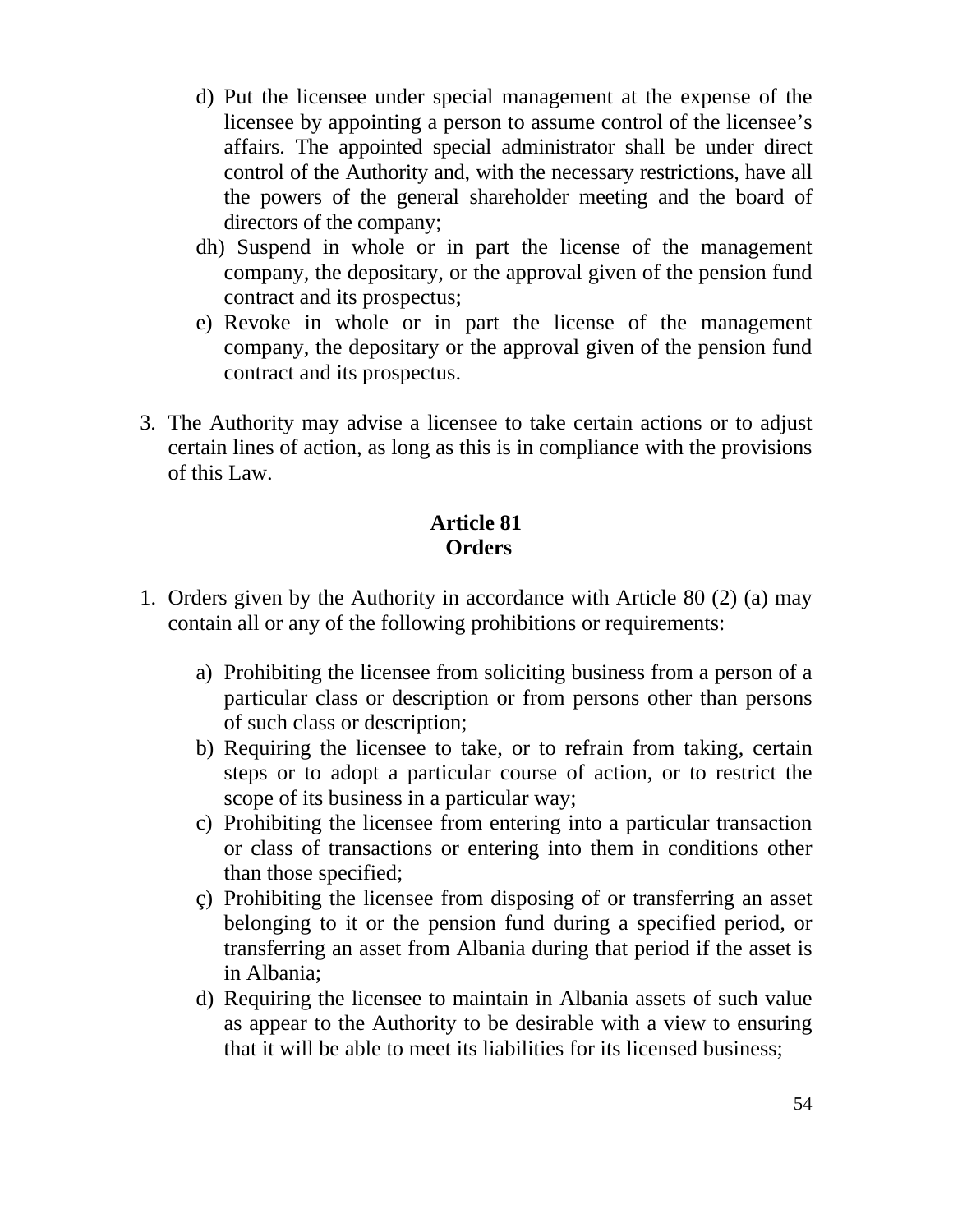- dh) Requiring the licensee to transfer control of assets of a specified class or description to a person approved by the Authority;
- e) Prohibiting the licensee, who is subject to third-party claims, to pay or transfer any amount to any person, or incur any obligation to do so;
- ë) Forbidding the licensee to undertake any financial obligation on behalf of third parties;
- f) Forbidding the licensee to borrow any amount, to pay dividends, and/or to transfer any other liabilities to a person whose relationship to the licensee requires him or her to be fit and proper under this law;
- g) Requiring the licensee to replace its managing director or an officer;
- gj) Requiring the licensee to discharge its managing director, ultimate controller, or an officer;
- h) Requiring that a significant owner sell all or parts of his or her shares in the management company within a timeframe stipulated by the Authority.
- 2. A licensee, significant owner or ultimate controller shall comply with the orders given by the Authority under this Article.
- 3. A direction under this article shall be for such period as the Authority considers necessary and may be extended if it is indispensable.
- 4. The Authority may revoke or change its orders if it so deems it necessary.

### **Article 82 The Power to Impose Special Administration on the Licensee**

- 1. The Authority may, under Article 80 (2) (d) of this Law, appoint a special administrator and give the special administrator the powers similar to the power held by the licensee's general shareholders' meeting or board of directors.
- 2. The special administrator shall take over the control and management of the licensee as of the date of appointment.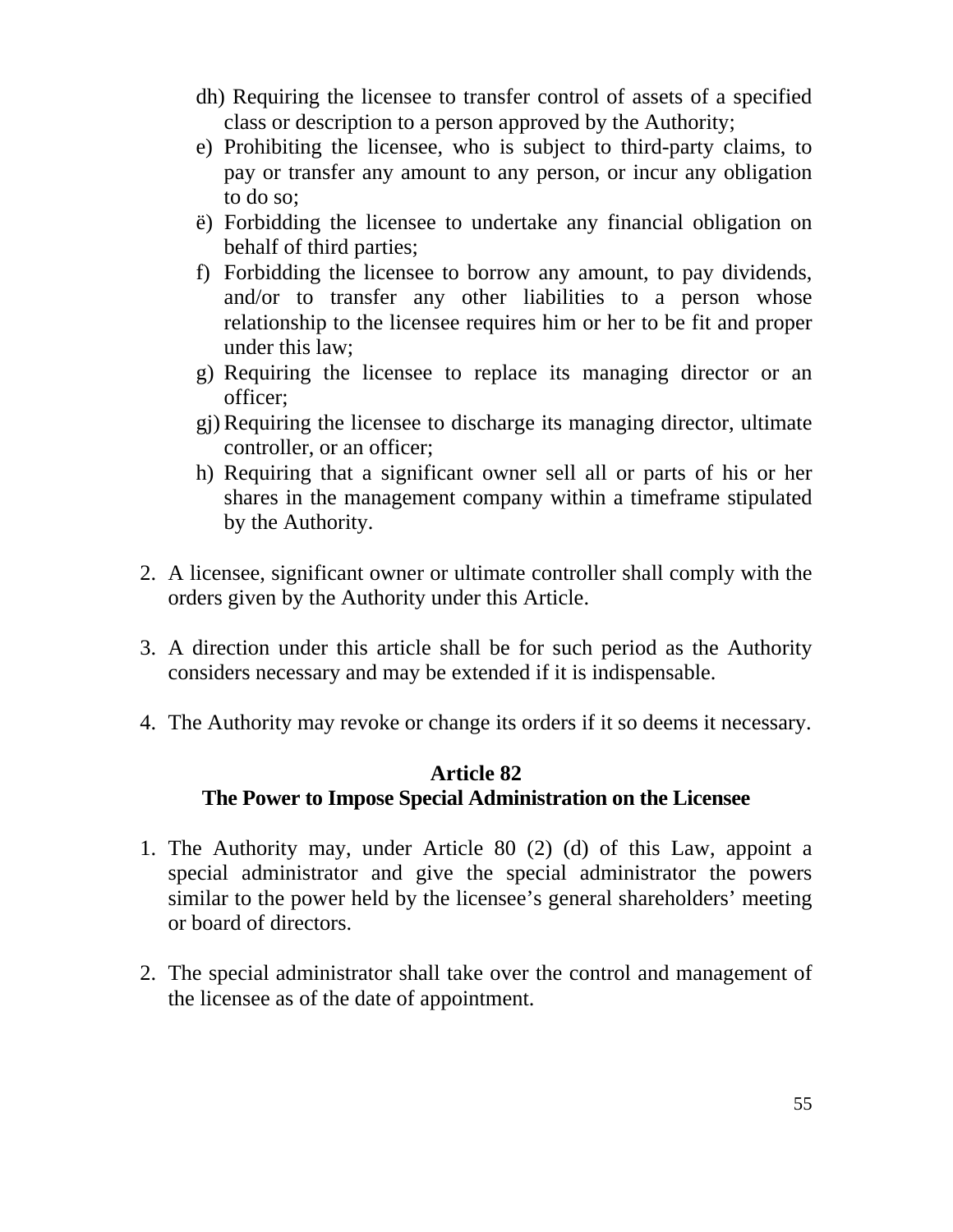- 3. The special administrator may request a person who once held a position as member of the board or director of the licensee to provide information or certain documents related to the business of the licensee.
- 4. The Authority can discharge the special administrator from his or her position at any time.

# **Article 83 The Duties of the Special Administrator**

- 1. A special administrator shall be subject to the control of the Authority and shall follow the directions given by the Authority.
- 2. As soon as possible after starting to manage a licensee or part of the business of a licensee, the special administrator shall file with the Authority a report that recommends the course of action that is, in his or her opinion, most advantageous and sets out the reasons for that recommendation.
- 3. The special administrator can recommend transfer of the business or part of the business of the licensee to another licensee, continuation of the licensee's business after a period of special administration, liquidation of the licensee's business, or any other course of action that he or she considers appropriate. The special administrator can recommend different courses of action for different parts of the licensee.
- 4. The report prepared by the special administrator shall be disclosed to the public on the Authority's website or at such other place as the Authority determines.
- 5. If the Authority orders the transfer of the licensee's business, or part of the business of a licensee to another licensee, the special administrator shall prepare a plan for the transfer.
- 6. The control and management of the licensee by the special administrator shall be terminated if the authority decides that the control and management of the licensee is no longer needed.
- 7. The special administrator shall pay compensation for the damage or loss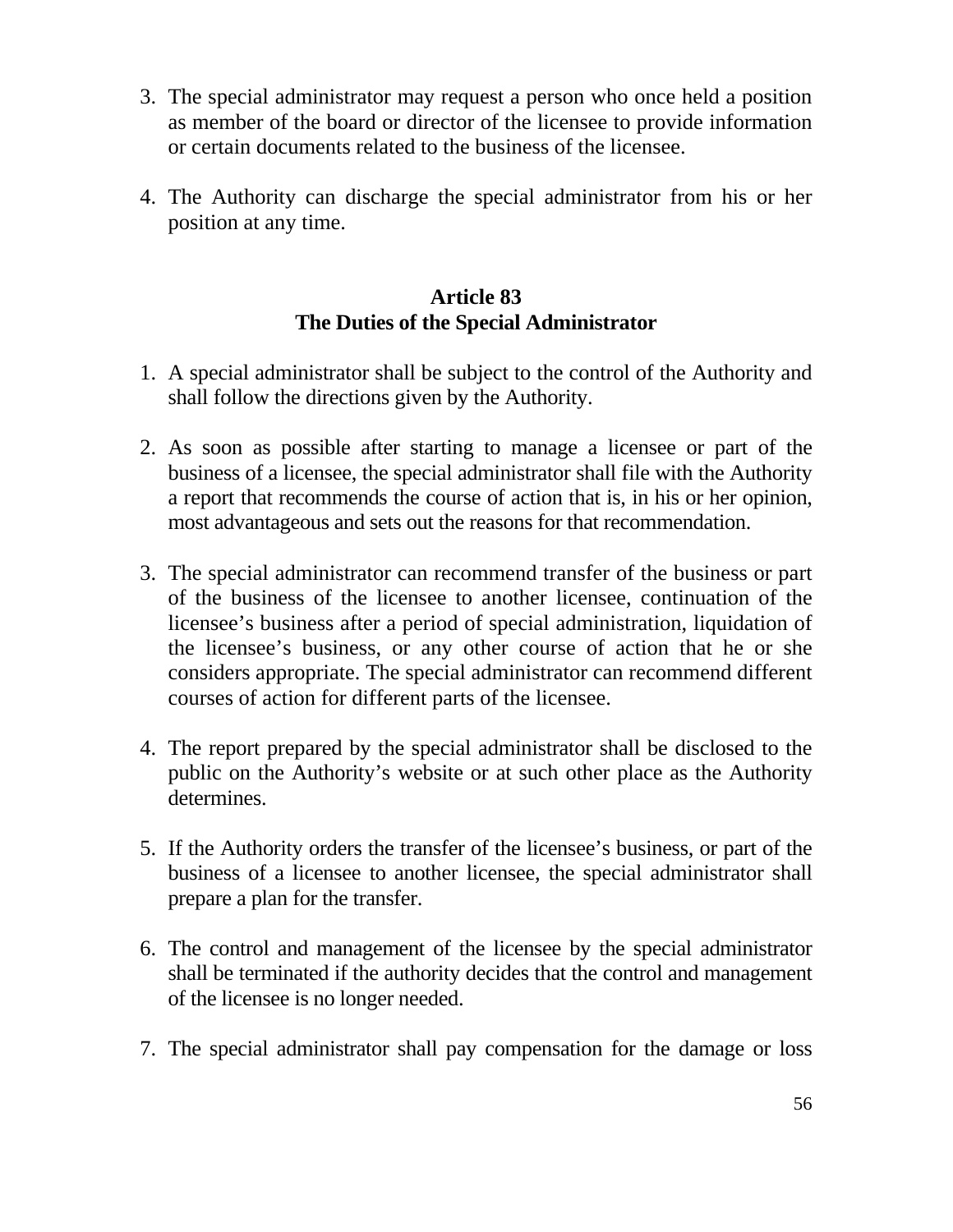suffered by the licensee or any third parties if the damage or loss was caused by the special administrator's deception, negligence, or willful disobedience of the provisions of the law.

8. The Authority may issue additional rules on the powers and obligations of the special administrator including the licensee's obligations.

### **Article 84 Suspension of License**

- 1. The Authority can, under Article 80 (2) (f) of this Law, suspend any license at any time if satisfied on the basis of available facts and information that the licensee no longer meets the licensing requirements.
- 2. The suspension of a license may include any terms to be attached to the it, such as:
	- a) Prohibiting conducting any business by the licensee from the effective date of the suspension;
	- b) Other measures deemed necessary by the Authority to protect unit holders' interests.
- 3. If a license has been suspended and terms have been given, the suspension shall be lifted only once the terms have been met by the licensee.

### **Article 85 Contract Validity after License Revocation**

If the Authority revokes a person's license, that revocation does not affect the validity of any contracts with third parties that are entered in good faith before or after the revocation.

#### **Article 86 Liquidation and Bankruptcy of Management Companies**

- 1. Liquidation of management companies shall be ruled by the provisions of the Law on Entrepreneurs and Companies.
- 2. A petition for opening bankruptcy proceedings for a licensed institution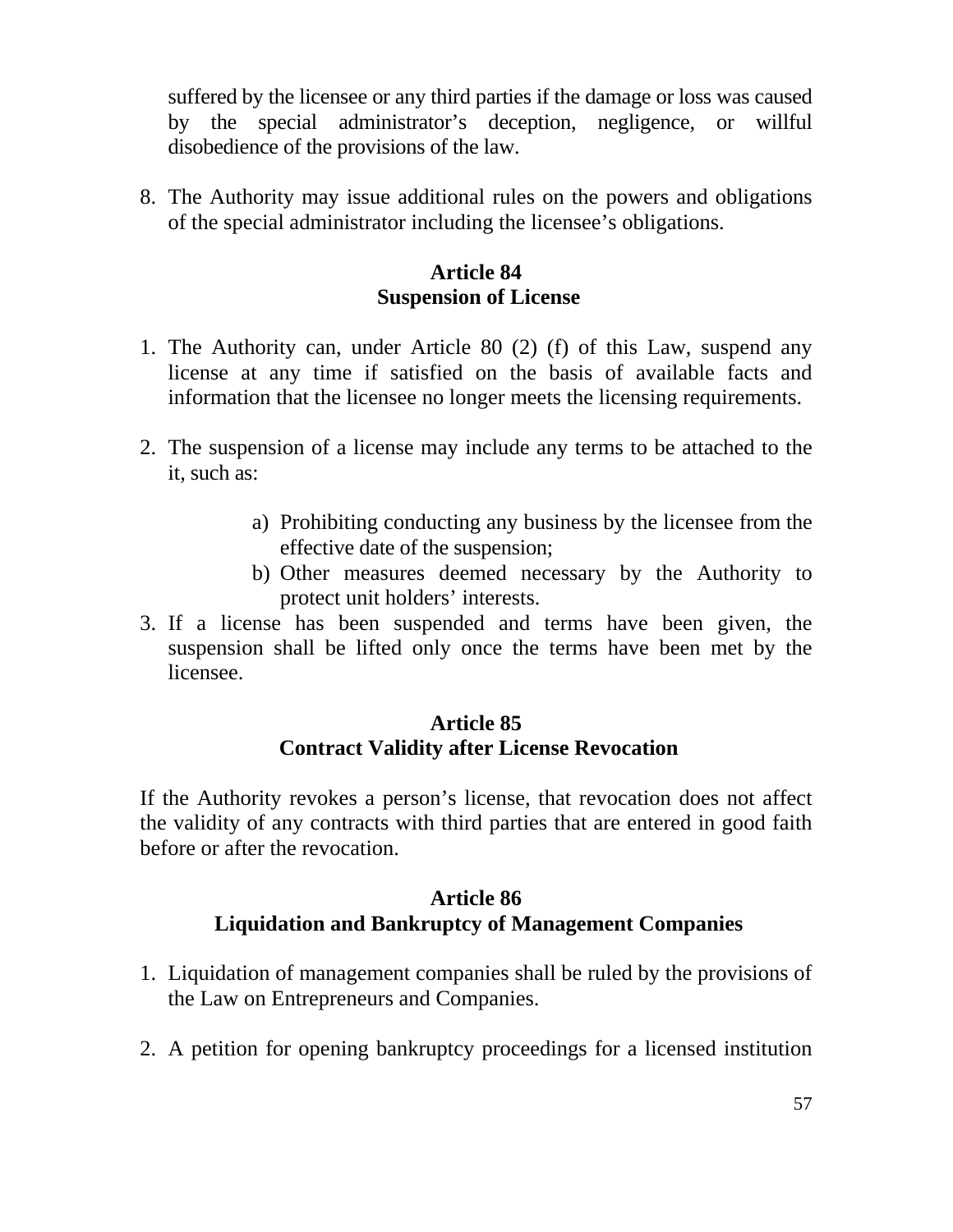shall not be admitted for hearing by a court in the Republic of Albania unless the Authority has granted approval for the petition to go forward.

- 3. In reaching its decision whether the petition should be submitted, the Authority shall consider whether it is likely that the licensee will be able to restore the financial soundness of the company and bring it in compliance with the relevant requirements to capital adequacy.
- 4. The Authority shall have the right to be heard on any motion, order or other decision of a bankruptcy proceeding against a licensee.
- 5. Bankruptcy of the management companies will be regulated by the provisions of the Albanian legislation on bankruptcy.
- 6. In case of bankruptcy, the assets of the pension fund which are owned by the unit holders shall be treated as any other property that is subject to the Right to Separation as provided in the Albanian bankruptcy law.

# **CHAPTER XII APPEAL AGAINST AUTHORITY DECISIONS**

### **Article 87 Right to Appeal**

Authority decisions shall be subject of appeal to a court.

### **CHAPTER XIII TAXATION**

#### **Article 88 Tax Relief for Unit Holders' Contributions**

- 1. Contributions made by a unit holder to a pension fund shall be deducted from the taxable personal income base of that person.
- 2. Returns on investment, including capital gains, from investments made by the assets in the pension fund is not subject to taxation on the pension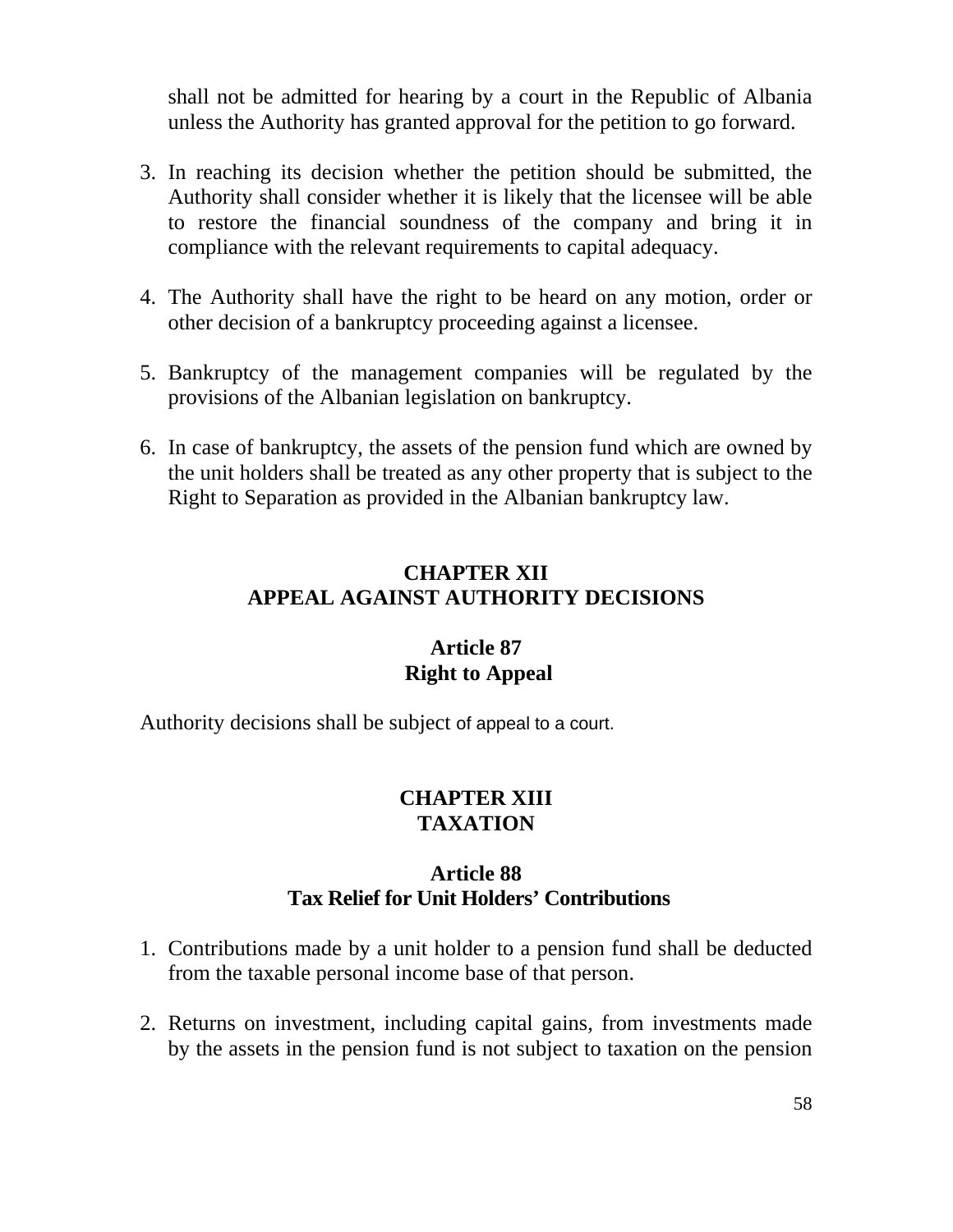fund or on the management company.

- 3. Contributions made by an employer on behalf of a unit holder to a pension fund shall not be considered personal income of that unit holder for taxation purposes.
- 4. With exception of the case specified in Paragraph 5 of this Article, the upper limit for preferential tax treatment of the annual contribution as described in Paragraphs 1 and 3 of this Article shall be the lower of ALL 200,000 and 15% of the gross annual income of the unit holder.
- 5. If a unit holder is over the age of 50, the upper limit for preferential tax treatment of the annual contribution as described in Paragraphs 1 and 3 shall be the lower of ALL 250,000 and 25% of the gross annual income of the unit holder.
- 6. Purchase of units in a pension fund is considered as a financial service and, as such, shall be exempted from value added tax.
- 7. The services provided by a depositary to the management company and unit holders are considered as a financial service and shall be exempt from value added tax.
- 8. Taxation following early withdrawal shall be as much as the applicable rate at the moment of withdrawal.

### **Article 89 Tax Treatment of Contributions Made by Employers**

Contributions made by an employer to an occupational pension scheme for the benefit of its employees shall be deemed an operating expense up to the yearly amount of ALL 250,000 per employee, and shall be considered as deductible expense for employer's taxation purposes.

### **Article 90 Taxation on Benefit Payments**

Any payments from a pension fund to a unit holder under Articles 16 and 18 shall be subject to personal income tax.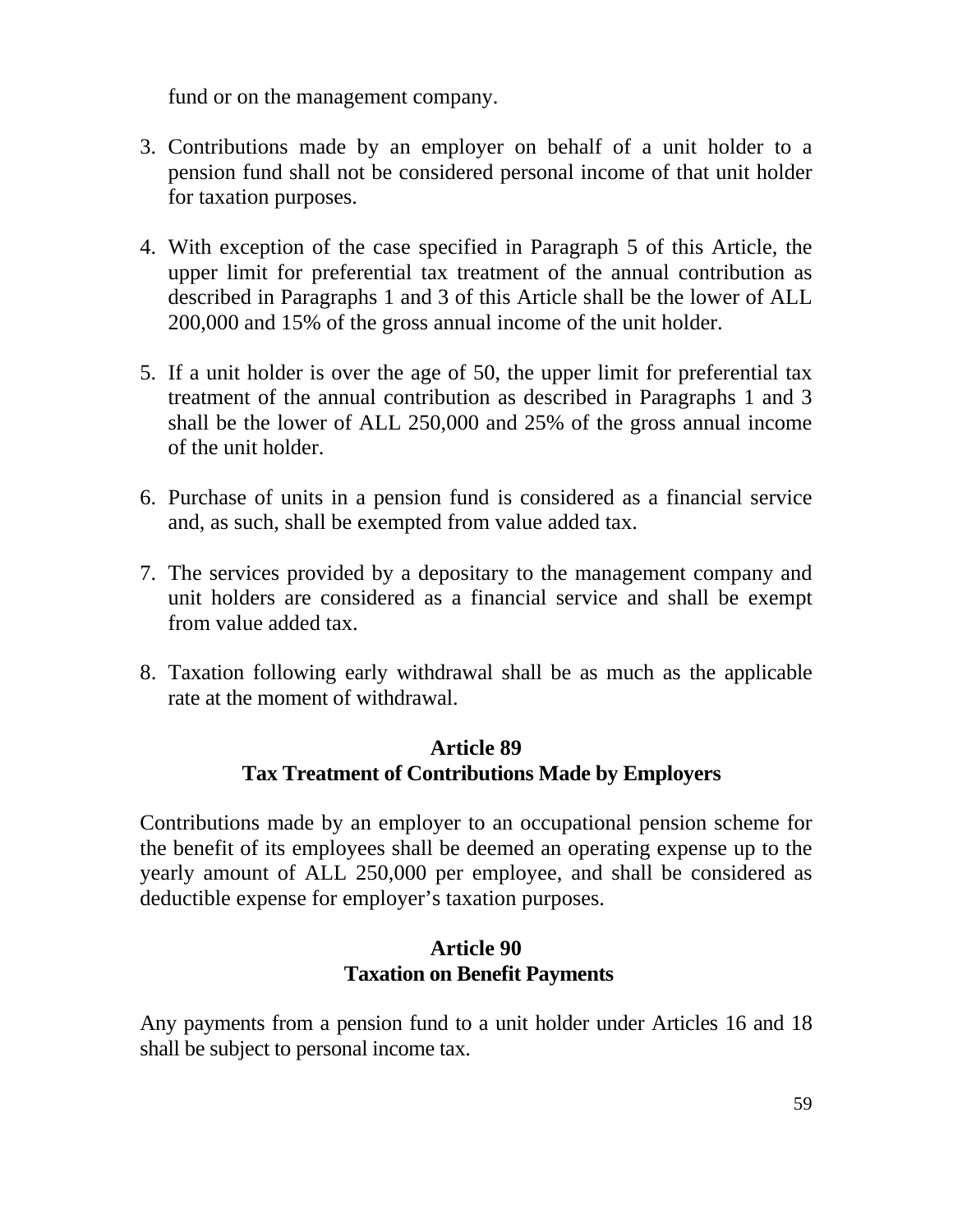# **Article 91 Implementation**

The Ministry of Finance shall issue instructions on the implementation of the provisions in this Chapter.

#### **CHAPTER XIV PREVENTION OF FRAUD AND MONEY LAUNDERING**

#### **Article 92 Prevention of Money Laundering and Financing of Terrorism**

- 1. Entities licensed under this Law shall be subject to Law 9917 of 19 May 2008 "On the Prevention of Money Laundering and Financing of Terrorism".
- 2. The Authority shall exchange information and cooperate with domestic or foreign supervisory bodies in the area of combating money laundering and financing of terrorism, with all necessary methods.

# **Article 93 Fraud**

 Licensees shall immediately report to the Authority of any evidence of criminal activity either in Albania or elsewhere which they suspect is associated with the use of their entities or services.

## **CHAPTER XV ADMINISTRATIVE CONTRAVENTIONS, PENALTIES AND CRIMINAL OFFENCES**

### **Article 94 Violation of Conflict of Interest Provisions**

1. Managing directors who violate the requirements of Articles 42 and 43 of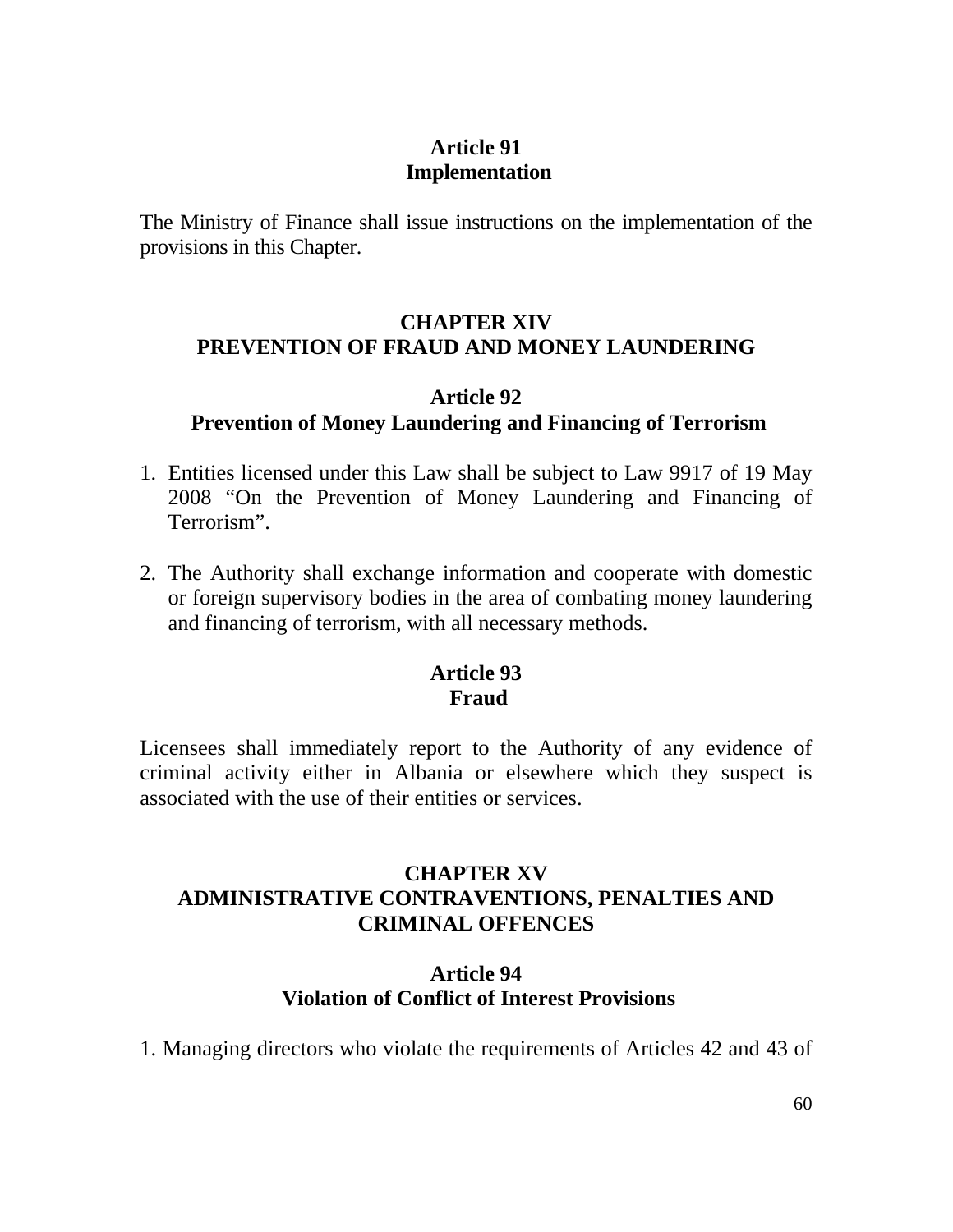this Law commit a criminal offence and shall be punished with a fine of up to ALL 5,000,000 (five million).

2. Where the offence has caused grave consequences it shall be punished with imprisonment up to two years, or with both penalties.

### **Article 95 Use of the Term "Voluntary Pension Fund" not in Compliance with the Law**

- 1. Persons who use the name "voluntary pension fund" or similar words or phrases for material gain commit a criminal offence and shall be punished with a fine of up to ALL 5 000 000 (five million).
- 2. Where the offence has caused grave consequences it shall be punished with imprisonment up to two years, or with both penalties.

### **Article 96 Violation of the Record-Keeping Requirements**

- 1. Managing directors of management companies or depositaries that violate the requirements on records and documentation in Article 36 of this Law commit a criminal offence and shall be punished with a fine of up to ALL 5,000,000 (five million), if they:
	- a) Destroy, conceal, omit or alter any record or account required to be kept or maintained under any of the provisions of this Law or the regulations issued under it;
	- b) Send, attempt to send or conspire with any other person to send out of Albania any such record or account, with intent to defraud any person, or to prevent, delay or obstruct the authority in carrying out an examination, investigation or audit, or the exercise of a power under this Law or regulations adopted under it.
- 2. Where the offence has caused grave consequences it shall be punished with imprisonment up to two years, or with both penalties.

### **Article 97 Violation of the Requirement to Notify of Change of Control**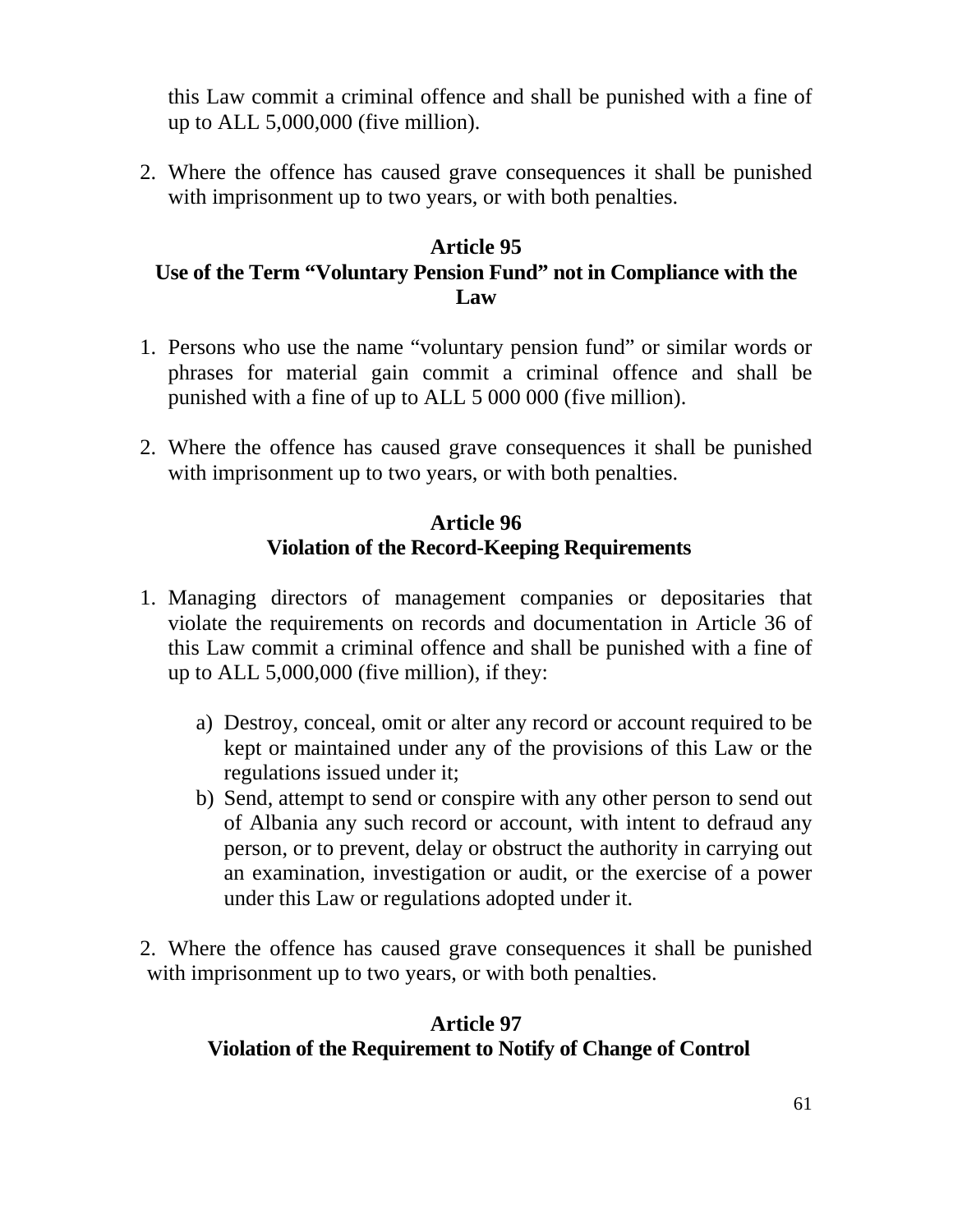- 1. Persons who fail to provide the Authority with information required under the provisions of Article 37 of this Law commit a criminal offence and shall be punished with a fine of up to ALL 2,500,00 (two million five hundred thousand).
- 2. Where the offence has caused grave consequences it shall be punished with imprisonment up to one year, or with both penalties.

### **Article 98 Operation without a License**

- 1. Persons that operate without a license or approval from the Authority, under the provisions of this Law, commit a criminal offence and shall be punished with a fine of up to ALL 15,000,000 (fifteen million).
- 2. Where the offence has caused grave consequences it shall be punished with imprisonment up to five years, or with both penalties.

### **Article 99 Failure to Report**

- 1. Persons acting in conflict with the provisions of Articles 75, 76 or 77 of this Law, after being reprimanded by the Authority, commit a penal violation and shall be punished with a fine of up to ALL 2,500,000 (two million five hundred thousand).
- 2. Where the offence has caused grave consequences it shall be punished with imprisonment up to one year, or with both penalties.
- 3. Persons failing to submit required reports, information or documents within deadlines under this Law or regulations adopted under it shall be punished with a fine of up to ALL 100,000 (one hundred thousand) for each calendar day of delay.

# **Article 100 Failure to Inform**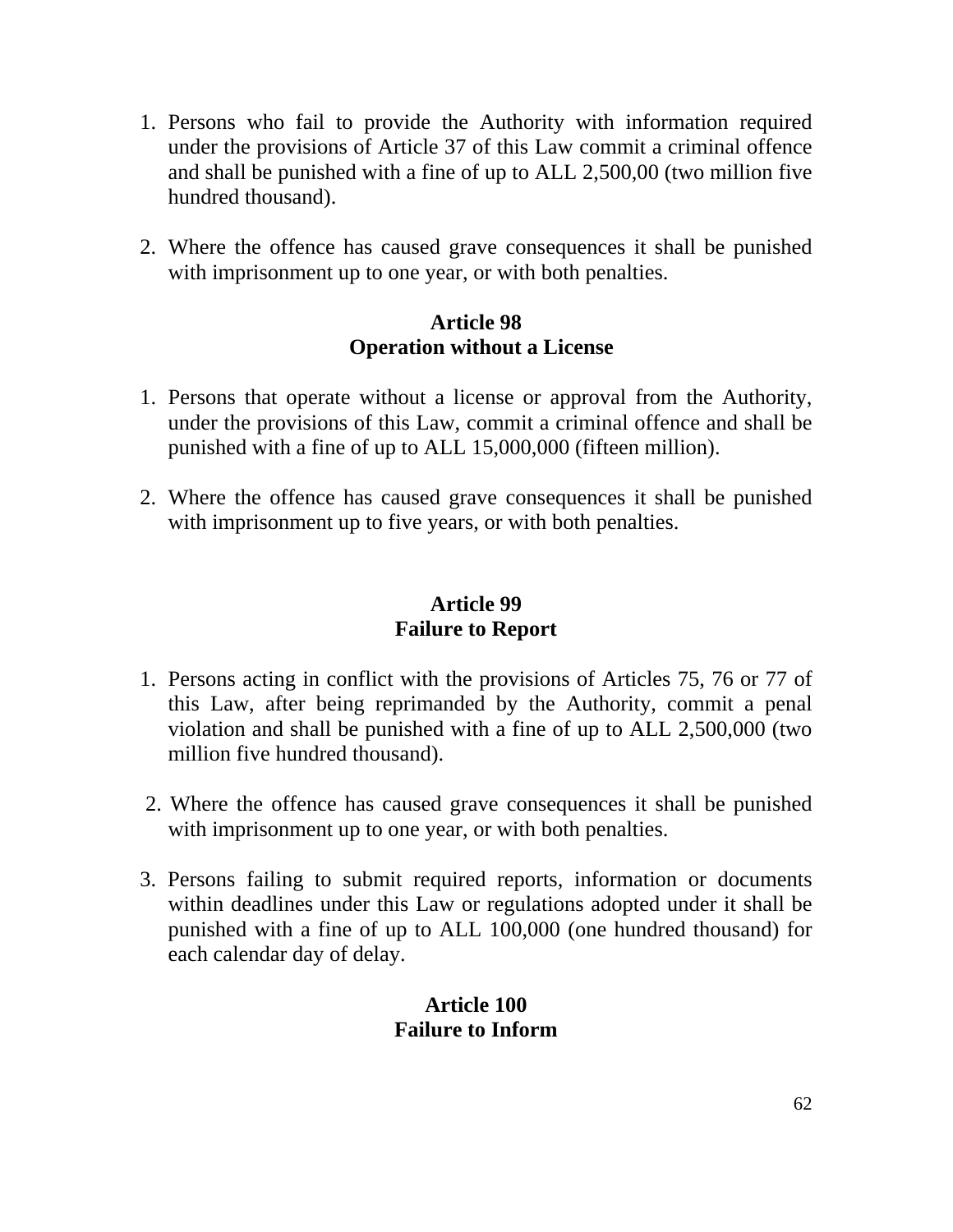- 1. Management companies, depositaries or auditors that violate their obligation to inform the Authority under the provisions of Article 79 of this Law commit a criminal offence and shall be punished with a fine of up to ALL 2,500,000 (two million five hundred thousand).
- 2. Where the offence has caused grave consequences it shall be punished with imprisonment up to one year, or with both penalties.

# **Article 101 Violation of Authority Orders**

- 1. Licensees, significant owners or ultimate controllers that, without sufficient grounds, fail to comply with directions given by the Authority under Article 81 of this Law commit a criminal offence and shall be punished with a fine of up to ALL 5,000,000 (five million).
- 2. Where the offence has caused grave consequences it shall be punished with imprisonment up to two years, or with both penalties.

#### **Article 102 Administrative Violations**

- 1. When violations of the provisions of this Law are not criminal offences, they shall be administrative violations and shall be punished with fines.
- 2. The Authority shall have the power to review administrative violations and take administrative measures against them.
- 3. Proceeds from fines shall be managed under the legal provisions in power.

# **Article 103 Fines**

1. For each administrative violation the Authority shall impose a fine from ALL 300,000 (three hundred thousand) to ALL 10,000,000 (ten million).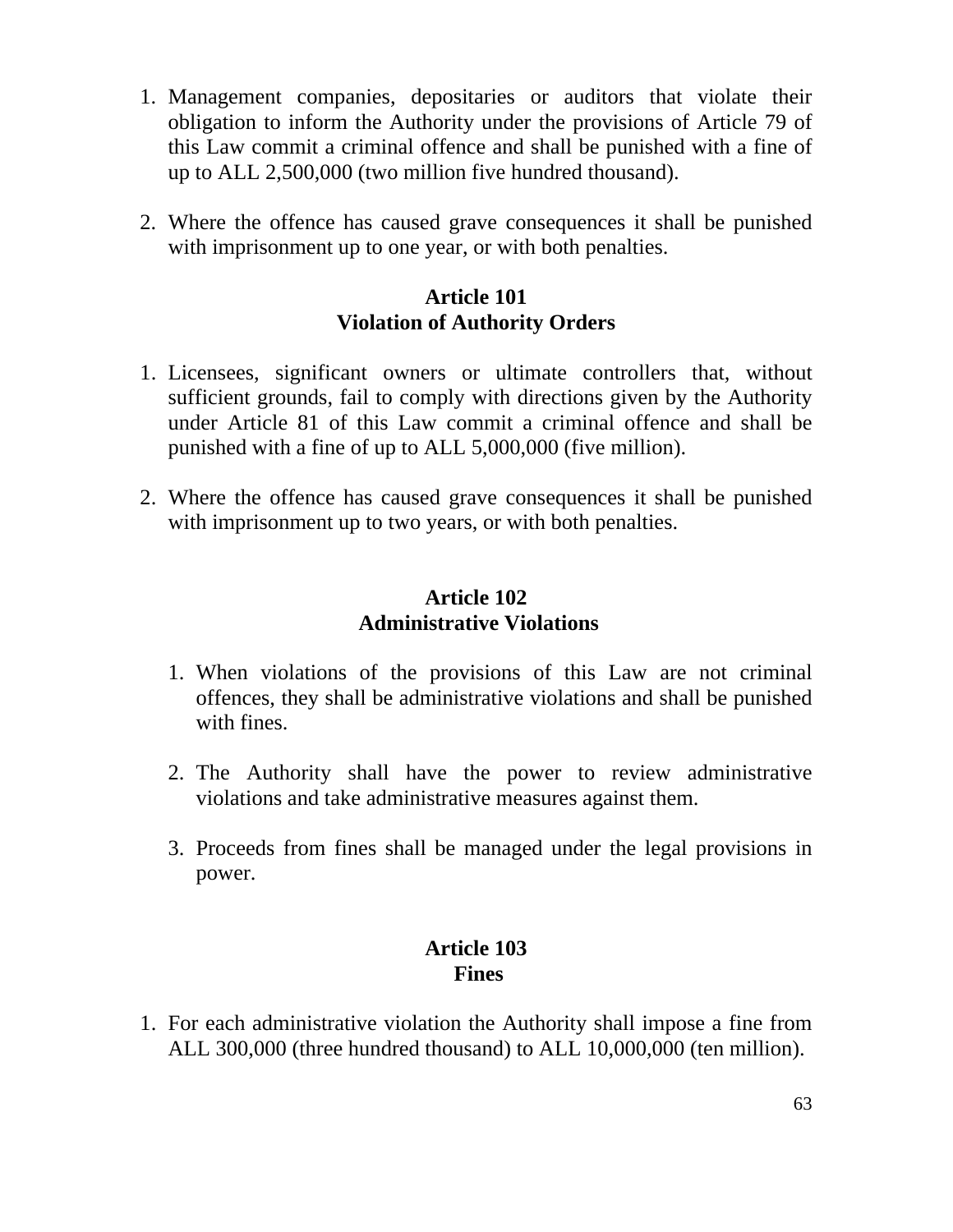2. In addition to imposing a fine under Paragraph 1 of this Article the Authority shall have the right to suspend the responsible natural person from the position that he or she holds in the management company for a specified period of time.

### **Article 104 Repetition of Violation**

Where there is a repeated violation the Authority shall impose double the fines provided in Article 103 of this Law, and may dismiss the responsible person from the function he or she holds in the management company.

### **Article 105 Execution of Decisions by the Bailiff**

- 1. The fines imposed on violations in accordance with the provisions of this Law shall be paid to a bank account designated by the Authority within 20 calendar days from the day notification from the Authority has been received.
- 2. The management company and responsible person shall pay an interest of 0.01% on the fine for each day of delay from the deadline provided in Paragraph 1 of this Article.
- 3. Fines imposed under this Law shall be executive deeds and shall be executed by the bailiff's office if they are not paid within the deadlines specified in this Article.

#### **CHAPTER XVI AUTHORITY FEES**

### **Article 106 Activity Fees and Other Fees**

1. The management company and the depositary shall pay a monthly operation fee to the authority while its license is in effect, by the tenth day of the following month.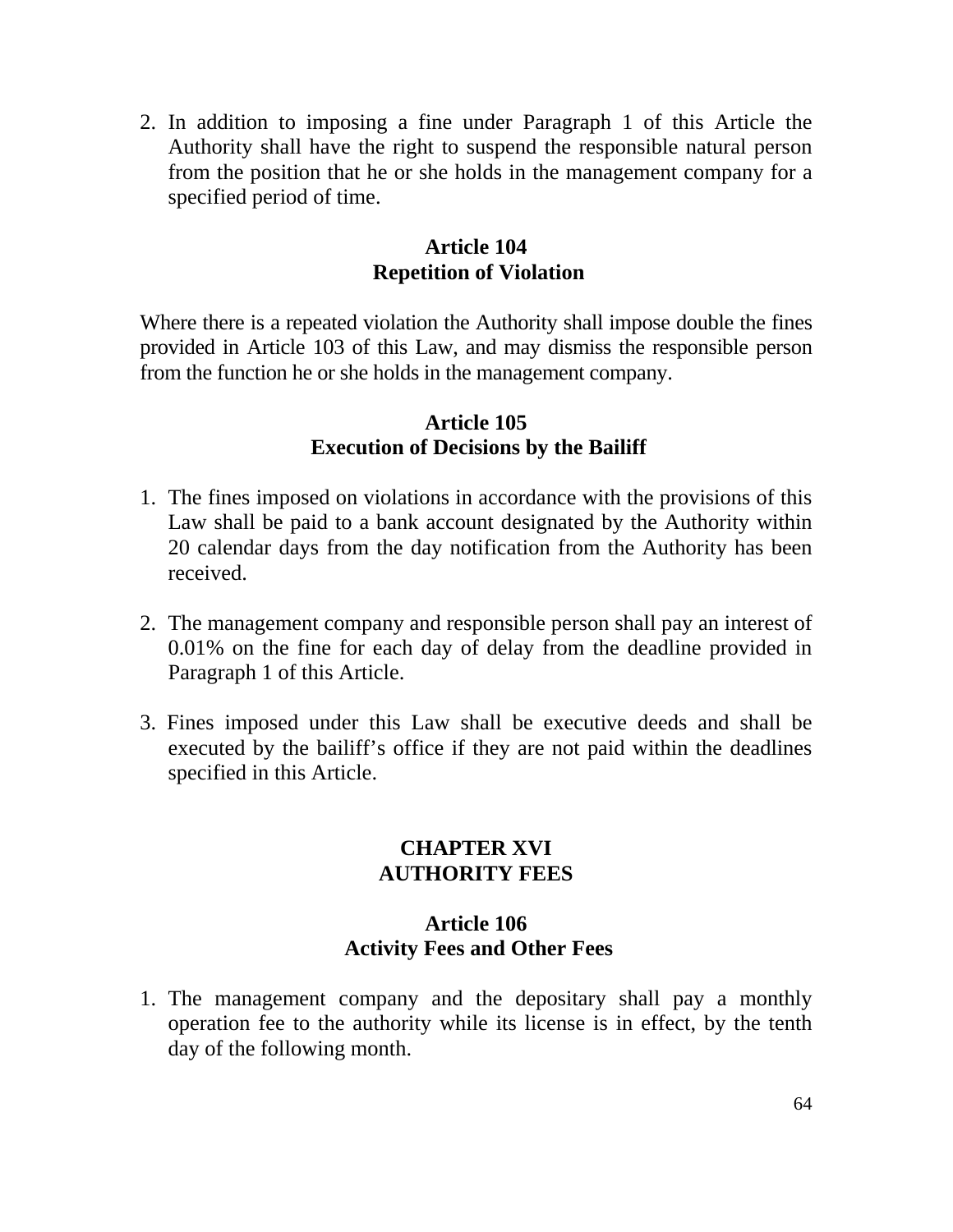- 2. In addition to the fee specified in Paragraph 1 of this Article, management companies and depositaries shall pay licensing, approval and authorization fees.
- 3. If the licensing or approval request is denied, the fee shall not be refundable.

# **Article 107 Setting of Fees**

- 1. The Authority shall issue regulations on the elements and amount of licensing, approval, authorization and operation fees, as well as on penalties imposed in the event of overdue payments.
- 2. The Authority may change the level of fees in its annual budget draft.

# **CHAPTER XVII OTHER PROVISIONS**

# **Article 108 Transitional Provisions**

- 1. With this Law becoming effective, existing pension institutes that have been licensed under Law 7943 of 1 June 1995 "On Supplementary Pension and Private Pension Institutes", as amended, shall continue operation under the conditions that were valid at the moment of their establishment.
- 2. Existing pension institutes that have been established under Law 7943 of 1 June 1995 "On Supplementary Pension and Private Pension Institutes", as amended, shall submit an application for a new license in accordance with the provisions of this Law within one year after this Law entry into force.
- 3. The validity of licenses of existing pension institutes licensed under Law 7943 of 1 June 1995 "On Supplementary Pension and Private Pension Institutes", as amended, shall terminate on the date of the new license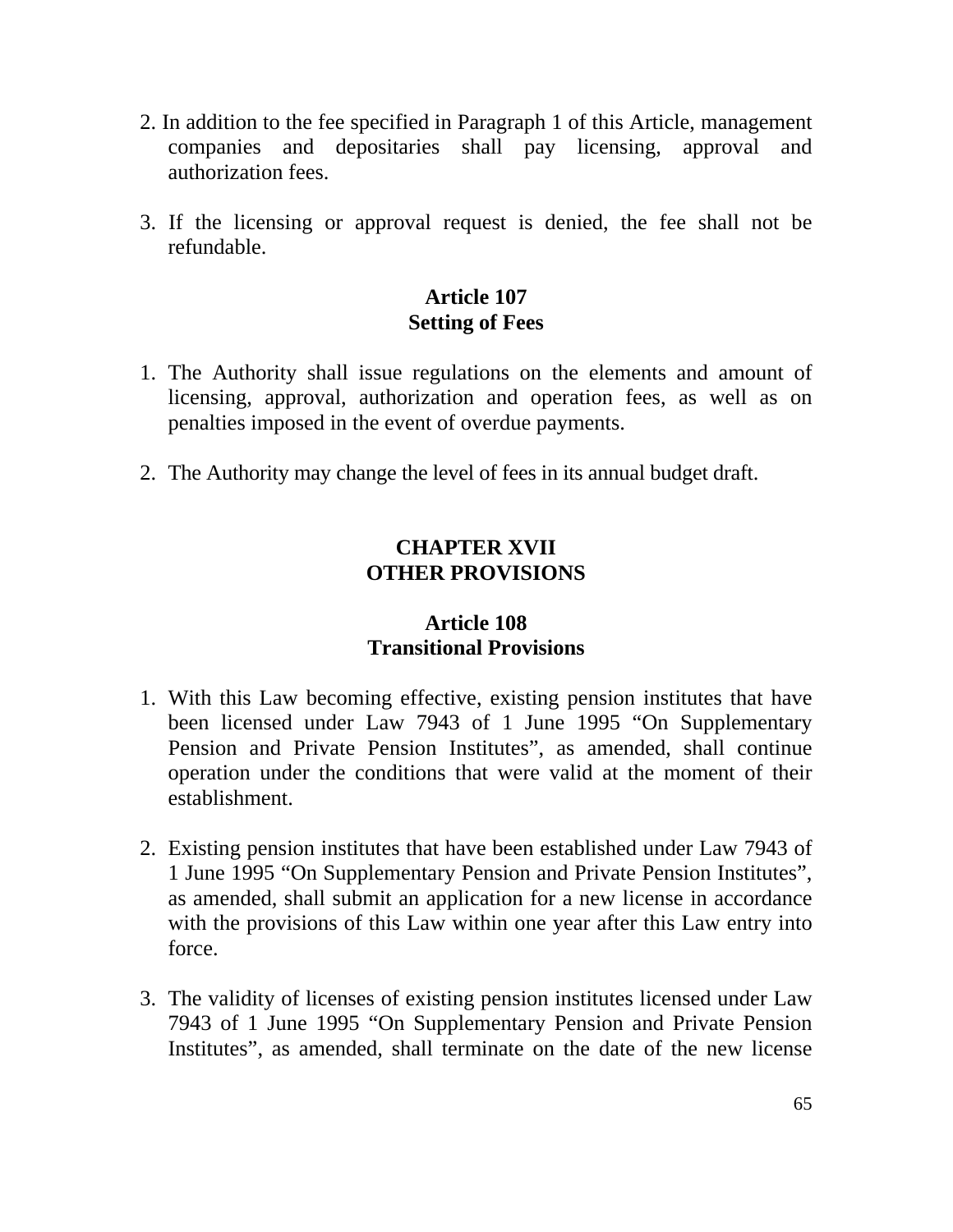issued by Authority under the provisions of this Law. Should the Authority reject the application for a new license, it shall specify in the decision a time period within which the existing pension institute must terminate their activities.

- 4. If existing pension institutes do not apply for a license in accordance with the provisions of this Law, by the deadline specified in Paragraph 2 of this Article, their license issued under Law 7943 of 1 June 1995 "On Supplementary Pension and Private Pension Institutes" shall cease to be valid. The Authority shall adopt a decision specifying the deadline by which existing pension institutes must cease their activities.
- 5. In its decision ordering the ceasing of activity, the Authority shall instruct the pension institute to transfer the pension funds under their management to a management company that has been licensed under the provisions of this Law, upon the consent of each unit holder. The unit holders who do not want to transfer their assets to the management company shall have the right to withdraw them.

### **Article 109 Adoption of Implementation Legislation**

- 1. The Minister of Finance shall issue the regulations under Article 91 of this Law within six months from this Law entering into force.
- 2. The Authority shall issue the regulations under Article 63 of this Law within 2 months from this Law entering into force, and issue the rest of regulations under this Law within 2 years from this Law entering into force.

### **Article 110 Exemptions**

The provisions of this Law shall not apply to any pension funds established under Law 8269 of 23 December 1997 "On the Bank of Albania", as amended.